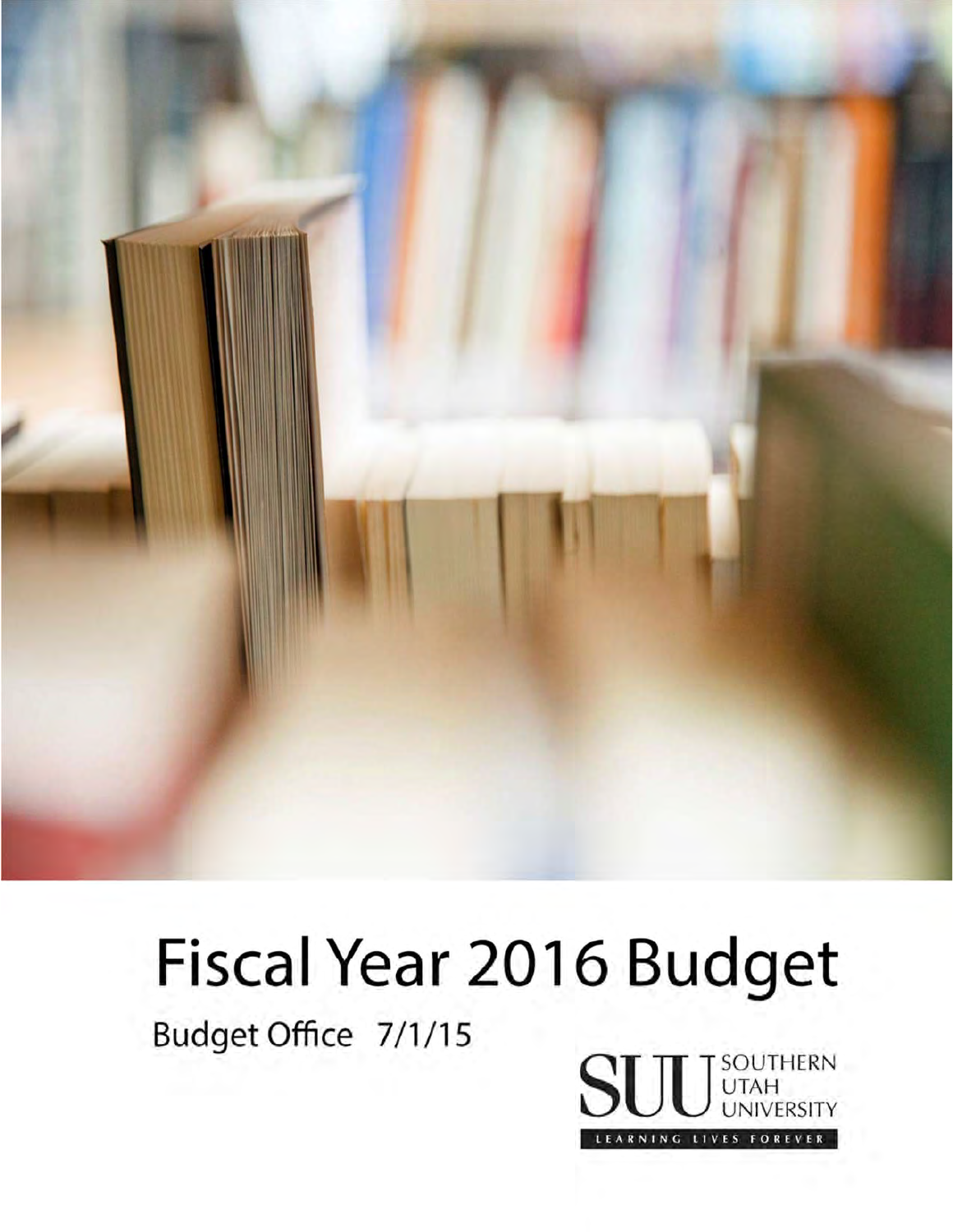## **Fiscal Year 2016 Budget – Southern Utah University**

## **General Overview**

 The writing of this budget summary finds us at the conclusion of a year of transition and at the doorway to an exciting year ahead. Things are changing at Southern Utah University (SUU) and that always brings with it renewed enthusiasm and exploration.

 President Wyatt's leadership team is in place and he has issued a challenge to them and all of the SUU family; we must continue to improve on recent years gains in academic quality and accomplishment. We are striving to achieve the highest graduation rate (or success rate) of any four-year institution in the Intermountain West.

In Utah, SUU's current graduation rate is second only to the University of Utah, but our nimbleness and focused energy will allow us to eclipse them soon. In order to achieve this graduation goal we are now focusing on two major initiatives. First, ensuring that every student who attends SUU has the absolute best undergraduate experience possible; and second, increasing our retention rate by keeping enrolled students through to graduation.



 As a follow-up to an accreditation visit last year, President Wyatt assembled a team of thirty faculty and staff members to embark on a comprehensive strategic planning initiative.

 Combined with this effort, we have engaged the services of Ruffalo Noel-Levitz, one of the premier higher education consultants on enrollment and recruiting strategies. Multiple consultants are working with a large group of faculty and staff to assess all aspects of our recruitment strategy thus helping us chart a course for the future. Thanks to the enthusiasm and energy of our new recruiting staff we are anticipating the largest ever entering freshman

class in the fall of 2015, with current projections above 1,500 new students.

 A new leadership team has been assembled in Student Affairs under the direction of Vice President Jared Tippets. Included within this budget is funding for a major retention initiative allowing for the purchase of predictive analytics software to track student progress, funds for up to five additional academic advisors, thirty peer counselors, and additional IT resources. This investment will reduce the caseload of our advising staff and provide the data to allow them to be more proactive in helping students succeed and complete their educational goals. Discussions with the Ruffalo Noel-Levitz team have already identified numerous obstacles to success in retention that are being addressed.



 Another component of getting SUU's message out is ensuring potential students and parents are familiar with all we have to offer. With the creation of a position for brand strategy and marketing, our brand message has undergone a comprehensive review and assessment. Currently underway is the development of a comprehensive integrated marketing campaign focusing on the message, "Discover your purpose, from SUU to Everywhere."

 SUU received its single largest pledge this spring through the generosity of Dixie and Anne Leavitt. A \$7.5 million dollar gift, including \$5.0 million for construction of a new business building and \$2.5 million in student scholarships, will provide the momentum needed to secure a new business building on campus. The student scholarship funding will be in addition to approximately \$4.5 million already donated to SUU students through the Leavitt Foundation.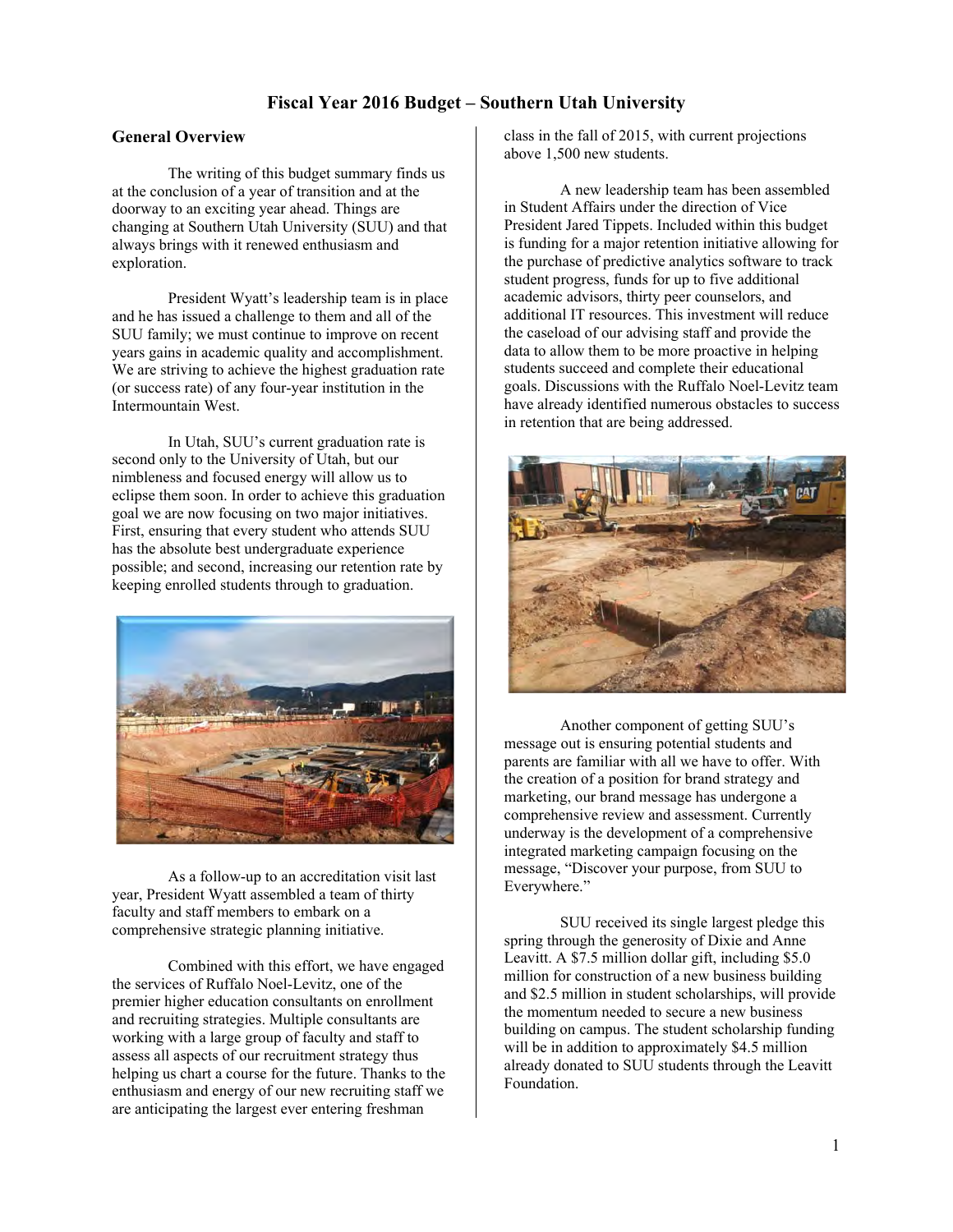We are grateful for all who support SUU, its operations and students. Construction of the Beverley Taylor Sorenson Center for the Arts, which began in the fall of 2014, is another testament to the generosity of many SUU family and friends. This project, including a new administrative building and open-air theater for the Utah Shakespeare Festival, and construction of the Southern Utah Museum of Art, is a \$37 million investment in the University and Cedar City community. Construction is approximately 50% complete with substantial completion for the center on schedule for February and April 2016 respectively. (Pictures included throughout this document chronical construction of the new Beverley Taylor Sorenson Center for the Arts).

The following pages outline SUU's Fiscal Year 2016 (FY16) budget as established by President Wyatt and the Administration. While enrollments are growing scholarships have increased as well. This has the effect of muting ongoing revenue growth for the University, however, SUU's overall financial health is strong enough to accommodate this transitional time. While projected FY16 revenues limit expansion of employees and programs it provides a good window through which to reassess current operations and staffing levels. Transitions are seldom easy but they do bear fruit which secures a brighter future for all. We are confident the pathway forward is an exciting one.



#### **The Economy and State Revenues**

General economic conditions in the United States and around the globe ultimately have an impact on Cedar City and SUU. While the country continues its slow recovery from the recent economic recession, Utah continues to lead in that recovery. The following points were captured from the 2015 Economic Report to the Governor and help to summarize the current economic climate.

"Across the United States, economic conditions are improving and are expected to continue to do so. Solid gains in employment propelled improvement in the labor market during 2014. These gains helped push the unemployment rate down, which was estimated to end the year under 6 percent. However, wage gains were sluggish and remain a concern. Subdued wage gains and a softening global economic picture all contributed to an environment that kept inflation in check throughout 2014. While risks remain, the outlook for the U.S. economy is positive. U.S. GDP growth is expected to reach 2.9 percent in 2015. This moderate growth will produce better economic conditions and represents an improvement over 2014."



"Utah's economy performed well in 2014 and the outlook for 2015 is positive. Concerns from abroad pose the greatest risk in 2015. These risks should be monitored due to Utah's increased global interconnectivity. Although uncertainty surrounding federal fiscal policy had a negative impact during the past several years, this is not expected to be the case in the near future. Utah's labor market improved in 2014, with unemployment falling into the mid-three percent range during the year. Employment growth during the year was moderate; however, even with an unemployment rate well below 4 percent, Utah has not reached full employment. Growth in Utah's labor market in 2015 is expected to taper off slightly at 2.5 percent. While this is below long-term averages, an improving national economy could lift current growth projections." *(2015 Economic Report to the Governor, Governor's Office of Management and Budget, pg. 1 Summary)*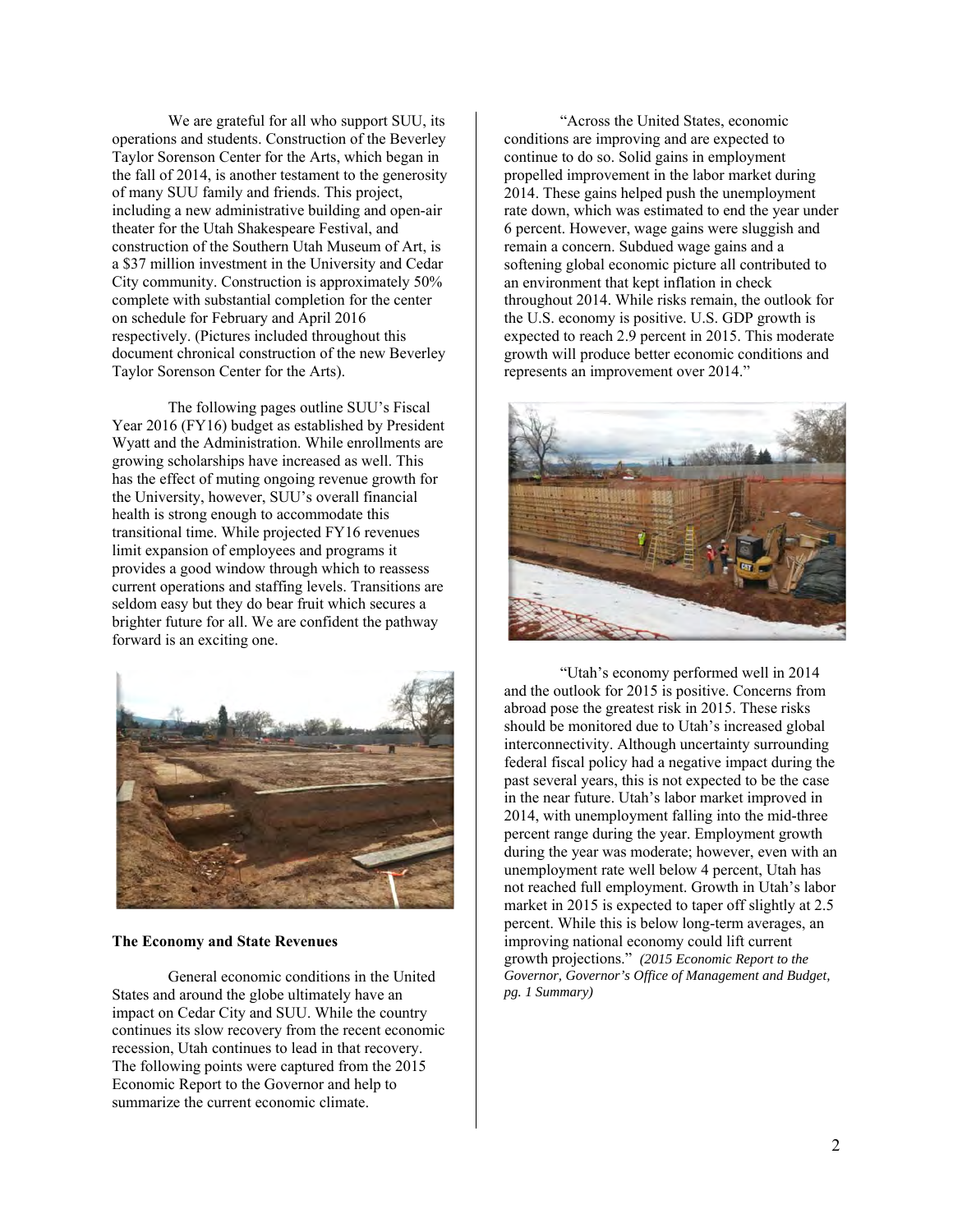## **Utah Legislative Session General Summary**

#### 2015-16 Budget (FY 2016)

The Legislature had significant new revenues available for appropriation during its 2015 General Session with an increase of \$389 million in ongoing funds and \$250 million in one-time funds. Most of these new revenues were in education funds generated from state income taxes. While these projected revenues were the highest since the recession years of 2009-2011, the Legislature had to address significant budgetary measures including Medicaid expansion, prison relocation, criminal justice reform, school district equalization, and adjustments to the state's fuel tax.



FY 2016 new appropriations to higher education amounted to an ongoing Utah System of Higher Education (USHE) operating budget increase of 4.9%, with the total increase of 5.6% including one-time funds. While this is less than last year's historic 11.8% increase, (which included a large portion of one-time funds) it is higher than the 10 year average of 4.6% (including the double-digit budget cuts during 2009-11). However, it falls short of the projected need for annual operating budget increases of 9% to meet the system's 66% by 2020 goal.

## **Key Legislation of Interest to USHE Approved by the Legislature:**

 *HB 68 (4th Sub.), Student Privacy Study* by Rep. Jacob Anderegg, requires protection of student privacy and allows a student or the student's parent to authorize the collection and release of certain student data. The bill underwent several revisions to address concerns including those impacting higher education and its ability to share and use data to benefit students and policy makers.

- *HB 123, Tuition and Fees Assistance for Utah National Guard Members\** by Rep. Val Peterson, expands the allowable tuition assistance for a Utah National Guard member to include fees.
- *HB 198, Strengthening College and Career Readiness\** by Rep. Patrice Arent, creates the Strengthening College and Career Readiness Program to improve students' college and career readiness through enhancing the skill level of school counselors for college and career counseling.
- *HB 233, Military Education Amendments\** by Rep. Curt Oda, aligns state law with recent federal law changes requiring in-state tuition be provided to veterans and other eligible individuals, ensuring higher education institutions in Utah are eligible to award United States GI bill benefits.
- *HB 314 (1st Sub.), Money Management Act Amendments* by Rep. Rich Cunningham, modifies provisions relating to authorized deposits or investments of public funds including those managed by USHE institutions, establishing a 10-year term limit on future investments and a transition process on investments that were previously authorized.
- *HB 337, Career and Technical Education Comprehensive Study* by Rep. Rich Cunningham, creates a Career and Technical Education (CTE) Board, and directs the Board to conduct a comprehensive study, which includes: an inventory of all CTE programs in Utah; the amount of funding dedicated to the program; the number of CTE certificates issued since 2010; employment information for students, and the extent to which overlap or duplication exists between the program and other CTE programs.



 *HB 409, Amendments to the Procurement Code\**  by Rep. V. Lowry Snow, makes changes to the state procurement code that allows institutional procurement officers to make more direct decisions and have direct accountability of purchasing action. The bill also allows exemptions for individual financial advisors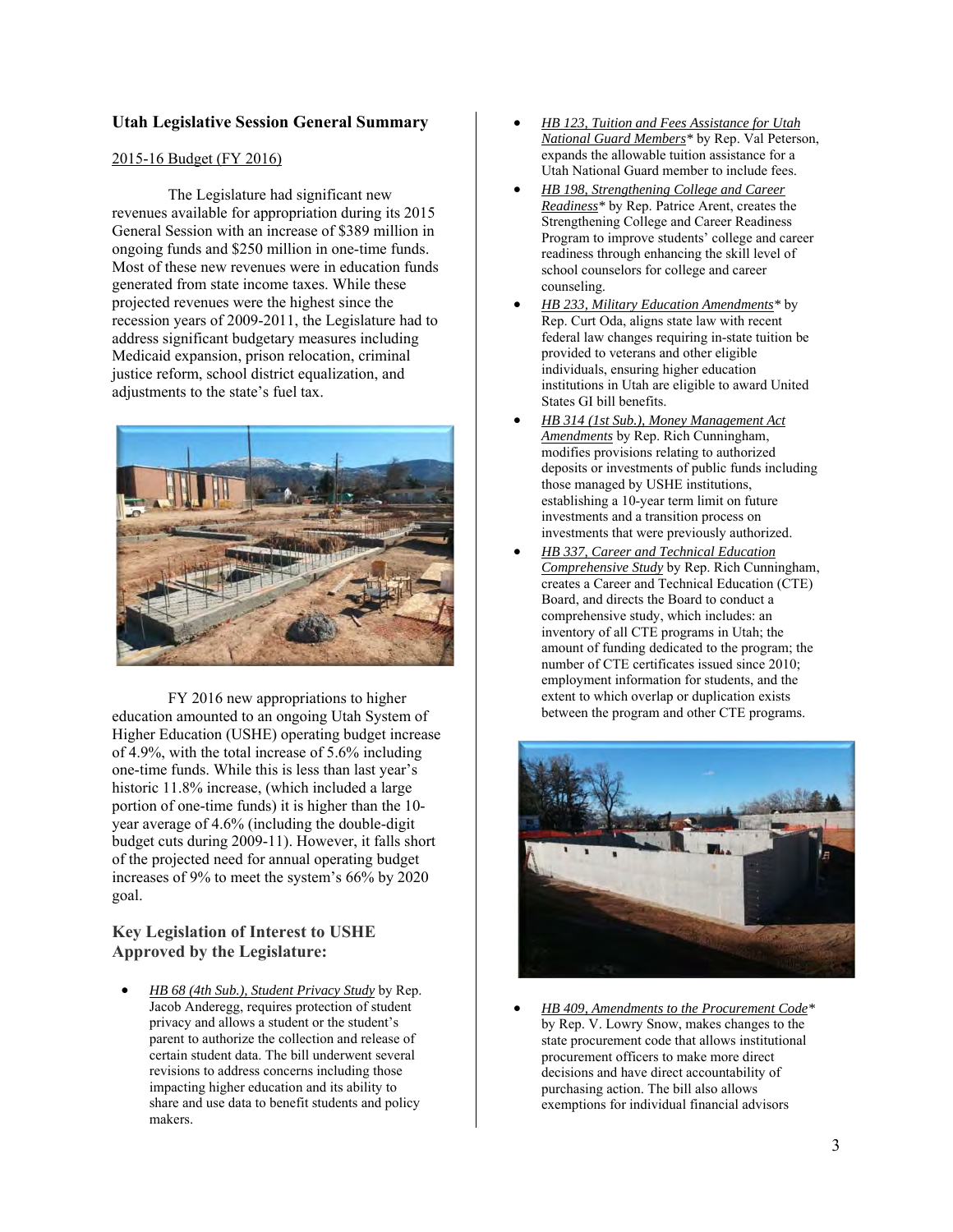associated with an organization's contracted financial retirement manager.

- *HR 5, House Resolution Regarding Mathematics Proficiency among High School Students\** by Rep. Steve Eliason, expresses support for a requirement that a Utah high school student pass a math course all four years of high school unless the student demonstrates math proficiency.
- *SB 64 (2nd Substitute), Utah Educational Savings Plan Amendments\** by Sen. Todd Weiler, modifies tax credit provisions related to the Utah Educational Savings Plan to allow for a portion of an individual income tax refund to be contributed to a qualifying Utah Educational Savings Plan. The bill also makes some technical changes.



- *SB 65, In-state Tuition for Families of Fallen Public Safety Officers Amendments* by Sen. Curt Bramble, modifies current statute providing tuition waivers for a surviving family member of a police officer or firefighter killed in the line of duty to include fees and eliminates considerations of financial need of the potential waiver recipients.
- *SB 175, School Safety and Crisis Line* by Sen. Daniel Thatcher, establishes a statewide school safety and crisis line in partnership with the University Neuropsychiatric Institute at the University of Utah to anonymously receive reports of criminal activities, incidents of bullying, criminal activity, abuse, suicide prevention, and crisis intervention.
- *SB 196, Math Competency Initiative* by Sen. Ann Millner, designates several pathways for high school students to demonstrate quantitative literacy before graduation. Students who plan to attend college will have to show math competency at a college-entry level. The bill also requires the Board of Regents to develop ways for students to earn college credit as they fulfill math requirements in high school and to expand concurrent enrollment.
- *SB 232, Higher Education Performance Funding\** by Sen. Stephen Urquhart, is companion legislation to the funding priorities

established by the Board of Regents. The bill directs the Board to establish performance funding for higher education institutions. It also requires the Board of Regents and USHE institutions to annually report to the Higher Education Appropriations Subcommittee on the use of performance funding.

- *SB 253, Exceptions for Privately Funded Scholarships* by Sen. Scott Jenkins, modifies provisions related to verification requirements for receipt of state, local, or federal public benefits. Highlighted Provisions: This bill exempts certain publicly funded scholarships from verification requirements and makes technical changes.
- *\* USHE took an official position in support \*\* USHE took an official position in opposition*

## **Southern Utah University Appropriation**

 SUU's total FY16 appropriated budget from the legislature is \$69,829,400. This includes \$11,677,400 from the General Fund, \$22,159,000 from the Education Fund (\$33,836,400 total State funds – 48.5%) and \$35,993,000 from Dedicated Credit revenue (tuition - 51.5%). Details of the approved budget for FY16 are shown at the end of this narrative in Table 1.



#### **Tuition and Fees**

 The Utah Board of Regents approved a 3.0% first tier tuition increase for all colleges and universities primarily designated for compensation adjustments to address retention and salary equity. The SUU administration chose not to add a second tier tuition increase and has committed not to raise tuition beyond the Regent set first tier rate going forward. The impact of the FY16 tuition increase is outlined below:

Resident undergraduate student: First tier  $(3\%) = $81$ /semester totaling \$2,789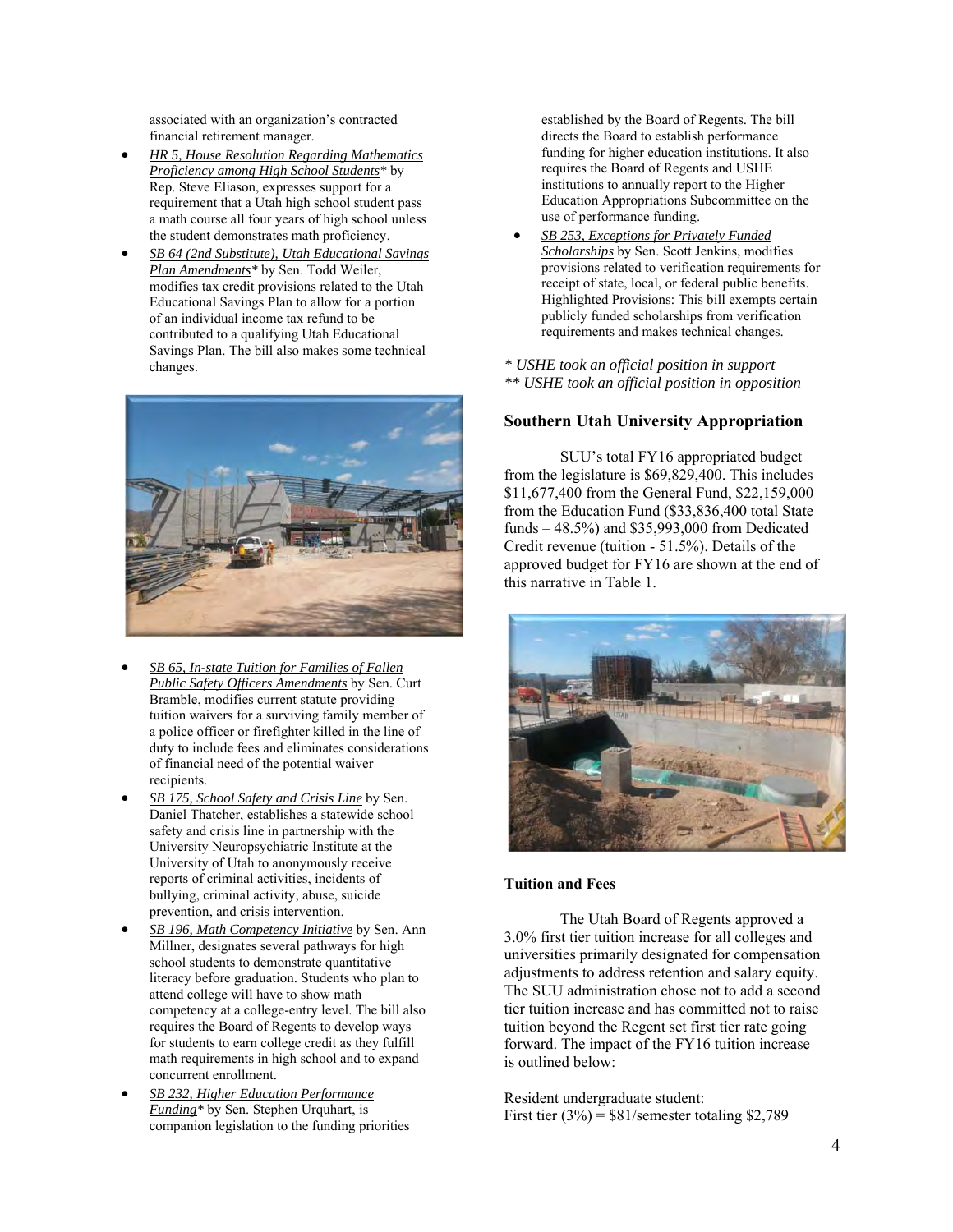Non-Resident undergraduate student: First tier  $(3\%)$  = \$268/semester totaling \$9,205

Undergraduate amount based on 15 credit hours per semester on campus

Resident graduate student: First tier  $(3\%)$  = \$88/semester totaling \$2,828

Non-Resident graduate student: First tier  $(3\%) = \frac{$273}{\text{semester} }$  totaling \$9,363

*Graduate amount based on lowest (MED) rate for 10 credit hours per semester on campus*



 A reduction in the Student Center Activity student fee of \$1.25 and the addition of a Civic Engagement student fee of \$1.00 resulted in a net \$0.25 reduction of student fees to \$360.75 per semester for full-time students and a pro-rated amount for students taking less than a full-time load. See Table 2 for Tuition & Fee schedules compared with other USHE institutions.

SUU's enhanced focus on and recruitment efforts toward growing enrollment, combined with the adjustment of the University's index scores used for scholarships and waiver qualification, has resulted in mixed projections. The most current enrollment trend report shows a significant increase in new freshmen students exceeding 1,500 which will result in the University's largest ever incoming freshman class. The accompanying increase in scholarship awards and waivers will result in fairly flat tuition revenue growth.

Other than several mid-year budget adjustments during FY15 and the compensation increases for faculty and staff in FY16, no other ongoing FY16 budget requests are being considered at this time. The administration

continues to monitor enrollments, deposits paid, actual class registration, and other measures to assess projected revenues in the fall. Once fall semester begins and actual tuition collections are determined, further consideration may be given to mid-year budget adjustments if funding is available.

Based on projections for SUU's FY15 year-end budget balance, one-time funds are available for the administration to appropriate. In summary, \$3.9 million in one-time funds were appropriated for the following uses.

|    | \$1,000,000 | Establish a venture fund for    |
|----|-------------|---------------------------------|
|    |             | enrollment enhancement          |
|    |             | projects                        |
| S  | 863,200     | Remodeling projects for         |
|    |             | various departments on          |
|    |             | campus                          |
| S  | 600,000     | Additional scholarship funding  |
|    |             | based on new index              |
| S  | 600,000     | Predictive analytics project to |
|    |             | enhance student retention       |
| S. | 362,500     | Miscellaneous projects and      |
|    |             | consulting fees                 |
| S. | 278,800     | Computer and technology         |
|    |             | enhancements                    |
|    | 181,700     | Increased funding for student   |
|    |             | jobs and contract employees     |



 In additional to these one-time appropriations, the administration has implemented a new carryforward policy beginning with FY15. That portion of year-end balances attributed to department operating budgets will be carried forward into the new fiscal year. This affords departments the opportunity to "save" over multiple fiscal years for purchases not generally accommodated within annual budgets. It also holds departments accountable by transferring forward negative balances into the next fiscal year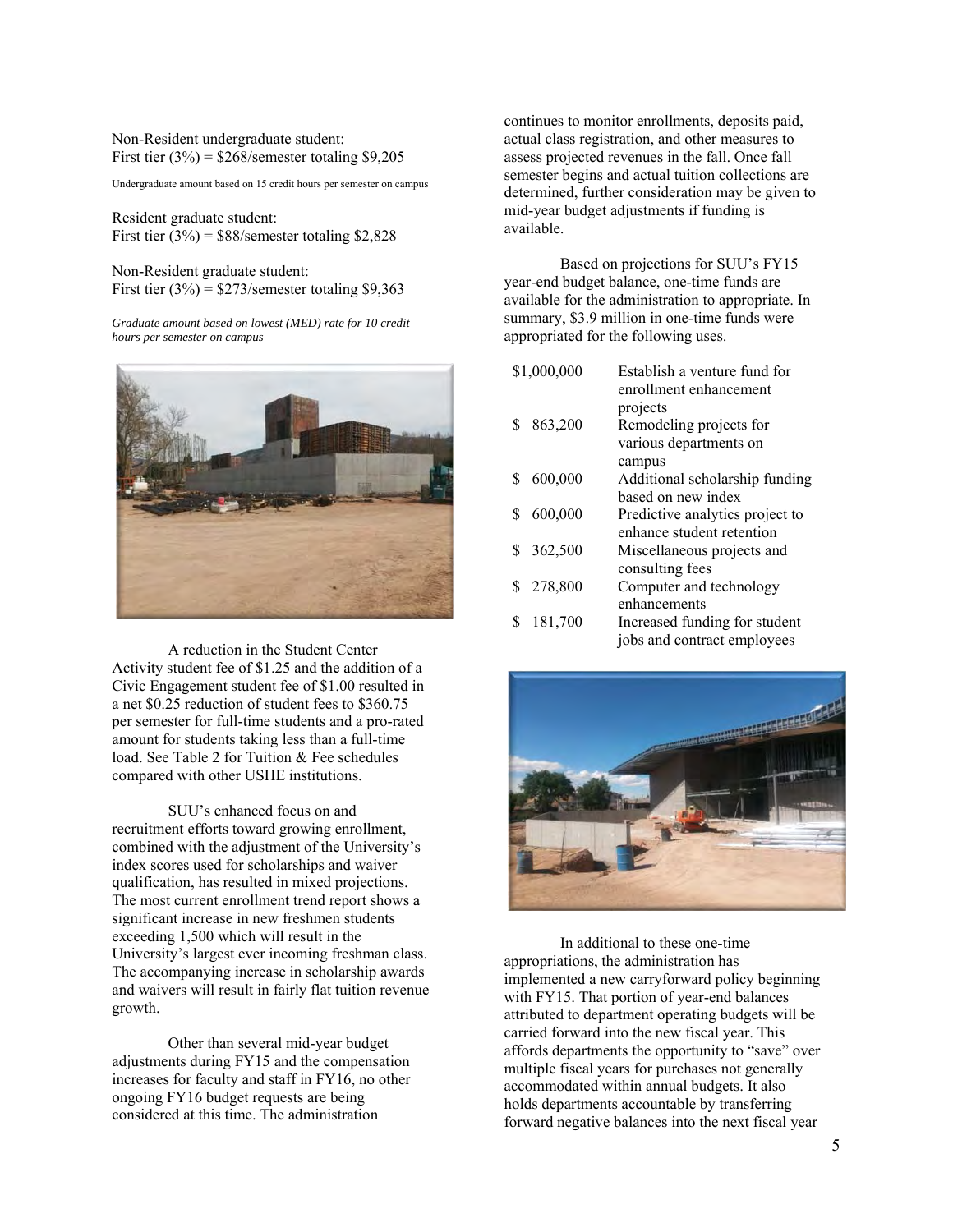if those occur. These transfers will be made in late summer once the University financials have been balanced and closed.

## **Compensation & Salary Items**

 The Legislature authorized a 2% increase in employee compensation, 1% less than the 3% requested and funded for non-higher education state employees. As a reminder, the Legislature only appropriates 75% of the funds necessary for compensation adjustments and expects each college or university to bridge the gap through tuition increases. The Commissioner's office has instructed all institutions to avoid across-the-board increases though the legislative appropriation was based on a "COLA" equivalent basis for ease of calculation.



The first tier tuition increase, discussed earlier, will provide the University's share of this adjustment. The total budget impact of compensation adjustments is \$935,200.

In addition to legislative compensation funding, faculty can earn salary increases through rank and tenure advancements. These increases, which are funded entirely by the University, are estimated to total \$76,300 for FY16.

## **Performance Funding**

No new funding was appropriated to *Mission Based Funding* (*Student Participation* and *Distinctive Mission*) although \$4 million in ongoing funds were appropriated for research and graduate programs at the University of Utah and Utah State University.

In response to what has become a major initiative by Senator Stephen Urquhart, some

combined ongoing and one-time funds were appropriated for *Performance Funding.* Senator Urquhart and other legislators apparently believe all of the "unfunded growth" within the USHE system was resolved by the FY15 Acute Equity appropriation of \$69.7 million to UVU, SLCC, WSU, DSU, and the regional campuses of USU. The Senator further argued we are now at a time to focus future funding on the performance of each institution.

While the proposal generated some controversy within the system (which generally lobbies for enrollment based funding allocations) \$7 million one-time and \$2 million ongoing was appropriated for this new performance initiative. SUU is projected to receive only \$574,000 for FY16 including \$95,800 in ongoing funds and \$478,200 in one-time funds, though our performance/success rate is one of the best in the state. The administration has designated the entire \$574,000 toward funding the new retention initiative within Student Affairs.

The Legislature did not formally adopt the funding model proposed by USHE and the Board of Regents, but legislation was approved placing performance funding into state statute (*SB 232 Higher Education Performance funding*). The Board of Regents has been directed to develop performance funding allocations based on the following metrics:

- Degrees and certificates granted
- Services provided to traditionally underserved populations
- Responsiveness to workforce needs
- Institutional efficiency, and
- Graduate research metrics (for research universities only)

The legislation received near unanimous approval in both the House and Senate and takes effect at the beginning of the 2015-16 fiscal year.

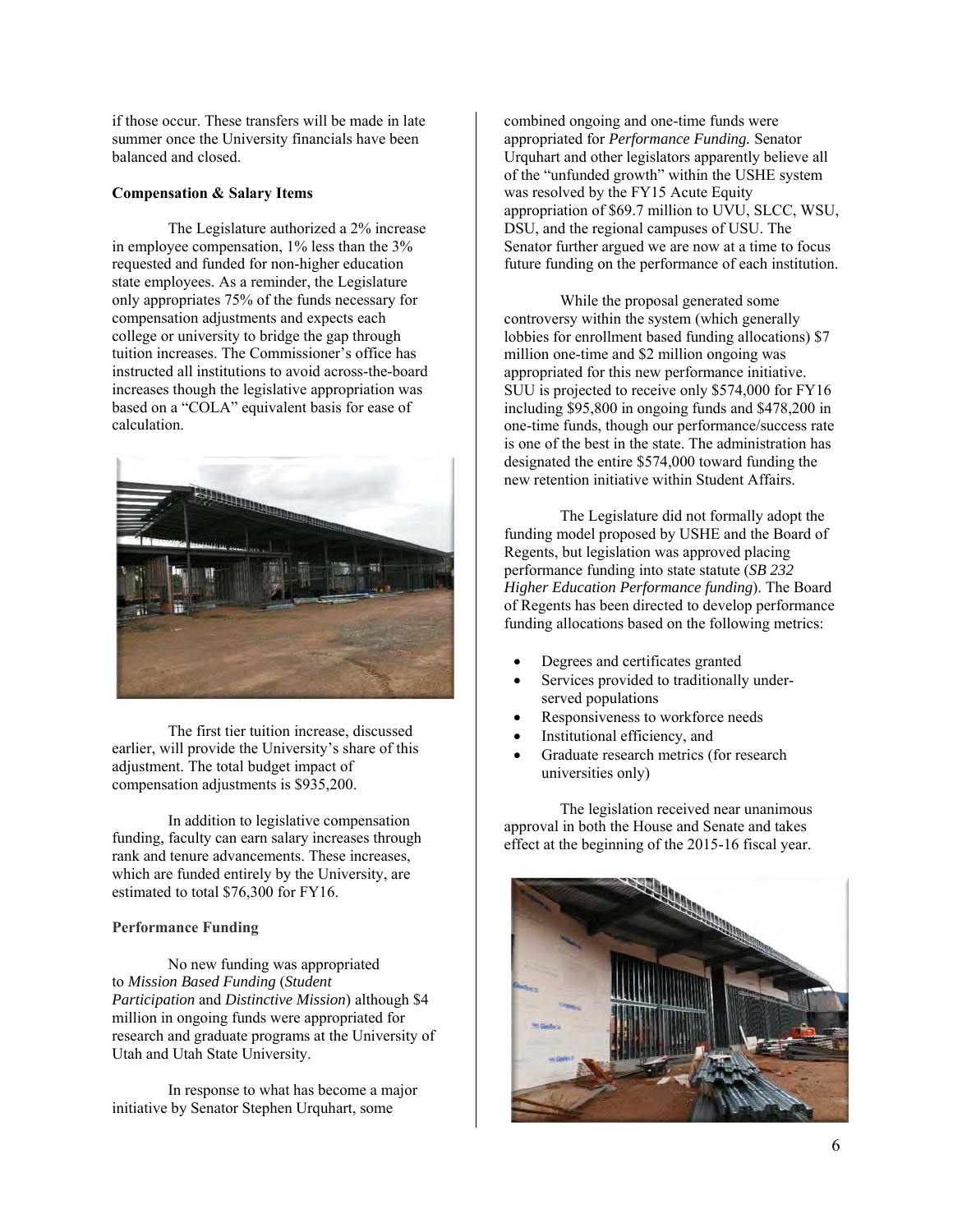#### **Other Legislative Funding**

Other legislative appropriations include combined ongoing and one-time funding for continued growth to the Regents' Scholarship (\$500,000, \$2.5million, respectively), enough to fund the full award amounts in FY16. \$3.5 million ongoing and \$1 million one-time funds were approved for the Engineering and Computer Science Initiative. \$1,925,000 ongoing funds were appropriated to support the anticipated impact of a Math Initiative focusing on demonstrated competencies (S.B 196, *Math Competency Initiative,*  sponsored by Sen. Ann Millner).

Despite varying budgetary priorities, the Higher Education Appropriations Subcommittee formally voted to support all of the budget priorities of the Board of Regents, with much-appreciated advocacy to legislative leadership from the committee Co-Chairs, Representative Keith Grover and Senator Stephen Urquhart, on behalf of USHE.

## **Capital Budget**

It was a successful year for capital development and improvements for higher education in general though not SUU. Funding for three of the Regents' top capital development priorities were approved by the legislature: \$19,937,000 for the New Science Building at Snow College, \$34 million for the Crocker Science Center at the University of Utah, and \$10 million for a Clinical Services Building at Utah State University. The Legislature also approved future operations and maintenance for these project as well some non-state funded projects.



Design/planning funds were appropriated for the CTE Learning Resource & Classroom Building at

Salt Lake Community College. SUU's new business building did not rank high enough on the priority list to receive funding, however, the very generous \$5.0 million gift from the Dixie and Anne Leavitt Foundation, pledged this spring, moves us forward significantly in our goal to raise more than half of the funds needed for construction, or \$9.0 million.



## **Medical, Dental & Retirement Rates**

 The University has long utilized a selfinsurance fund for employee medical and dental care plans that are administered under contract through Educators Mutual Insurance Company (EMI). Based on very positive utilization rates during the 2014-15 plan year, and having achieved the necessary self-funded medical reserve level, the University is not implementing a premium increase on either the Traditional Medical Plan (Traditional) or the High Deductible Health Plan (HDHP) for FY16.

The University administration also chose to re-open the Traditional plan to current and future employees beginning in FY16. This restores greater employee choice in an effort to remain competitive in our recruiting efforts. Several plan design changes were also implemented to lessen the financial premium share burden on employees. While there was a robust discussion on campus this past year on insurance coverage, only a few employees chose to migrate back to Traditional coverage during the open enrollment period this spring.

The following table outlines the monthly employee premium share for each type of coverage offered as compared with the prior year: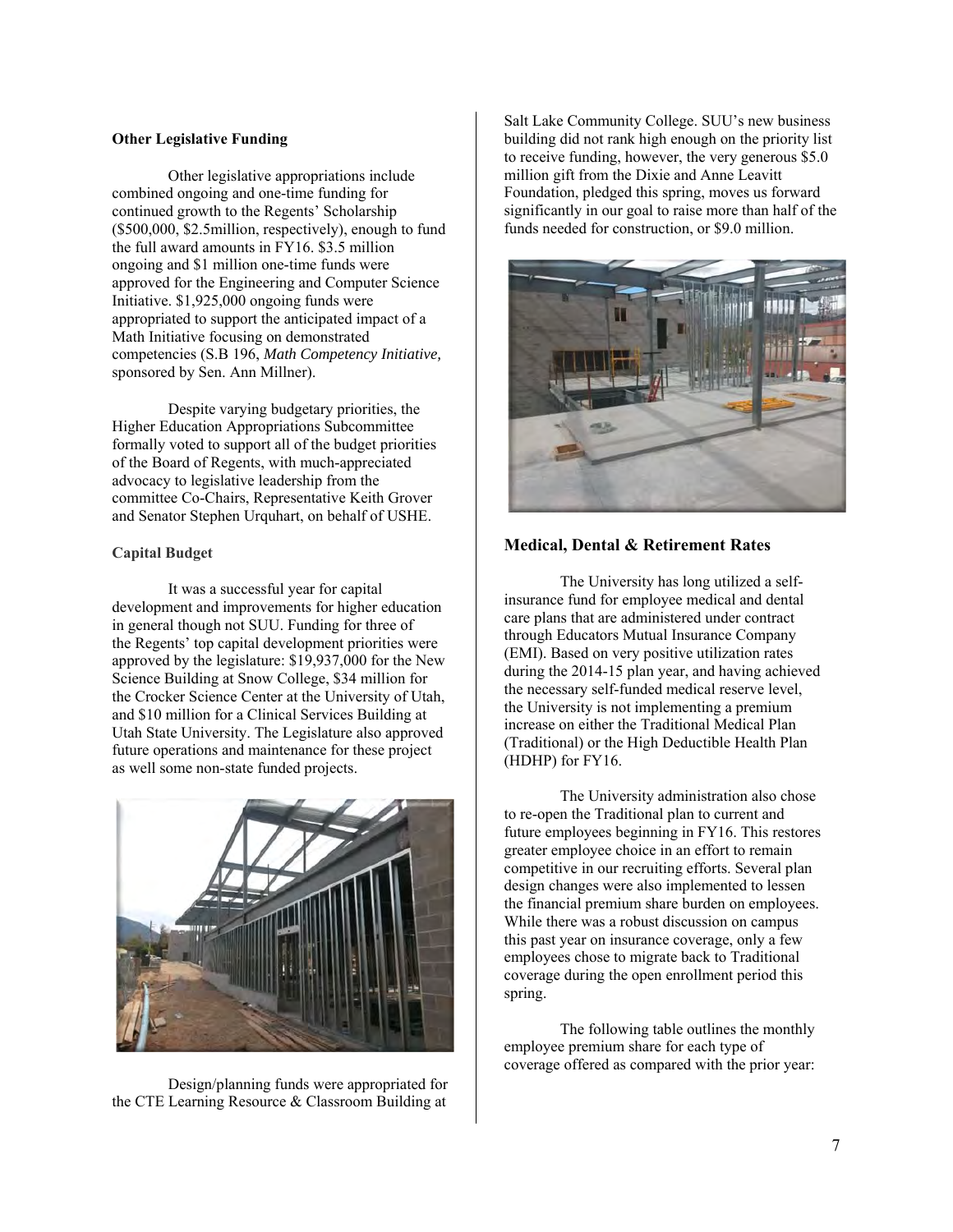|             | <b>Employee Share</b> |        | <b>Employer Share</b> |            |
|-------------|-----------------------|--------|-----------------------|------------|
| Traditional | FY2015                | FY2016 | FY2015                | FY2016     |
| Single      | \$145                 | \$110  | 388<br>S.             | 388<br>\$. |
| Two-Party   | \$326                 | \$ 250 | \$ 874                | 874<br>\$. |
| Family      | \$469                 | \$ 360 | \$1,256               | \$1,255    |
| <b>HDHP</b> |                       |        |                       |            |
| Single      | 44                    | -44    | \$ 391                | \$391      |
| Family      | \$126                 | \$126  | \$1,134               | \$1,134    |

## EMI Medical – Care Plus Network

#### EMI Dental – Premier PPO Network

|                                                                       | <b>Employee Share</b> |         | <b>Employer Share</b> |         |
|-----------------------------------------------------------------------|-----------------------|---------|-----------------------|---------|
|                                                                       | FY2015                | FY2016  | FY2015                | FY2016  |
| Single                                                                | S<br>6                | S<br>6  | -25                   | 25      |
| Two-Party                                                             | 11                    | 11      | 44                    | 44      |
| Three or more                                                         | 21                    | 21<br>S | 82                    | 82<br>S |
| <b>EMI Vision</b> (voluntary plan – employee pays $100\%$ of premium) |                       |         |                       |         |
|                                                                       | FY2015                | FY2016  |                       |         |
| Single                                                                | 4                     | 4       |                       |         |
| Two-Party                                                             | S<br>8                | 8       |                       |         |
| Three or more                                                         | J                     |         |                       |         |

 The University's Long-Term Disability coverage remained the same at \$0.35 per \$1,000 of earnings per employee. Basic Life Insurance also remained constant at \$0.14 per \$1,000 gross while Spouse & Unmarried Dependent Children to age 26 remained at \$2.30 per month. Life insurance costs are paid 50% by the employee and 50% by the University.



All University employees are covered by worker's compensation insurance provided through the Worker's Compensation Fund of Utah. Rates vary from .1532 to 3.2944 of gross earnings dependent upon the work generally performed by each employee within the

University's ten separate classifications. The rates for 2015-16 have not been established by Worker's Compensation Fund at this time. Unemployment is self-funded by the University and is paid on a reimbursable basis.

 The Utah Retirement System (URS) remained constant except for the Tier II rate which decrease by 3 basis points from the prior year. The Tier I Contributory rate is 23.70%, Tier I Non-Contributory rate is 23.69% (including 1.5% 401(k) contribution). The Public Safety Tier I rate is  $42.85\%$  (including  $1.5\%$   $401(k)$  contribution). Participants in URS Tier II receive a 20.02% rate for either the Defined Contribution or Hybrid plans. No change has been made to the TIAA/CREF rate of 14.2%.

## **Retirees**

 As is always the case at the end of each fiscal year, some of our employees reach that wonderful point of retirement and this year is no exception. At the end of FY15 the following employees retired from the University:

## Regular Retirees

**Cheryl Larson**, Head Start – Teacher; **Kevin Johnson**, Facilities – Assistant Building Supervisor; **Carrie Trenholm** Teacher Education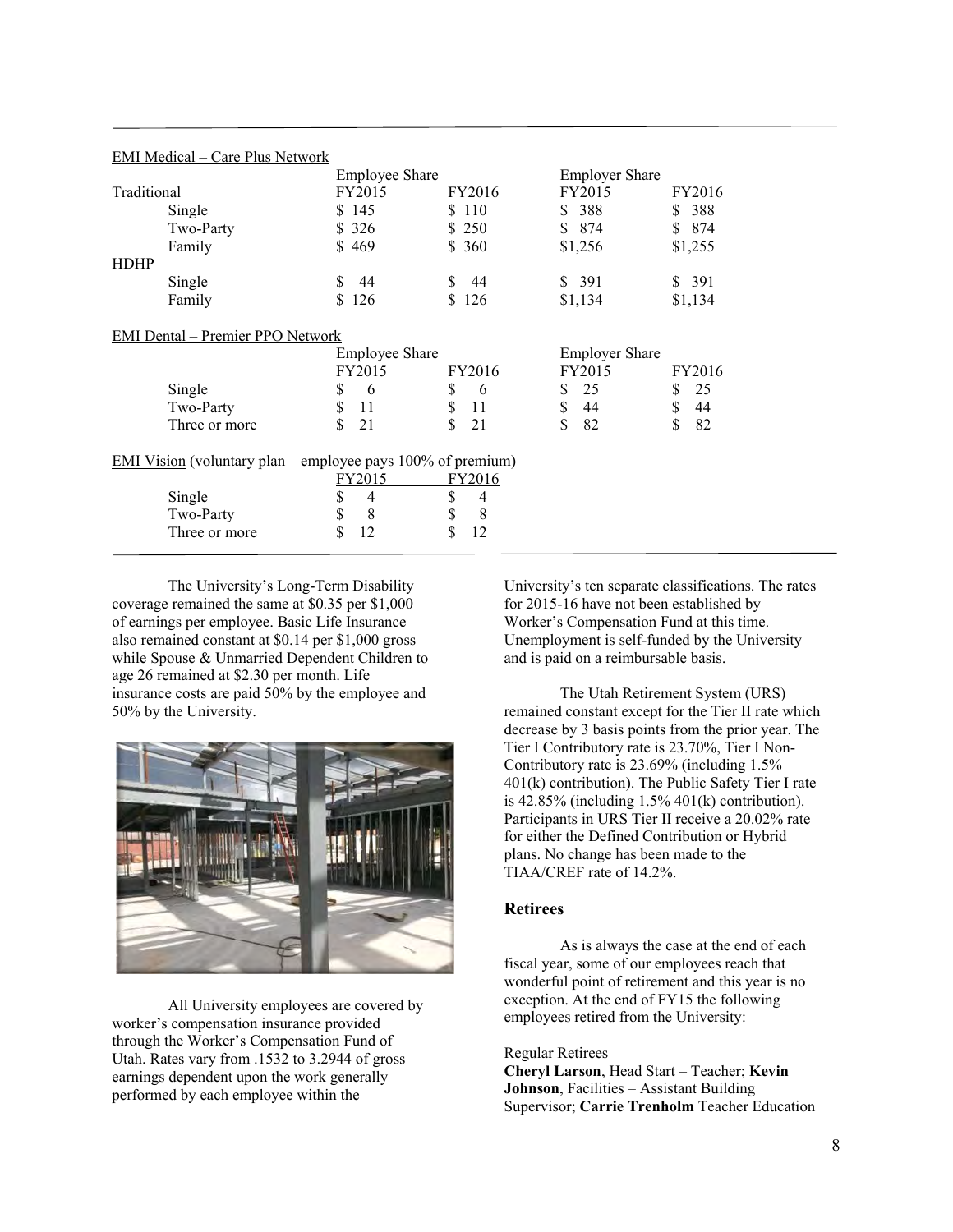– Endowed Assistant Professor Elementary Arts Education; **Chrstine Frezza**, Theatre Arts & Dance – Associate Professor of Theatre Arts; **Richard Eissinger**, Library – Associate Professor Emerging Technologies; **David Admire**, Political Science & Criminal Justice – Associate Professor of Criminal Justice; **Patricia Keehley**, Political Science & Criminal Justice – Associate Professor of Criminal Justice; **Stephanie Carpenter**, Early Intervention (Head Start) – Classroom/Speech Aide/Home Visitor; **Beverly Anderson**, University Housing – Administrative Assistant III; **William Branham**, Regional Services – UPDRIP Coordinator; **Kristine Frost**, Humanities & Social Sciences – Administrative Assistant IV.

#### Early Retirees

**Michael McGarvey**, Teacher Education – Associate Professor of Secondary Education; **Sandra Ward**, Teacher Education – Program Specialist; **Julie Simon**, English – Associate Professor; **Brent Sorenson**, Physical Science – Associate Professor of Physics; **D. Lynne' Shurtz**, Human Resources – H.R. Generalist; **Jeffrey Barnes**, Accounting – Professor; **Cynthia Wright,** Agriculture & Nutrition – Professor of Human Nutrition; **Jeanette Lund**, Information Technology – Director of Administrative Services

The University administration and members of the SUU family express appreciation for the many dedicated years of service provided by each of these great employees and express our best wishes for a wonderful and happy future.



## **Key New Hires**

While space does not permit a comprehensive list of all new employees joining the SUU family, the following individuals were hired into key positions during the past year. We look forward to our association with all new colleagues.

**Richard Saunders**, Library – Dean of Library Services; **James Sage**, Provost – Associate Provost; **Brandon Wright**, Admissions – Executive Director of Admissions; **James Johnson**, Education – Interim Dean; **Brian Wright**, Finance – Controller; **Jared Tippets**, Student Affairs – Vice President for Student Affairs; **Terri Day**, Assistant to the President for Planning & Institutional Effectiveness



## **A Few Highlights**

## **Academics**

#### Engagement Centers

The Community Engagement Center (CEC) and the Outdoor Engagement Center (OEC) are cosponsoring a COPLAC (Council of Public Liberal Arts Colleges) initiative, "Commitment to Place." SUU's signature program, "Civic Engagement through the Outdoors" was developed to showcase the CEC and the OEC. Both centers are well positioned to promote students' civic learning and engagement, key elements of the COPLAC initiative. Much of the work is being done by Dr. Bridget Eastep and her staff as it relates to the 50th anniversary of the Wilderness Act.

In tandem with the 50th anniversary of the Wilderness Act, the OEC sponsored a Wilderness Forum November 5-7, including presentations on wilderness management, trainings, and a special convocation by Elena Passarello, "Where the Wild Voices Are: A Literary Perspective on Wilderness."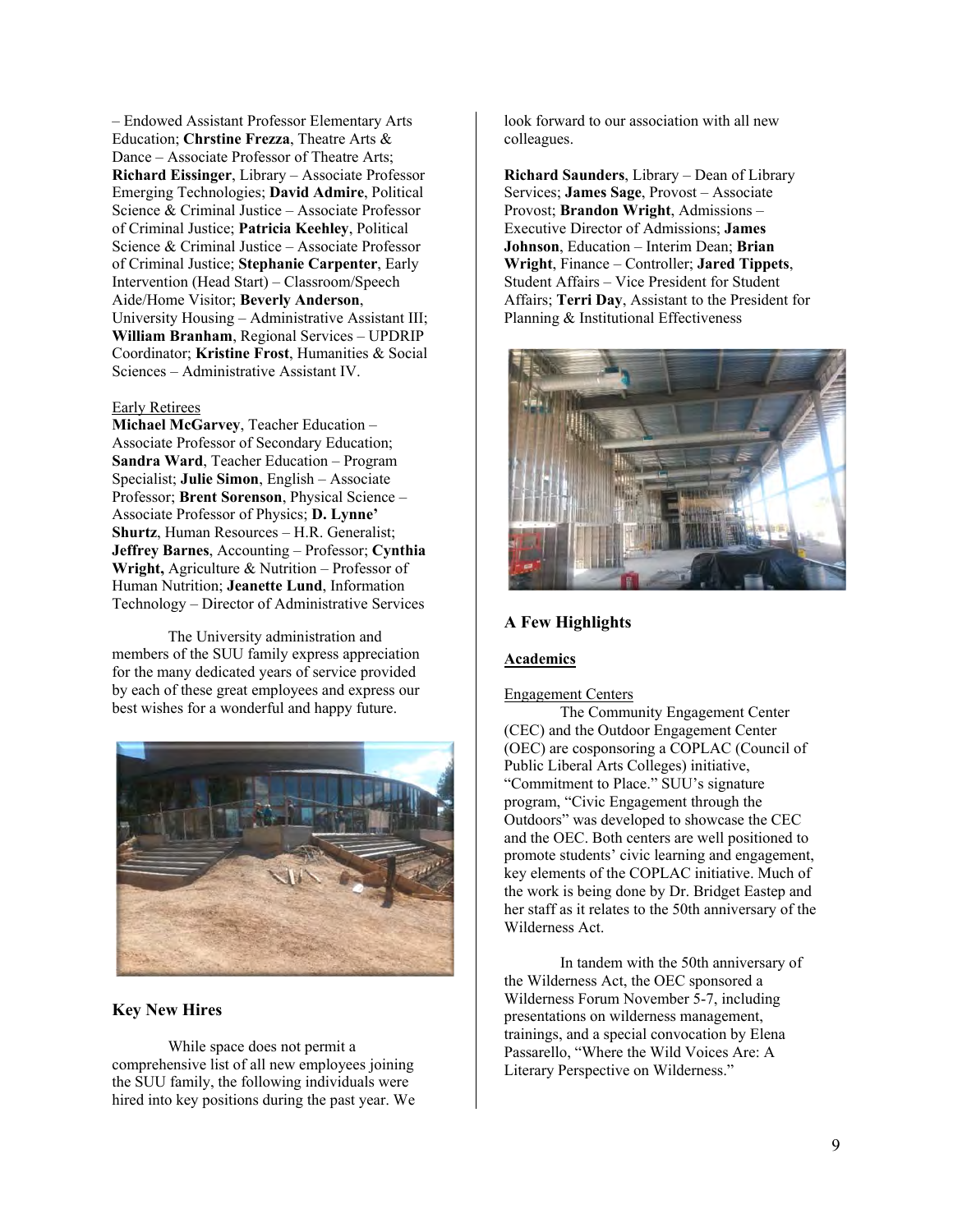During the 2014-15 school year a total of 274 SUU students had a study abroad experience in a variety of world locations. During the spring 2014 semester, twelve SUU students studied on exchange (in Hungary, Costa Rica, Morocco, Spain, Germany, Taiwan, Italy, China, Australia, and the Netherlands). Eighteen students are studying on exchange at SUU (from Morocco, Spain, South Korea, Japan, Denmark, Argentina, Scotland, France, and Chile). Twenty-four SUU Faculty members developed and directed 13 study abroad programs in summer 2014, the largest number ever.



#### School of Business

Graduating seniors in Accounting, Finance, Management and Marketing scored at the 90th percentile (top ten percent in the nation) on the ETS Major Field Exam in Business during the 2013/2014 academic year. Our MBA graduates scored in the top third of the nation on the ETS MBA Field Exam. The Phi Beta Lambda club (Collegiate Future Business Leaders of America) presented its community service project (March of Dimes Teddy Bear Den) and won sixth place at the national competition. The SUU Army ROTC Ranger Challenge team won the Western Regional competition amongst fifteen university ROTC programs in the Western United States. Five ROTC students commissioned as second lieutenants in the US Army and Utah Army National Guard. Faculty and staff also received recognition for outstanding performance. Academic Advisor Paula Alger received the Board of Trustees Award of Excellence. Professor Robin Boneck was selected by student members of the Beta Gamma Sigma Business Honor Society as the professor of the year for his excellent performance in the classroom. Dr. Amanda Wilford was the faculty inductee into Beta

Gamma Sigma and will serve as the advisor to the honor society

College of Education and Human Development

The College of Education and Human Development has revamped the curriculum for exercise science to include three new labs, ensuring that students have the knowledge and skills necessary to be competent working as personal trainers, athletic trainers, or going further in their studies toward physical therapists. The elementary teacher education program has two Focused Interest Groups (FIGs) next year, which share common content courses aligned with the Utah core Curriculum—a direct link between college content knowledge and instruction in a public education classroom. SUU's partnership school (North Elementary School) faculty are halfway through their STEAM emphasis courses and loving every class. Dr. Jacqueline Grant is currently teaching life-science. During the summer, the teachers will have a course in engineering, which will include tasks like looking at the three little pigs and designing a house that cannot be blown down and explaining why this is so.



College of Humanities & Social Sciences

HSS has just published a new magazine called the HSS Journal of Undergraduate Scholarship. The journal publishes student work that is faculty reviewed. It has proved so popular with students that HSS has decided to publish a fall edition as well as the spring edition. HSS has funded the remodeling of the SUU TV station, purchasing new cameras and other equipment. Because of the new equipment, Jon Smith, his students, and many members of the community have written, produced, and filmed several Doritos commercials that were entered in the Doritos Super Bowl Commercial Competition. HSS has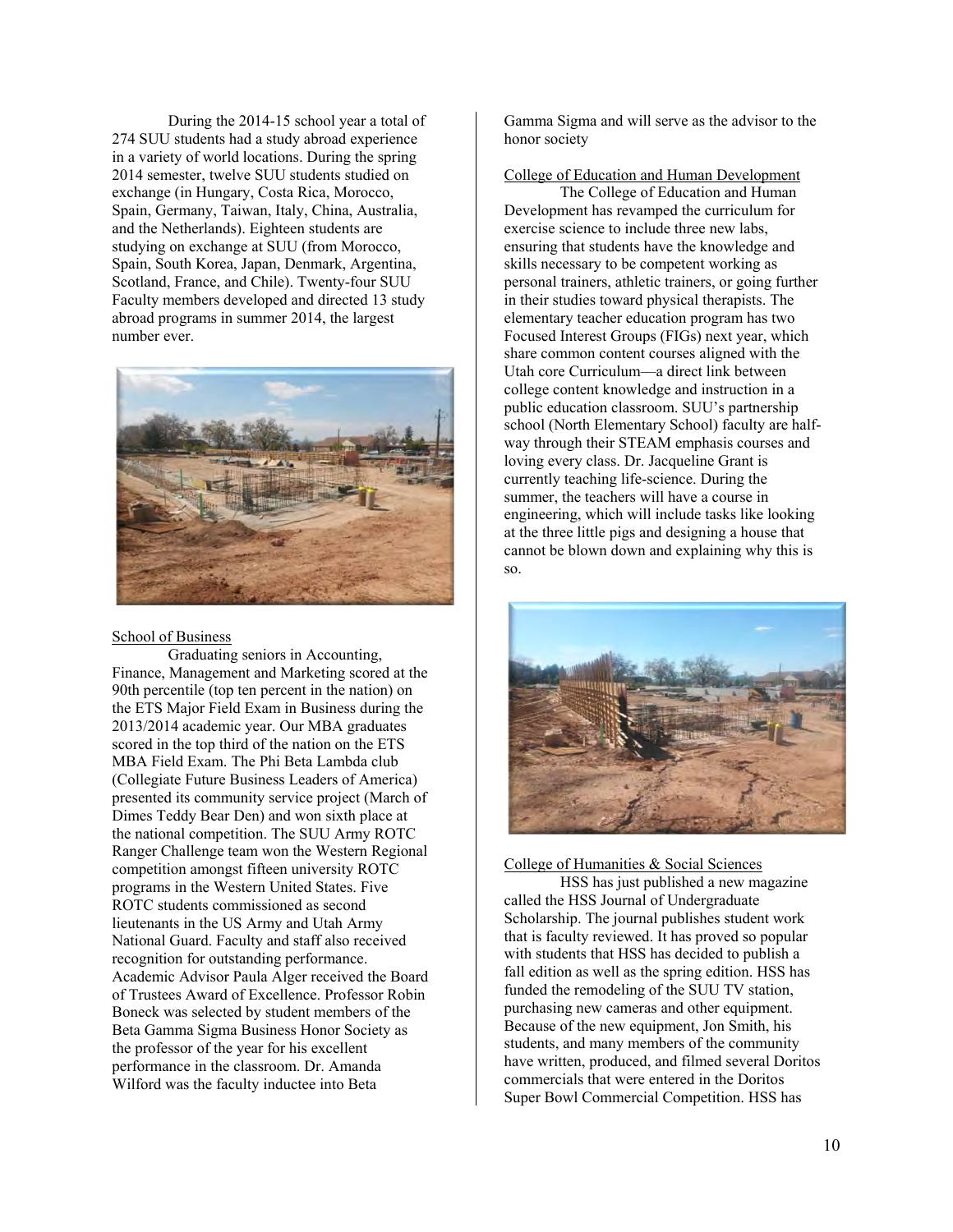also begun providing iPads and an iPad cart for a virtual language lab.

## College of Performing & Visual Arts

SUU's Art, Design and Dance programs were awarded full membership by the National Association of Schools of Art and Design (NASAD) and The National Association of Schools of Dance (NASD). Assistant Professor Ron Spears designed the U.S. Postal Service Celebratory Forever Stamp commemorating Nevada's 150th anniversary of statehood. The Ballroom Company, under the direction of Andrea Johnson, completed a year-end tour of Puerto Rico accompanied by Department Chair, Professor Kay Andersen. The group performed at several prestigious venues, including a national art museum, a performance for the governor, and a performance to commemorate the city's birthday celebration. Through collaboration with SUU, the Department of Theatre Arts and Dance, and the Utah Shakespeare Festival (USF), an official Student Fellowship program was initiated for SUU theatre students engaged in internships with USF.



## Walter Maxwell Gibson College of Science & Engineering

The Walter Maxwell Gibson College of Science and Engineering (WMG COSE) excitedly announced this spring that Carter Enterprises Inc. completed construction of the Kenneth L. Cannon Equestrian Center, located at the SUU Valley Farm. This 20,000 square foot facility will allow SUU horsemanship courses to ride indoors, out of the weather, during the winter and early spring months, and will hopefully catalyze the growth of our Equine Studies program. A top priority on our list of capital projects, we are so grateful to all who have assisted in making this dream a reality, including a lead gift by Ms. Connie Holbrook, daughter to Mr. K. L. Cannon, and the continued

friendship of Garth and Jerri Frehner, whose support of the Frehner Natural History Museum has been so critical to its success. Both Ms. Holbrook and the Frehners are members of the SUU National Advisory Board. All sixteen Bachelor of Science in Nursing (BSN) graduates in May 2014 passed the NCLEX-RN examination on the first attempt. They added another 100% to the impressive pass-rate for Department of Nursing graduates. The Department is currently ranked in the top 5% of nursing schools in the nation for NCLEX-RN pass rates.



Evan Whipple (Department of Nursing Level 4 student) completed a paid internship at the Mayo Clinic this past summer. His application was selected as one of 50 out of 800 applicants for the prestigious opportunity. Upon completion of his work at the clinic, Evan was offered employment on the same floor he worked during the summer. He returned to SUU and completed his last semester of nursing courses before reporting back at the Mayo Clinic beginning fulltime employment in January 2015.

Brittney Stackhouse, May 2014 Nursing graduate and Alice Solvej Lind (Andersen) Gibson Scholarship recipient, has been selected as one of 30 in the nation, from hundreds of applicants, to serve as a commissioned officer in the Air Force. She began her service January 2015.

In partnership with Cedar City's Syberjet, the WMG COSE was awarded \$73,500 from the Utah Cluster Acceleration Partnership (UCAP) for workforce training. Syberjet had asked that SUU train engineering and technology majors in the Siemens software suite Unigraphics. The UCAP grant funded Unigraphics software licensing and a weeklong training session August 11-15, 2014, for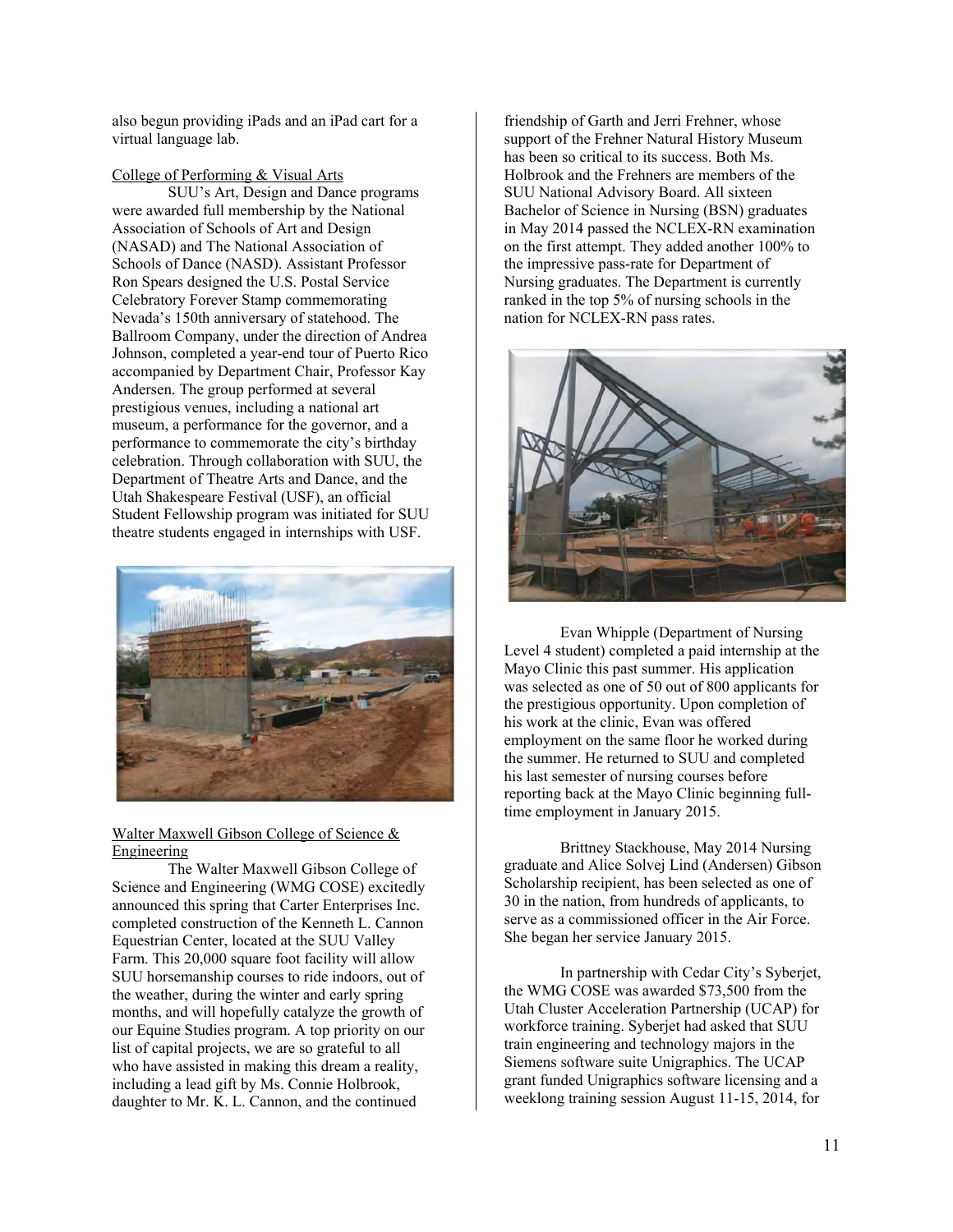SUU faculty, as well as staff, from Iron County School District, Beaver County School District and Southwest Applied Technology College. The grant is also subsidizing course development that incorporates Unigraphics into the SUU curriculum.

## School of Continuing & Professional Studies

K12 programs successfully launched another year of concurrent enrollment for high school students with the help of all its partners (Schools, Departments, Faculty, Superintendents, Secondary Education Directors, Concurrent Enrollment Coordinators, Instructors, Parents, and Students). Through this program the School of Continuing and Professional Studies delivered 6,026 credits to high school students across the state during the 13/14 school year. In addition, the programs granted credit for approximately 215 professional development courses across Utah, Nevada, and Washington to approximately 4,000 in-service K-12 teachers. The ESL Program is busily working on a self-study report as a part of the CEA (Commission on English Language Accreditation) accreditation process. The program hosted three very successful Language and Culture Programs during the summer: one with Korean high school students from our sister city in Gapyeong; one for a group of students from Shanghai Normal and Sanda Universities in China; and one for students from Hokkaido University of Education in Japan (one of our partner universities). The program is also proud to now be offering undergraduate elective creditbearing ESL Workshop classes for matriculated students.



## **Athletics**

SUU's Cross Country team finished 22nd in the nation out of 322 Division I schools with

Nate Jewkes being named a Cross Country All-American based on his 14<sup>th</sup> overall finish at the national championships. Gymnastics sent two student-athletes to the National Championship meet in Ana Jawarski and Jaime Armijo as the team finished the season with its highest ranking ever….#16! Women's Soccer broke the school record for most goals scored in one season. The Women's Softball team qualified for the Big Sky tournament to defend its Tournament Championship and while ultimately they were unable to successfully defend their title, five players were named to the All-Conference team. Kaitlin Williams, Kylee Wolf, Katie Greenberg, Sara Park, and Lyndsey Healey garnering allconference honors.



#### **Utah Shakespeare Festival**

 This year the Festival will be performing for the last time in and saying a fond farewell to the Adams Shakespearean Theatre; the iconic outdoor theatre on the campus of SUU. It has served the Festival well, but is showing its age and lacks some of the amenities guests and actors desire. The Adams Theatre originally opened in 1989.

 The new Engelstad Shakespeare Theatre, part of the Beverley Taylor Sorenson Center for the Arts at Southern Utah University, is now rising out of the ground just east of the Randall Jones Theatre, and will replace the Adams Theatre next summer. It will have the same intimate seating-tostage arrangement, and will provide an open-air experience, all with more modern staging equipment, restrooms, and other conveniences. Although we will miss the Adams Theatre, we are looking forward to enjoying Shakespeare in their new home.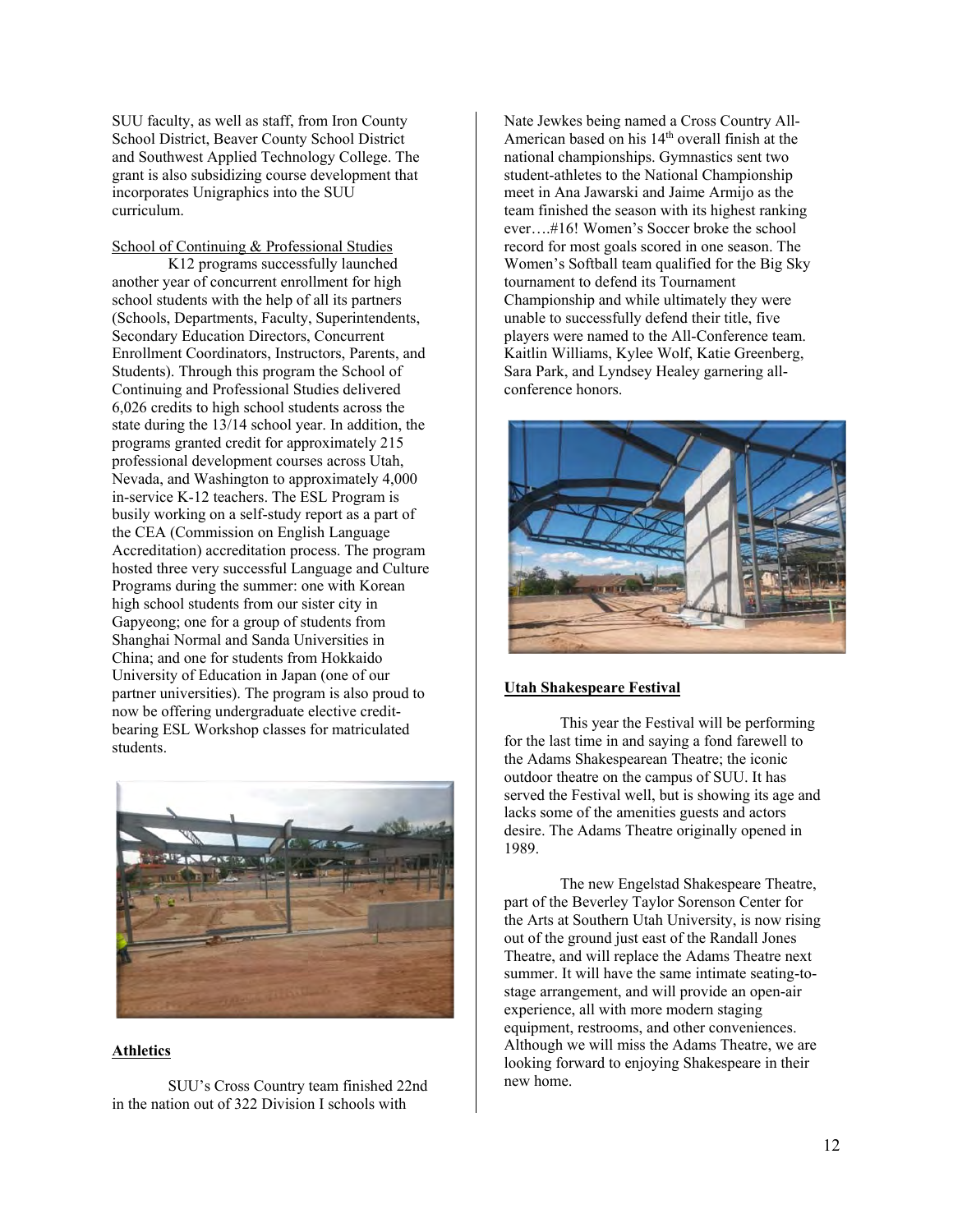#### **Facilities and Improvements**

 SUU has been approved to received \$3,001,830 from the Utah Division of Facilities and Construction Management (DFCM) for the purpose of capital improvements in FY16 (See Table 3). This amount represents an increase of just over \$600,000 from the prior year and is the result of the legislature's enhanced funding for capital improvements from 0.9% to 1.1% of the replacement value of all existing state buildings.



\$111.9 million in appropriations were approved overall with approximately \$64.8 million directed to higher education institutions. Each year in conjunction with the Vice President's Office, the Executive Director of Facilities Management submits a request to DFCM for the financial resources to implement needed upgrades and major improvements in our physical facilities.

 Projects approved for FY16 include the Science Center roof replacement, ADA concrete replacement, restroom expansion for the Facilities Management Shops, Student Center parking lot replacement, Braithwaite building improvements, along with several utility and mechanical systems upgrades across campus.

## **Other Administrative Items**

 Ongoing appropriations for various administrative items not previously outlined are included in the FY16 budget as follows. These items were funded mid-year FY15 when tuition revenues exceeded budget projections. Funded with ongoing funds, these items become part of department base budgets beginning in FY16.

| \$830,500    | Merit and equity mid-year           |
|--------------|-------------------------------------|
|              | increases allocated in FY15         |
| \$440,200    | Salary and benefits for position    |
|              | modifications as part of several    |
|              | senior leadership reorganizations   |
|              | including the Vice President for    |
|              | Alumni and Community                |
|              | Services, Faculty Fellow/Title      |
|              | IX Coordinator, Institutional       |
|              | Research position, and Director     |
|              | of Marketing                        |
| \$150,000    | Increases to Adjunct Instructor     |
|              | pay from \$750 & \$950 to \$800     |
|              | & \$1,000 per credit hour for       |
|              | undergraduate and graduate          |
|              | courses respectively                |
| \$109,000    | Lease commitment for the            |
|              | Community Outreach Center           |
| \$80,340     | <b>Events Services Appropriated</b> |
|              | funding tied to University          |
|              | related activities                  |
| \$22,000     | Development of the new "Jump        |
|              | Start" general education pilot      |
| \$20,000     | Website maintenance software        |
|              | improvements                        |
| \$<br>15,000 | Enhancement of the Veterans         |
|              | Center Coordinator position         |
| \$<br>15,000 | Planning and Effectiveness          |
|              | Office operations                   |
| \$<br>12,400 | Enhancements in the Office of       |
|              | Vice President of Student           |
|              | <b>Affairs</b>                      |
| 10,000<br>\$ | Support of the annual Science       |
|              | Fair to enhance recruiting efforts  |
| \$<br>9,000  | Human Resources to fund             |
|              | benefit design consultation and a   |
|              | growing number of employee          |
|              | background checks                   |
| \$<br>7,100  | Funding for staff support of the    |
|              | <b>Community Engagement Center</b>  |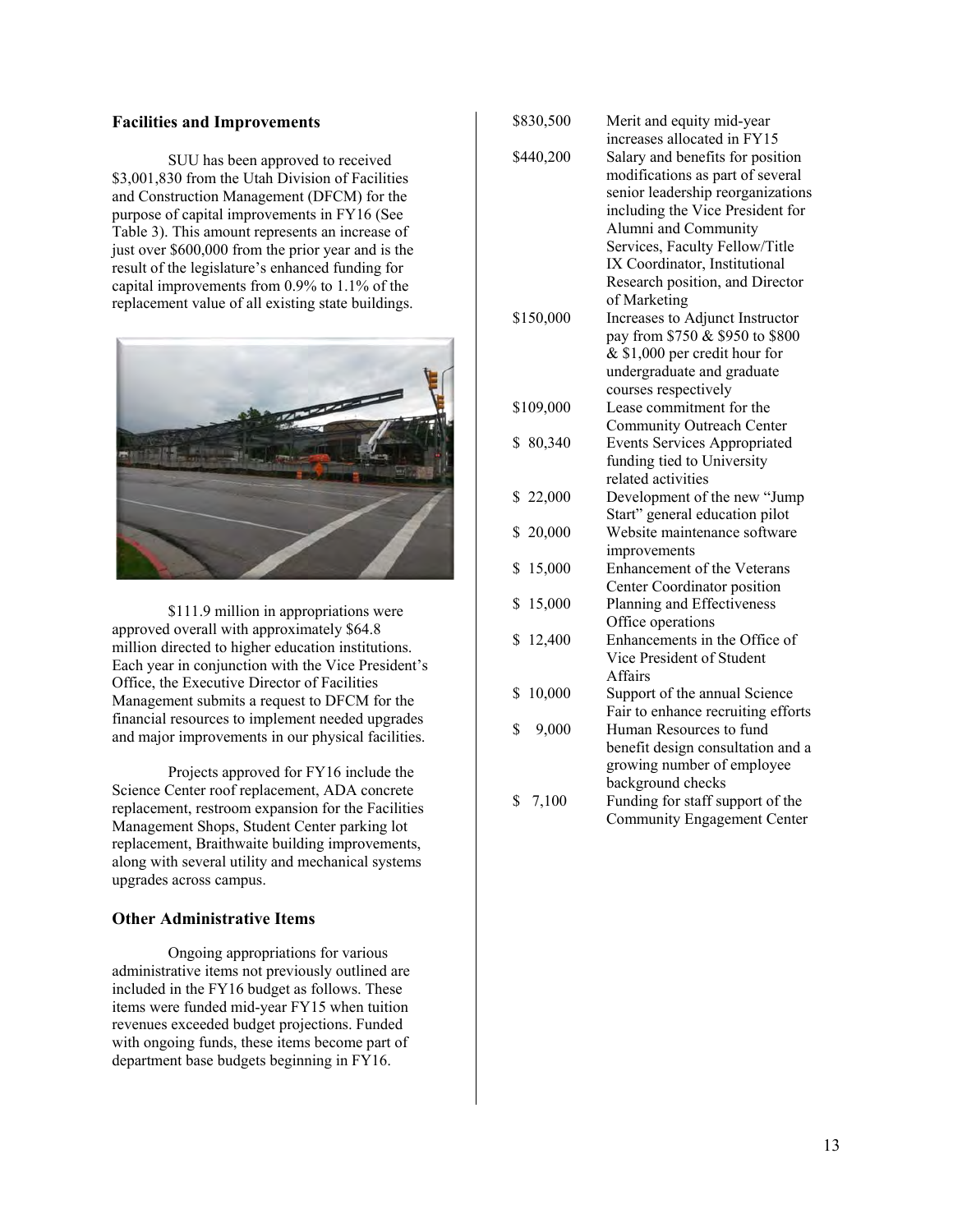

## **Detailed Budget Tables**

 Budget tables 1-14 on the following pages are provided as a source of information about the University General Fund budget and include summary data by department for salaries, wages, benefits, operating (current, travel, &

capital expenses), scholarships, and transfers. The appendix includes the Budget Office Vision and Mission Statements and provides some additional insight into the budgeting process at SUU and the State of Utah. Contact information for the Budget Office personnel is included in the appendix.

Respectfully submitted,

Marvin L. Dodge Vice President Finance & Administrative Services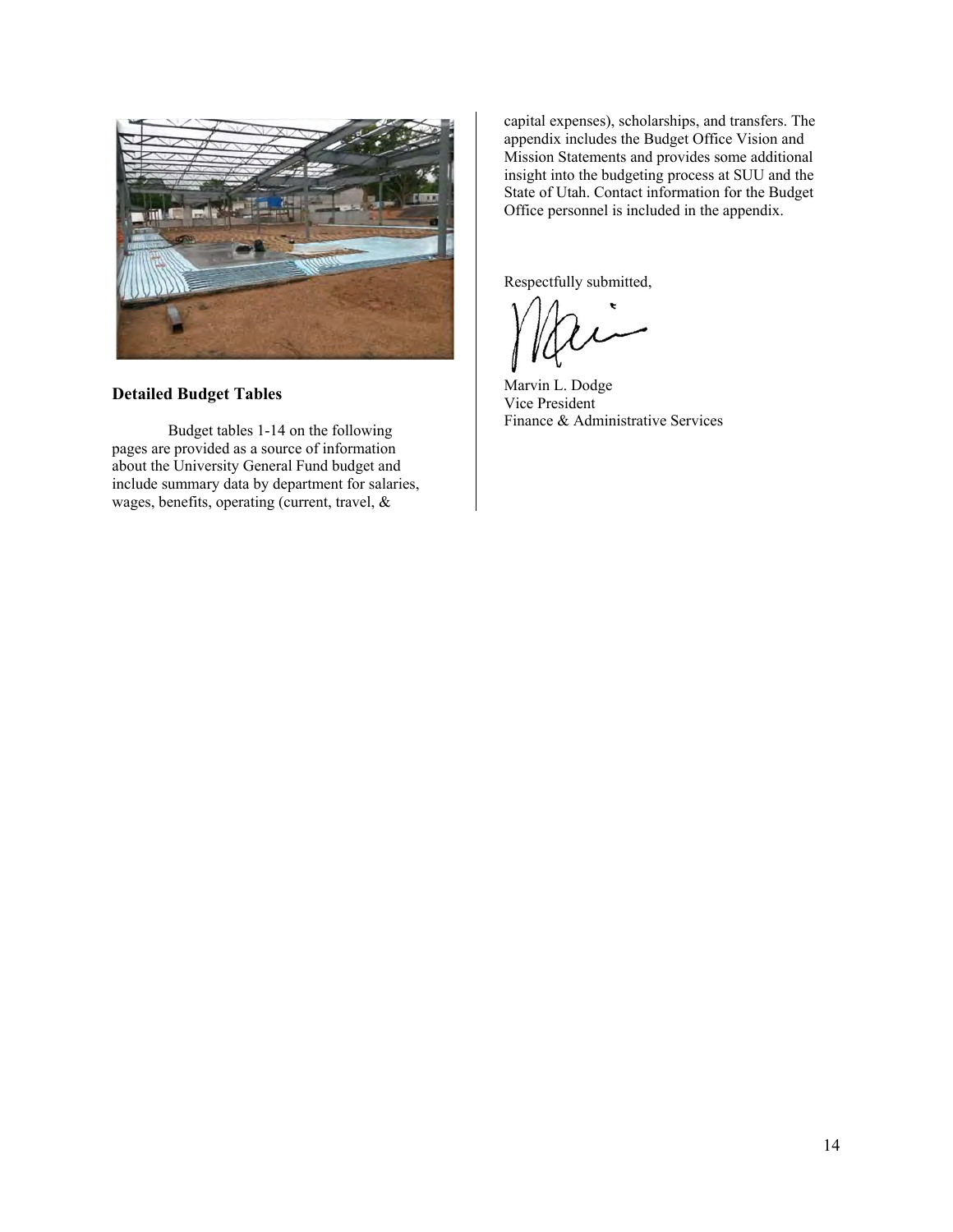## **TABLE 1**

#### SOUTHERN UTAH UNIVERSITY

# **Summary of Legislative Appropriations by Fund Source and Bill**

FY 2016

|                                      |              | <b>Base</b>              | Comp                   | <b>ISF Rates</b> | <b>STEM</b>        | Grand             |
|--------------------------------------|--------------|--------------------------|------------------------|------------------|--------------------|-------------------|
|                                      | <b>Base</b>  | Adjustments*             | H.B. 8                 | S.B.8            | S.B. 2/3           | <b>Total</b>      |
| <b>Education and General</b>         |              |                          |                        |                  |                    |                   |
| <b>General Fund</b>                  | \$11,310,300 | 42,700 \$<br>Ŝ.          |                        | \$               | \$                 | \$11,353,000      |
| <b>Education Fund</b>                | 21,249,800   | (324, 400)               | 951,700                | 1,900            | 280,000            | 22,159,000        |
| <b>Dedicated Credit Revenue</b>      | 34,424,000   |                          | 317,200                | 600              |                    | 34,741,800<br>(a) |
| Subtotal E&G                         | 66,984,100   | (281,700)                | 1,268,900              | 2,500            | 280,000            | 68,253,800        |
| <b>Education and General O&amp;M</b> |              |                          |                        |                  |                    |                   |
| <b>General Fund</b>                  |              |                          |                        |                  |                    |                   |
| <b>Education Fund</b>                |              | 324,400                  |                        |                  |                    | 324,400           |
| Subtotal E&G O&M                     |              | 324,400                  |                        |                  |                    | 324,400           |
| <b>Educationally Disadvantaged</b>   |              |                          |                        |                  |                    |                   |
| <b>General Fund</b>                  | 81,400       |                          |                        |                  |                    | 81,400            |
| <b>Education Fund</b>                | 9,600        |                          | 1,100                  |                  |                    | 10,700            |
| Subtotal Ed Dis                      | 91,000       | $\overline{\phantom{a}}$ | 1,100                  |                  | $\overline{a}$     | 92,100            |
| <b>Rural Development</b>             |              |                          |                        |                  |                    |                   |
| <b>General Fund</b>                  | 82,700       |                          |                        |                  |                    | 82,700            |
| <b>Education Fund</b>                | 15,800       |                          | 1,800                  |                  |                    | 17,600            |
| <b>Subtotal Rural Dev</b>            | 98,500       |                          | 1,800                  |                  |                    | 100,300           |
| <b>Shakespeare</b>                   |              |                          |                        |                  |                    |                   |
| General Fund                         | 9,100        |                          |                        |                  |                    | 9,100             |
| <b>Education Fund</b>                | 62,500       | (50,000)                 |                        |                  |                    | 12,500            |
| Subtotal USF                         | 71,600       | (50,000)                 |                        |                  |                    | 21,600            |
| <b>Legislative Grand Total</b>       | \$67,245,200 | Ś.                       | $(7,300)$ \$ 1,271,800 | \$<br>2,500      | $\zeta$<br>280,000 | \$68,792,200      |

\* Auditor transfer (\$42,700); Creation of E&G O&M "program" (\$324,000); Reduction of one‐time funding for USF (\$50,000).

| <b>Post-Legislative Session Adjustments:</b>                                          |                  |
|---------------------------------------------------------------------------------------|------------------|
| Net Tuition Revenue from 2014-15 Enrollment Above Budget (one-time and ongoing)       | \$2,413,000      |
| Estimated Net Tuition Revenue from 3% 1st-Tier Tuition Increase (FY16 Regent mandate) | 842.000          |
| Estimated Increase in Tuition Waivers and E&G Scholarships                            | (1,686,000)      |
| Total Change in SUU Expected Tuition Revenue for FY16 (ongoing)                       | 1,569,000        |
| Tuition Amount Required by H.B. 8 & S.B. 8                                            | (317,800)        |
| <b>SUU Budget Adjustment for Tuition</b>                                              | 1,251,200<br>(b) |

## **Southern Utah University E&G Revenue Budget 2015‐16**

| (c) | <b>Total E&amp;G Budgeted Funds:</b>                                 | 69,829,400   100.0%            |       |
|-----|----------------------------------------------------------------------|--------------------------------|-------|
|     | <b>State Appropriated Funds:</b><br><b>Tuition Collection Funds:</b> | 33,836,400 48.5%<br>35.993.000 | 51.5% |
|     |                                                                      |                                |       |

(c) Ties to SUU 2015-16 A-1 Budget Report to USHE for educational activities only and includes adjustments to Tuition/Dedicated Credits revenue (a) as outlined in (b) but does not include Educational Disadvantage, Rural *Development, or Shakespeare appropriations.*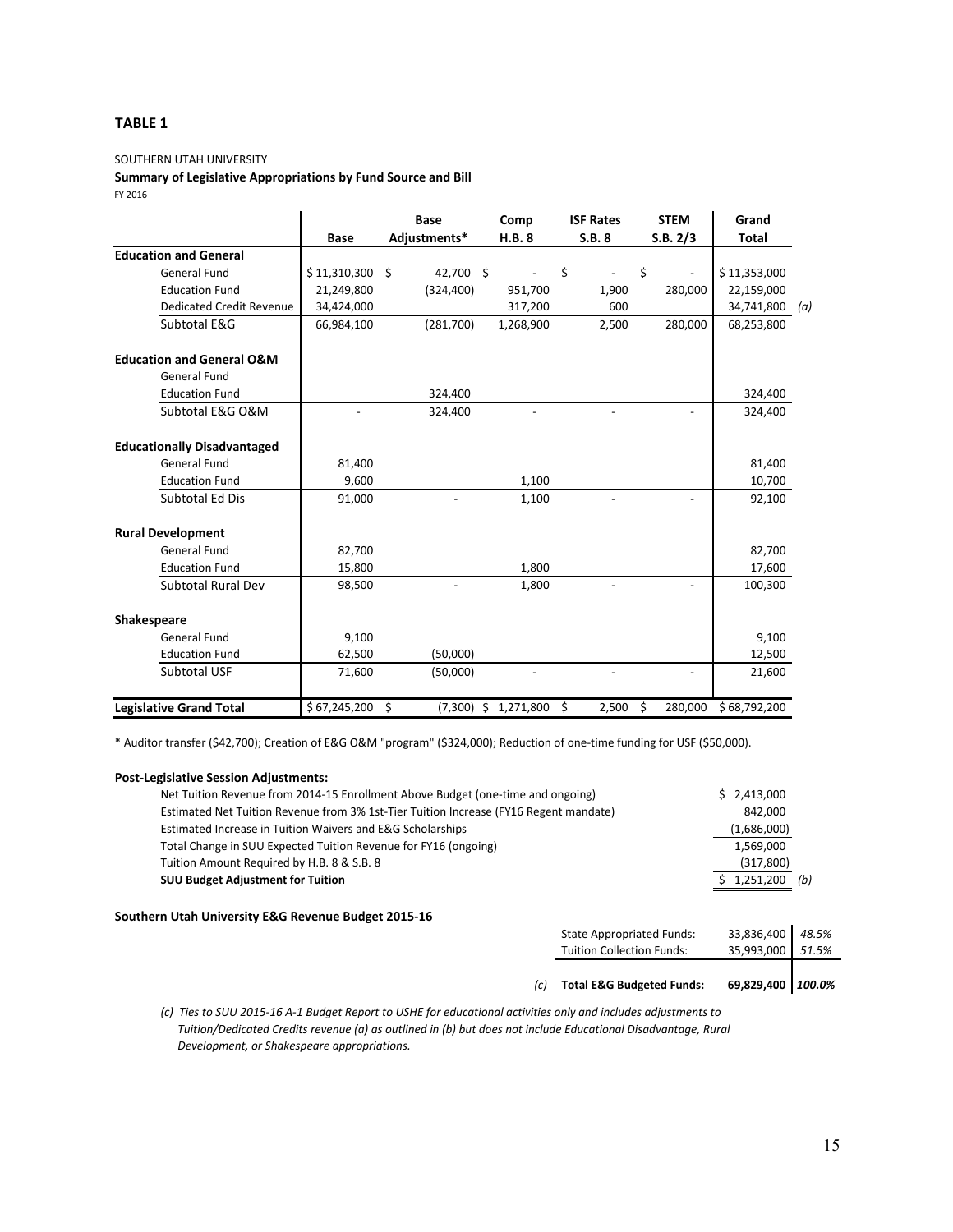# **Table 2 USHE Tuition & Fee Schedule (1)**

|                                                                                                                                                     |     | U of U $(2)$ |    | USU <sup>(3)</sup> | <b>WSU</b>  | SUU         |     | Snow     | <b>DSU</b> |          | UVU |          | <b>SLCC</b> |          |
|-----------------------------------------------------------------------------------------------------------------------------------------------------|-----|--------------|----|--------------------|-------------|-------------|-----|----------|------------|----------|-----|----------|-------------|----------|
| <b>Undergraduate Tuition</b>                                                                                                                        |     |              |    |                    |             |             |     |          |            |          |     |          |             |          |
|                                                                                                                                                     |     |              |    |                    |             |             |     |          |            |          |     |          |             |          |
| <b>Resident Students</b>                                                                                                                            | Ś.  | 7,130        | Ŝ. | 5,617              | \$<br>4,456 | \$<br>5,578 | Ś.  | 3,088    | \$         | 3,908    | \$  | 4,678    | \$.         | 3,130    |
| Nonresident                                                                                                                                         |     |              |    |                    |             |             |     |          |            |          |     |          |             |          |
| <b>Students</b>                                                                                                                                     | \$  | 24,955       | Ŝ. | 18,087             | \$13,369    | \$18,410    |     | \$11,280 |            | \$12,494 |     | \$14,494 |             | \$10,582 |
|                                                                                                                                                     |     |              |    |                    |             |             |     |          |            |          |     |          |             |          |
| <b>Fees</b>                                                                                                                                         |     |              |    |                    |             |             |     |          |            |          |     |          |             |          |
| Student                                                                                                                                             |     |              |    |                    |             |             |     |          |            |          |     |          |             |          |
| Activity/Support                                                                                                                                    |     |              |    |                    |             |             |     |          |            |          |     |          |             |          |
| Fees                                                                                                                                                | \$. | 280.42       | Ŝ. | 216.74             | \$286.16    | \$123.50    | \$. | 99.20    |            | \$301.80 |     | \$135.28 |             | \$134.00 |
|                                                                                                                                                     |     |              |    |                    |             |             |     |          |            |          |     |          |             |          |
| <b>Building Bond Fees</b>                                                                                                                           |     |              |    | 276.64             | 242.24      | 212.00      |     |          |            |          |     | 199.10   |             | 118.00   |
| <b>Building Support</b>                                                                                                                             |     |              |    |                    |             |             |     |          |            |          |     |          |             |          |
| Fees                                                                                                                                                |     | 258.48       |    | 17.42              | 65.24       | 110.00      |     | 176.30   |            | 183.70   |     | 113.88   |             | 57.00    |
| <b>Athletic Fees</b>                                                                                                                                |     | 171.38       |    | 270.28             | 131.00      | 204.00      |     | 75.00    |            | 160.00   |     | 213.54   |             | 63.00    |
| <b>Health Fees</b>                                                                                                                                  |     | 40.96        |    | 84.90              | 53.80       | 8.00        |     | 5.60     |            | 18.50    |     | 17.04    |             | 27.00    |
|                                                                                                                                                     |     |              |    |                    |             |             |     |          |            |          |     |          |             |          |
| <b>Technology Fees</b>                                                                                                                              |     | 227.04       |    | 127.02             | 92.96       | 64.00       |     | 39.90    |            | 48.00    |     | 15.50    |             | 29.50    |
| <b>Other Fees</b>                                                                                                                                   |     | 89.00        |    | 53.26              | 11.92       |             |     |          |            |          |     | 13.66    |             | 10.00    |
| <b>Total Fees</b>                                                                                                                                   |     | \$1,067.28   |    | \$1,046.26         | \$883.32    | \$721.50    |     | \$396.00 |            | \$712.00 |     | \$708.00 |             | \$438.50 |
| Note: Fee distributions refer to main campuses only. Branch campuses and centers may have a different distribution of the same total<br>fee amount. |     |              |    |                    |             |             |     |          |            |          |     |          |             |          |

| <b>Total Undergraduate Tuition and Fees</b>                            |    |        |      |                                                                      |  |        |  |        |        |        |        |                     |          |
|------------------------------------------------------------------------|----|--------|------|----------------------------------------------------------------------|--|--------|--|--------|--------|--------|--------|---------------------|----------|
| Resident Students \$                                                   |    | 8,197  | - \$ | $6,663$ \$ 5,339 \$ 6,300 \$ 3,484 \$ 4,620 \$ 5,386                 |  |        |  |        |        |        |        | $\ddot{\mathsf{S}}$ | 3,569    |
| <b>Nonresident</b><br><b>Students</b>                                  | Ś. | 26.022 | Ŝ.   | $19,133 \div 14,252 \div 19,132 \div 11,676 \div 13,206 \div 15,202$ |  |        |  |        |        |        |        |                     | \$11.021 |
| Fees as a % of<br>Resident<br>Undergraduate<br><b>Tuition and Fees</b> |    | 13.02% |      | 15.70%                                                               |  | 16.54% |  | 11.45% | 11.37% | 15.41% | 13.15% |                     | 12.29%   |

Notes:

*(1) 2 Semesters at 15 credit hours each*

(2) Lower division (freshman & sophomore) rate only. Differential rates for upper division (junior & senior) may apply

(3) Rate for undergraduate students starting 2004-05 and beyond. Higher differential rate for students enrolling in Business *and Engineering courses*

*As approved by the Utah State Board of Regents in March 2015*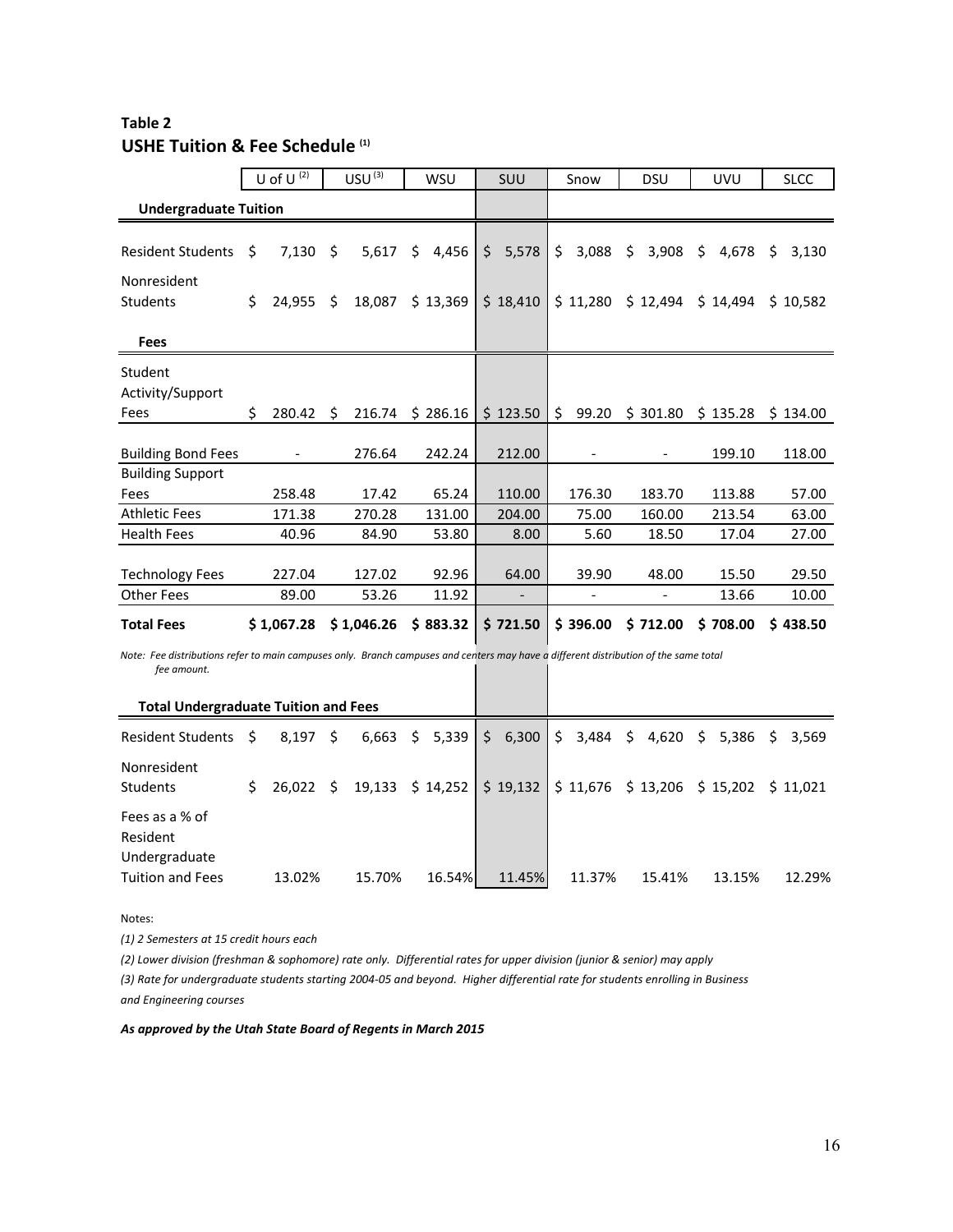# **Table 3**

# **FY16 Capital Improvements List**

Capital Improvement funds are used to maintain existing state-owned facilities. This may include repairing or replacing worn or dilapidated building components, systems and equipment, utility upgrades, correcting code violations, roofing and paving repairs, structural repairs, remodeling inadequate space, site improvements and hazardous materials abatement.

Utah Code 63A-5-104 (b) defines "Capital Improvement" as:

- [1] Remodeling, alteration, replacement, or repair project with a total cost of less than \$2.5 million;
- [2] Site and utility improvement with a total cost of less than \$2.5 million; or
- [3] New facility with a total construction cost of less than \$500,000.

# **FY 2016 Capital Improvements**

## **As approved by Utah State Building Board, April 2015**

| Parking Lot Replacement: Student Center                |               | 413,830   |
|--------------------------------------------------------|---------------|-----------|
| Roof Replacement: Science                              | \$            | 400,000   |
| <b>Restroom Expansion: Facilities Management Shops</b> |               | 375,000   |
| Window/Frame Upgrade: Braithwaite                      |               | 228,000   |
| Chiller Replacement: General Classroom                 |               | 195,000   |
| Medium Voltage Upgrade Phase 3                         |               | 190,000   |
| <b>Building Transformer Replacement: Phase I</b>       |               | 190,000   |
| Air Handler Replacement: Music                         |               | 180,000   |
| Water Line Metering Installation                       |               | 180,000   |
| <b>ADA Concrete Replacement</b>                        |               | 165,000   |
| Lighting System Replacement: Hunter Conference Center  |               | 95,000    |
| <b>Building Automation: Library</b>                    |               | 90,000    |
| Storm Water Drainage Improvements: 1150 West           |               | 85,000    |
| Fire Alarm Replacement: Various Locations              |               | 80,000    |
| Air Handler Replacement: General Classroom             |               | 65,000    |
| HVAC Unit Replacement: Institutional Residence         |               | 35,000    |
| Planning - Seismic Study: Campus Wide                  |               | 35,000    |
| Total 2015-16 Capital Improvements                     | \$            | 3,001,830 |
| Total 2014-15 Capital Improvements                     |               | 2,393,500 |
| Total 2013-14 Capital Improvements                     |               | 2,638,000 |
| Total 2012-13 Capital Improvements                     | $\frac{s}{s}$ | 1,810,000 |
| Total 2011-12 Capital Improvements                     |               | 1,646,000 |
| Total 2010-11 Capital Improvements                     |               | 1,750,000 |
| Total 2009-10 Capital Improvements                     | \$            | 1,199,430 |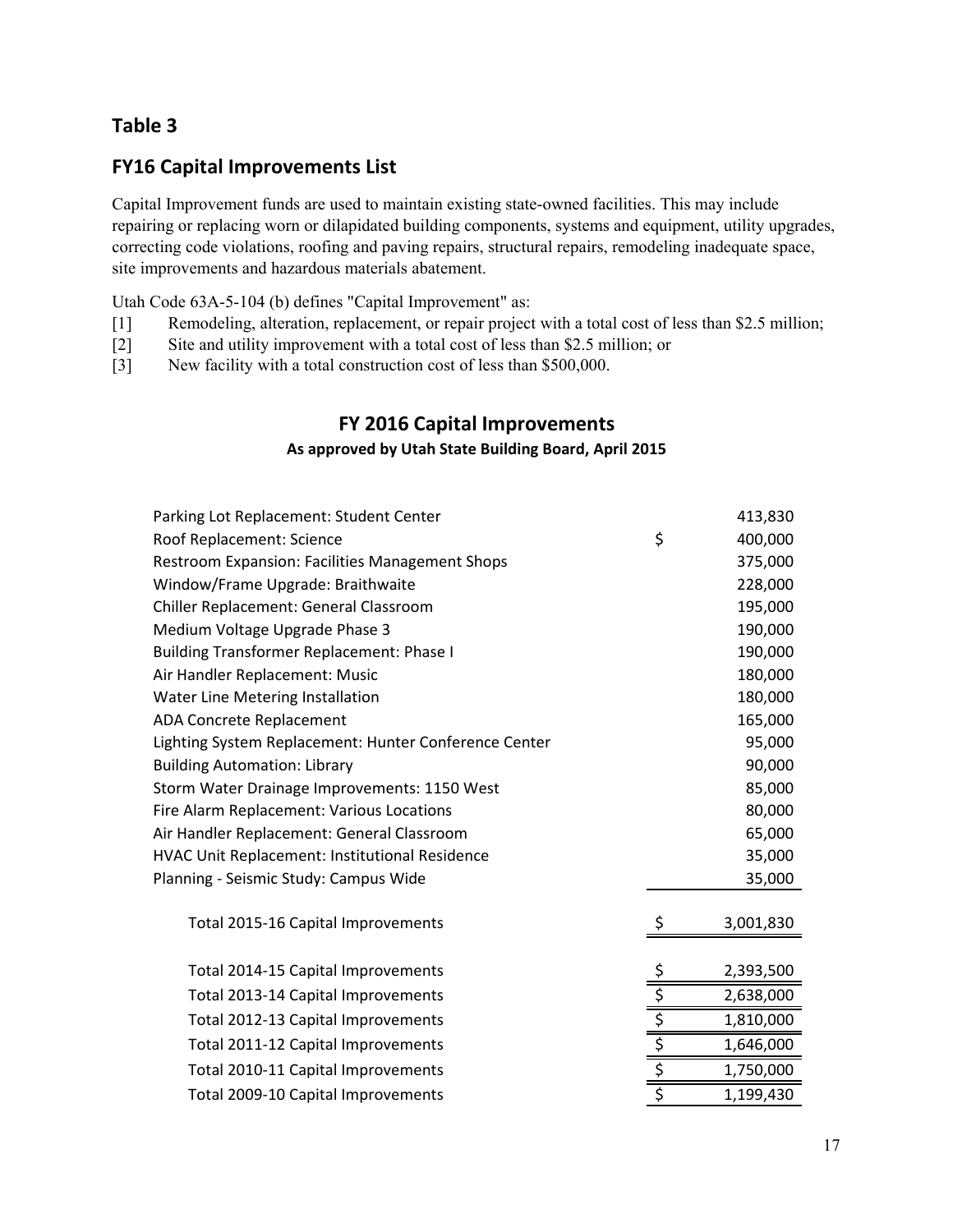## **TABLE 4**

SOUTHERN UTAH UNIVERSITY

## **Summary Budget Distribution by Administrator**

FY 15‐16 (New Year) Compared to FY 14‐15 (Prior Year)

| <b>FY 15-16 (New Year)</b> |                 |               |                 | Operating | Waivers &    |                  | Total            |
|----------------------------|-----------------|---------------|-----------------|-----------|--------------|------------------|------------------|
| Administrator              | <b>Salaries</b> | Wages         | <b>Benefits</b> | Expense * | Scholarships | <b>Transfers</b> | <b>Budget</b>    |
| President Scott Wyatt      | 2,767,145       | 44,397<br>\$. | 1,148,836<br>S  | 314,905   |              |                  | 4,275,283<br>\$. |
| Provost Brad Cook          | 25,275,876      | 957,723       | 10,224,635      | 2,910,661 |              |                  | 39,368,895       |
| <b>VP Stuart Jones</b>     | 1,844,829       | 231,470       | 779,751         | 442,412   |              |                  | 3,298,462        |
| <b>VP Jared Tippets</b>    | 3,062,761       | 313,651       | 1,300,482       | 363,038   |              |                  | 5,039,932        |
| VP Mindy Benson            | 590,994         | 15,440        | 248,683         | 210,982   |              |                  | 1,066,099        |
| <b>VP Marvin Dodge</b>     | 4,767,157       | 1,750,826     | 2,074,175       | 4,802,450 |              |                  | 13,394,608       |
| Institutional              | (319,527)       | (129,620)     | 808,032         | 308,970   | 1,225,662    | 1,492,604        | 3,386,121        |
| <b>TOTAL</b>               | \$ 37,989,235   | 3,183,887     | \$16,584,594    | 9,353,418 | 1,225,662    | 1,492,604        | \$69,829,400     |

| FY 14-15 (Prior Year)    |                  |                 |                 | Operating            | Waivers &           |                  | Total           |
|--------------------------|------------------|-----------------|-----------------|----------------------|---------------------|------------------|-----------------|
| Administrator            | <b>Salaries</b>  | Wages           | <b>Benefits</b> | Expense <sup>*</sup> | <b>Scholarships</b> | <b>Transfers</b> | Budget          |
| President Scott Wyatt    | 2,380,083<br>\$. | Ŝ.<br>24,397    | Ś.<br>988,282   | 1,219,088<br>S.      | Ŝ.                  | \$               | 4,611,850<br>\$ |
| <b>Provost Brad Cook</b> | 24,972,018       | 1,259,185       | 10,781,474      | 2,639,885            |                     |                  | 39,652,562      |
| <b>VP Stuart Jones</b>   | 1,643,875        | 216,190         | 764,519         | 537,505              |                     |                  | 3,162,089       |
| VP Stephen Allen         | 2,136,668        | 215,875         | 966,935         | 383,053              |                     |                  | 3,702,531       |
| VP Dean O'Driscoll       | 574,395          | 38,415          | 251,875         | 211,419              |                     |                  | 1,076,104       |
| <b>VP Marvin Dodge</b>   | 4,444,228        | 1,729,781       | 2,537,623       | 4,719,490            |                     |                  | 13,431,122      |
| Institutional            | (309, 220)       | (194,547)       | (207, 057)      | 129,868              | 1,105,662           | 823,135          | 1,347,841       |
| <b>TOTAL</b>             | \$35,842,047     | 3,289,296       | \$16,083,651    | 9,840,308            | 1,105,662           | 823,135          | \$66,984,099    |
|                          |                  |                 |                 |                      |                     |                  |                 |
| Increase (Decrease)      |                  |                 |                 |                      |                     |                  |                 |
| from 2013-14             | 2,147,188        | $(105, 409)$ \$ | 500,943         | $(486, 890)$ \$<br>S | 120.000             | Ś<br>669.469     | 2,845,301<br>S. |
|                          |                  |                 |                 |                      |                     |                  |                 |
| <b>Percent Change</b>    | 6.0%             | $-3.2%$         | 3.1%            | $-4.9%$              | 10.9%               | 81.3%            |                 |

*\* Includes Current, Travel and Capital Expense Budgets*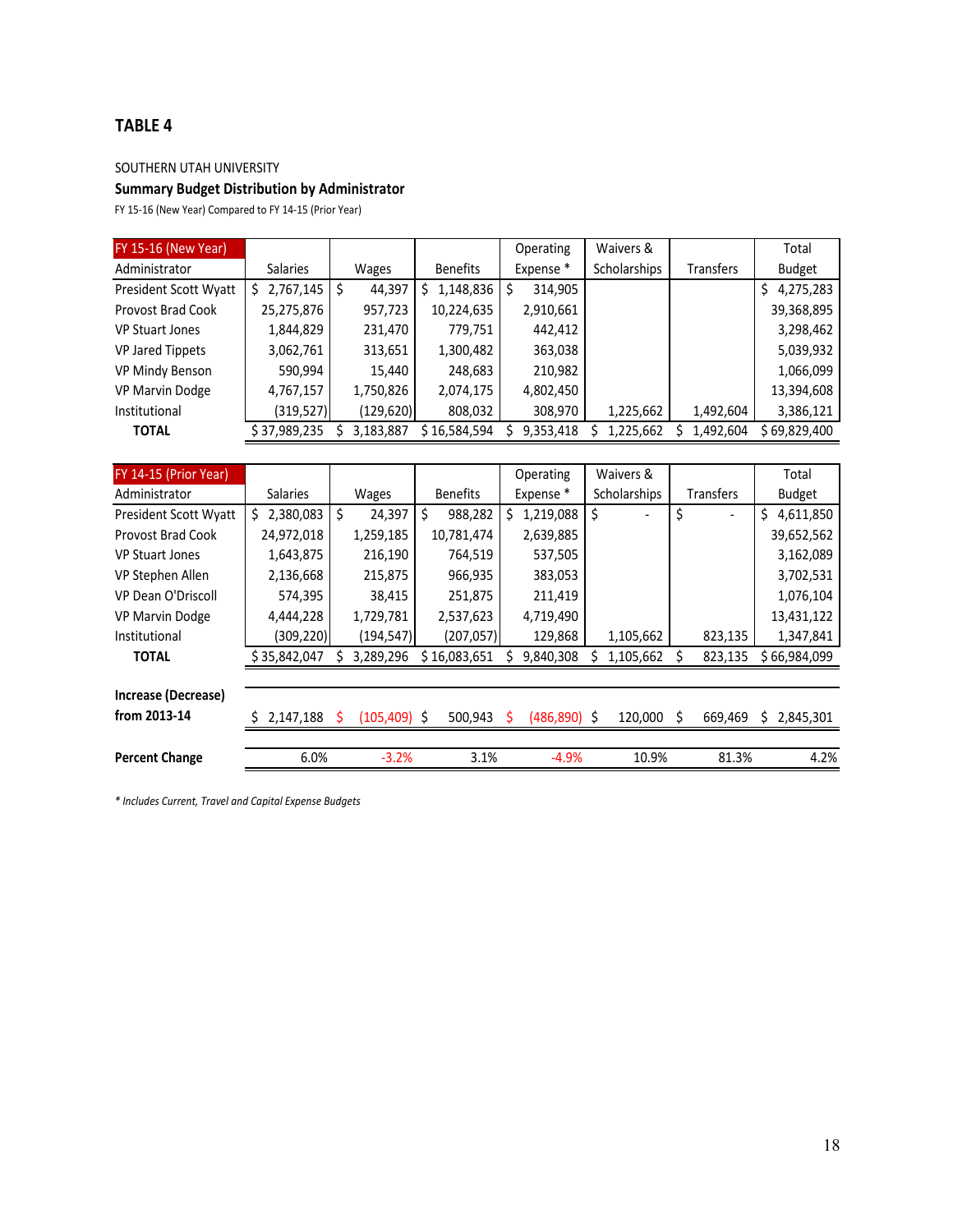## **TABLE 5**

SOUTHERN UTAH UNIVERSITY

## **Summary Budget Distribution by Functional Category**

FY 15‐16 (New Year) Compared to FY 14‐15 (Prior Year)

| <b>FY 15-16 (New Year)</b>   |                 |              |                 | Operating       | Waivers &           |                  | Total         |
|------------------------------|-----------------|--------------|-----------------|-----------------|---------------------|------------------|---------------|
| <b>Functional Category</b>   | <b>Salaries</b> | Wages        | <b>Benefits</b> | Expense *       | <b>Scholarships</b> | <b>Transfers</b> | <b>Budget</b> |
| Instruction                  | \$19,444,004    | 606,661<br>S | 7,792,818<br>S. | 1,395,872<br>S. |                     |                  | \$29,239,355  |
| <b>Public Service</b>        | 164,249         |              | 68,985          | 63,159          |                     |                  | 296,393       |
| Academic Support             | 4,057,967       | 336,349      | 1,691,034       | 1,026,685       |                     |                  | 7,112,035     |
| Library Support              | 1,093,411       | 79,294       | 461,815         | 262,488         |                     |                  | 1,897,008     |
| <b>Student Services</b>      | 3,010,958       | 233,492      | 1,273,084       | 539,518         |                     |                  | 5,057,052     |
| <b>Athletics</b>             | 2,155,856       |              | 894,933         |                 |                     | 823,135          | 3,873,924     |
| <b>Institutional Support</b> | 5,868,599       | 536,858      | 3,420,928       | 2,684,503       |                     | 669,469          | 13,180,357    |
| O&M of Physical Plant        | 2,194,191       | 1,324,566    | 977,665         | 3,381,192       |                     |                  | 7,877,614     |
| Student Aid                  |                 | 66,667       | 3,333           |                 | 1,225,662           |                  | 1,295,662     |
| <b>TOTAL</b>                 | \$ 37,989,235   | 3,183,887    | \$16,584,595    | 9,353,417       | 1,225,662           | 1,492,604        | \$69,829,400  |

| FY 14-15 (Prior Year)        |              |                |                 | Operating               | Waivers &    |                  | Total           |
|------------------------------|--------------|----------------|-----------------|-------------------------|--------------|------------------|-----------------|
| <b>Functional Category</b>   | Salaries     | Wages          | <b>Benefits</b> | Expense*                | Scholarships | <b>Transfers</b> | <b>Budget</b>   |
| Instruction                  | \$18,595,449 | \$<br>714,975  | 8,005,804<br>Ś. | \$.<br>1,115,872        | \$           | \$               | \$28,432,100    |
| <b>Public Service</b>        | 167,867      |                | 69,595          | 53,159                  |              |                  | 290,621         |
| <b>Academic Support</b>      | 4,031,831    | 355,276        | 1,818,827       | 1,004,194               |              |                  | 7,210,128       |
| Library Support              | 1,064,732    | 79,294         | 474,296         | 262,488                 |              |                  | 1,880,810       |
| <b>Student Services</b>      | 2,597,755    | 315,587        | 1,207,827       | 667,299                 |              |                  | 4,788,468       |
| <b>Athletics</b>             | 1,997,753    |                | 828,238         |                         |              | 823,135          | 3,649,126       |
| <b>Institutional Support</b> | 5,250,292    | 499,358        | 2,244,116       | 2,798,318               |              | 560,469          | 11,352,553      |
| O&M of Physical Plant        | 2,136,368    | 1,324,806      | 1,434,949       | 3,378,509               |              |                  | 8,274,632       |
| Student Aid                  |              |                |                 |                         | 1,105,662    |                  | 1,105,662       |
| <b>TOTAL</b>                 | \$35,842,047 | Ś<br>3,289,296 | \$16,083,652    | 9,279,839               | 1,105,662    | 1,383,604        | \$66,984,100    |
|                              |              |                |                 |                         |              |                  |                 |
| Increase (Decrease)          |              |                |                 |                         |              |                  |                 |
| from 2013-14                 | 2,147,188    | (105,409) \$   | 500,943         | 73,578<br><sup>\$</sup> | 120,000<br>S | Ŝ<br>109,000     | 2,845,300<br>S. |
|                              |              |                |                 |                         |              |                  |                 |
| <b>Percent Change</b>        | 6.0%         | $-3.2%$        | 3.1%            | 0.8%                    | 10.9%        | 7.9%             | 4.2%            |

\* Includes Current, Travel and Capital Expense Budgets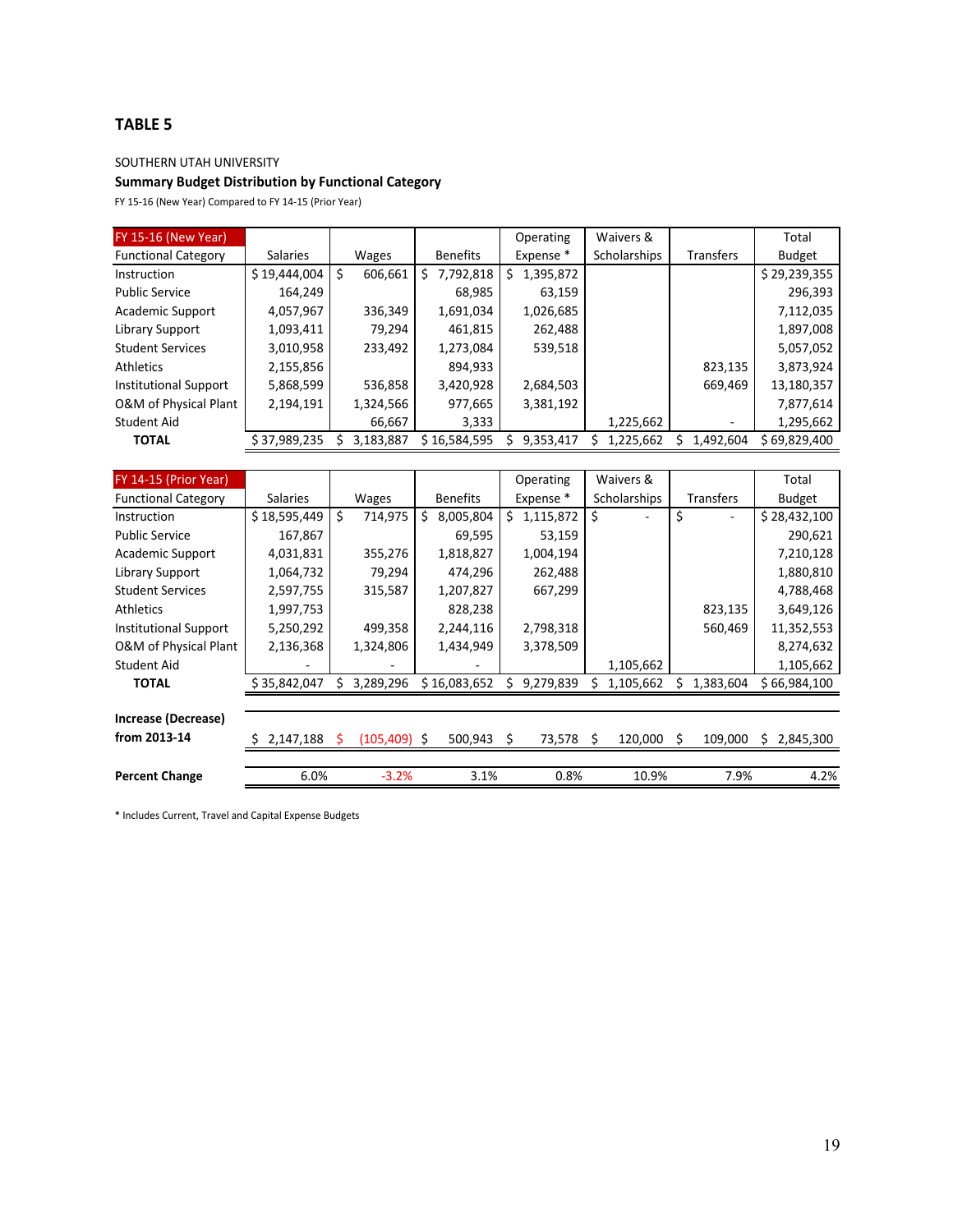## **Tables 6 – 14**

## **2015-16 Base Budgets**

The pages that follow contain a summary report of E&G budgets for fiscal year 2015-16. Certain budget categories are consolidated for convenience:

- "Salaries" column includes full-time and adjunct faculty and staff budgets.
- "Benefits" are estimated based on University averages applied to corresponding salary budgets within each account. Actual benefit expenses may fluctuate based on each accounts individual circumstances. E&G Benefits are budgeted only within a single campus-wide pool at the beginning of the year. The benefits pool is allocated to other accounts as actual benefits expenses are incurred during the year.
- "Operating" column includes current expense, utilities, travel, and capital outlay budgets.
- $\blacksquare$

The function column reflects the National Association of College and University Business Officers classifications for all Appropriated Educational & General accounts..

This document reports base budgets as of July 1, 2015. Budgets are subject to one-time and ongoing changes during the year.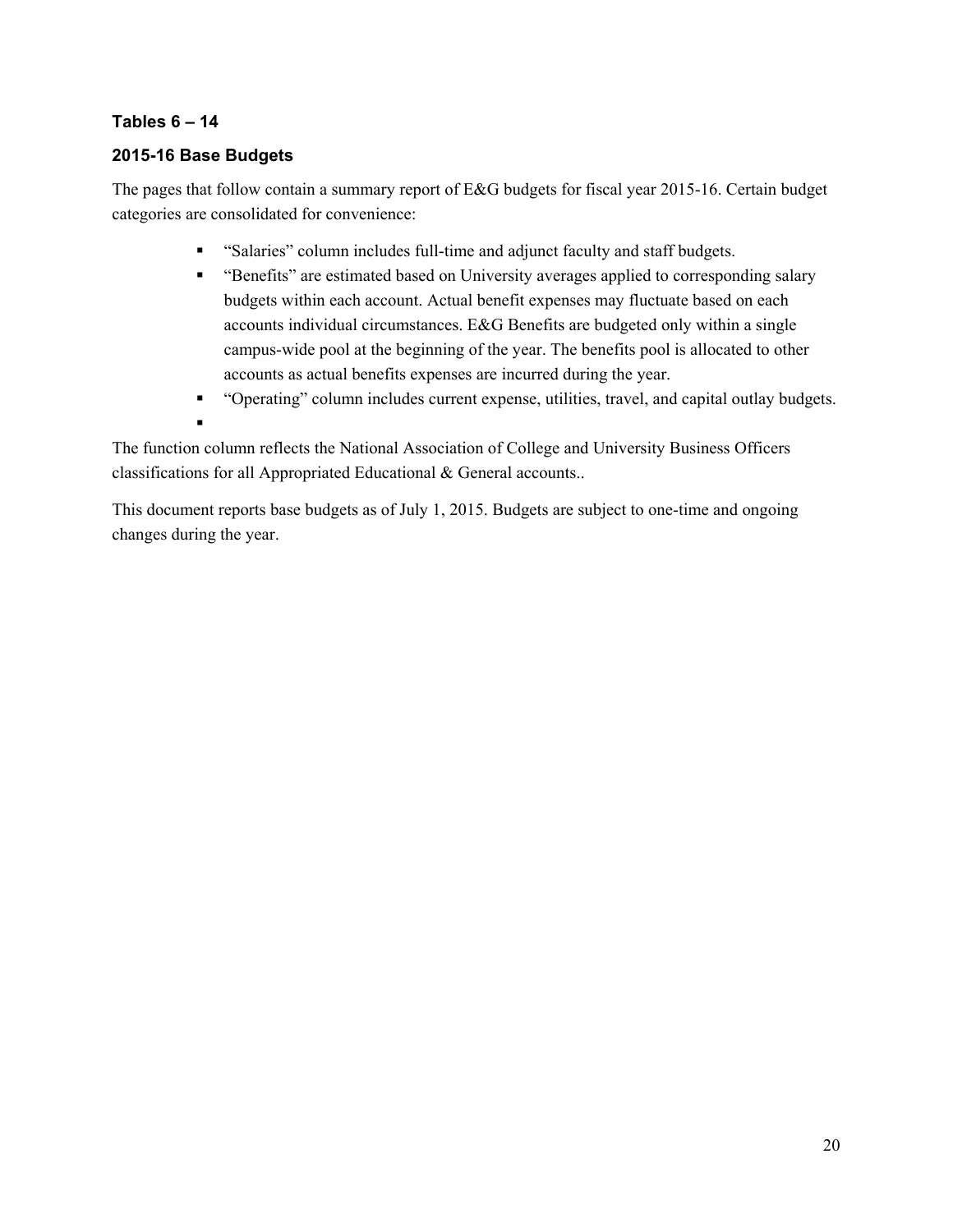#### **TABLE 6**

| Instruction                               |                          |                          |                         |                          |                |                                |                  |
|-------------------------------------------|--------------------------|--------------------------|-------------------------|--------------------------|----------------|--------------------------------|------------------|
| <b>DESCRIPTION</b>                        | <b>SALARIES</b>          | <b>WAGES</b>             | <b>BENEFITS</b>         | OPERATING                | <b>FIN AID</b> | <b>TRANSFERS</b>               | <b>TOTALS</b>    |
| <b>Academic Affairs</b>                   | \$<br>1,211,380          | \$<br>68,620 \$          | 278,900                 | 74,510 \$<br>\$          |                | \$                             | \$<br>1,633,410  |
| Academic Confs & Publications             | 900                      | 4,973                    | 321                     | 70,090                   | $\overline{a}$ | $\overline{a}$                 | 76,284           |
| Accounting                                | 693,290                  | $\overline{a}$           | 291,182                 | 4,200                    |                |                                | 988,672          |
| Agriculture & Nutrition                   | 645,732                  | 5,113                    | 271,463                 | 9,025                    |                |                                | 931,333          |
| Art & Design                              | 839,624                  | 5,113                    | 352,898                 | 13,445                   |                |                                | 1,211,080        |
| <b>Aviation Program</b>                   | 143,489                  | $\blacksquare$           | 59,959                  | 31,573                   |                |                                | 235,021          |
| <b>Ballroom Dance</b>                     | $\sim$                   | 23,880                   | 1,194                   | ÷.                       |                |                                | 25,074           |
| Biology                                   | 982,916                  | 44,418                   | 415,046                 | 19,050                   |                |                                | 1,461,430        |
| <b>Business Faculty Scholarly Support</b> |                          |                          |                         | 12,152                   |                |                                | 12,152           |
| <b>Business Instructional Reserve</b>     | $\overline{a}$           |                          | $\sim$                  | 49,752                   |                |                                | 49,752           |
| Center For Shakespeare Studies            | 14,010                   |                          | 5,884                   | 45,000                   |                |                                | 64,894           |
| <b>Communication Masters</b>              | 73,469                   | 4,091                    | 30,898                  | $\overline{a}$           |                |                                | 108,458          |
| Communications                            | 574,626                  | 17,896                   | 242,238                 | 13,605                   |                |                                | 848,365          |
| Computer Science & Info Systems           | 617,446                  | 35,792                   | 261,117                 | 15,000                   |                |                                | 929,355          |
| <b>COSE Faculty Scholarly Support</b>     |                          | $\overline{a}$           | $\overline{a}$          | 40,471                   |                |                                | 40,471           |
| <b>Distance Education</b>                 |                          |                          |                         | 15,000                   |                |                                | 15,000           |
| Economics & Finance                       | 706,004                  | $\overline{a}$           | 296,522                 | 4,560                    |                | $\overline{a}$                 | 1,007,086        |
| <b>EDHD Faculty Scholarly Support</b>     |                          | $\overline{\phantom{a}}$ |                         | 13,874                   |                |                                | 13,874           |
| Engineering                               | 534,679                  | 14,087                   | 225,270                 | 12,750                   |                |                                | 786,786          |
| Engineering Initiative                    | 232,029                  |                          | 97,452                  | 145,946                  |                |                                | 475,427          |
| English                                   | 1,045,941                | 36,815                   | 441,136                 | 17,441                   |                |                                | 1,541,333        |
|                                           |                          |                          |                         |                          |                |                                |                  |
| <b>Environmental Education</b>            | 11,062                   |                          | 4,646                   | 27,165<br>$\overline{a}$ |                |                                | 42,873           |
| <b>Faculty Sabbatical</b>                 | 23,012                   |                          | 5,063<br>$\overline{a}$ |                          |                |                                | 28,075           |
| <b>Field Services</b>                     | $\overline{\phantom{a}}$ | $\overline{\phantom{a}}$ |                         | 4,720                    |                |                                | 4,720            |
| First-Year Experience                     |                          | 3,732                    | 187                     | $\overline{a}$           |                |                                | 3,919            |
| Foreign Language & Philosophy             | 568,193                  | 13,294                   | 239,306                 | 10,796                   |                |                                | 831,589          |
| Graduate Education                        | 587,170                  | 10,509                   | 247,137                 | 18,200                   |                |                                | 863,016          |
| History & Sociology                       | 670,331                  | 11,658                   | 282,122                 | 12,391                   |                | $\overline{a}$                 | 976,502          |
| Honors Program                            | 85,078                   | 5,829                    | 35,810                  | 24,070                   |                |                                | 150,787          |
| Hotel, Resort & Hospitality Management    | 230,132                  | $\overline{\phantom{a}}$ | 96,655                  | 9,960                    |                |                                | 336,747          |
| HSS Faculty Scholarly Support             | $\overline{\phantom{a}}$ | $\overline{a}$           |                         | 32,977                   |                |                                | 32,977           |
| <b>HSS Instructional Reserve</b>          |                          | 1,041                    | 52                      | $\overline{a}$           |                |                                | 1,093            |
| JumpStart - General Education Project     | 21,960                   | $\overline{a}$           | 4,831                   | $\overline{a}$           |                |                                | 26,791           |
| Masters of Accounting                     |                          | 5,113                    | 256                     | 1,500                    |                |                                | 6,869            |
| Management & Marketing                    | 767,858                  |                          | 322,500                 | 6,734                    |                |                                | 1,097,092        |
| Masters of Public Administration          | 142,662                  | $\overline{\phantom{m}}$ | 59,918                  | 2,000                    |                |                                | 204,580          |
| Masters of Sports Conditioning            | 68,208                   | $\overline{a}$           | 28,647                  | 1,278                    |                |                                | 98,133           |
| Mathematics                               | 948,325                  | 20,453                   | 399,319                 | 28,600                   |                |                                | 1,396,697        |
| Masters of Business Administration        | $\overline{a}$           | 5,113                    | 256                     | 1,500                    |                | $\overline{a}$                 | 6,869            |
| Masters of Fine Arts                      | 56,100                   | 49,937                   | 26,059                  | 7,000                    |                |                                | 139,096          |
| Military Science                          | 19,297                   | 5,158                    | 8,363                   | 10,000                   |                |                                | 42,818           |
| Music                                     | 685,004                  | 4,825                    | 287,943                 | 43,050                   |                |                                | 1,020,822        |
| Nursing                                   | 651,892                  | 4,126                    | 274,001                 | 70,774                   |                |                                | 1,000,793        |
| Paralegal                                 | 48,132                   | $\overline{\phantom{a}}$ | 20,215                  |                          |                |                                | 68,347           |
| Physical Education, Outdoor Rec & Man     | 97,920                   | 1,013                    | 41,177                  | 10,000                   |                |                                | 150,110          |
| <b>Physical Education</b>                 | 445,121                  | 4,556                    | 187,179                 | 24,000                   |                |                                | 660,856          |
| <b>Physical Science</b>                   | 1,162,659                | 21,475                   | 489,391                 | 19,500                   |                |                                | 1,693,025        |
| Political Science & Criminal Justice      | 536,919                  | 14,010                   | 226,206                 | 16,360                   |                |                                | 793,495          |
| Psychology                                | 669,349                  | 16,362                   | 281,945                 | 12,323                   |                |                                | 979,979          |
| PVA Faculty Scholarly Support             |                          |                          |                         | 17,469                   |                |                                | 17,469           |
| Science Instructional Reserve             |                          | 27,407                   | 1,370                   | 4,647                    |                |                                | 33,424           |
| STEM (Science, Tech, Engineer, Math)      |                          | $\blacksquare$           |                         | 280,000                  |                |                                | 280,000          |
| Summer School                             | 799,660                  |                          | 175,925                 |                          |                |                                | 975,585          |
| <b>Teacher Education</b>                  | 889,819                  | 8,606                    | 374,154                 | 37,769                   |                |                                | 1,310,348        |
|                                           | 28,211                   | 21,352                   | 12,916                  |                          |                |                                | 64,479           |
| <b>Testing Center</b>                     |                          |                          |                         | 2,000                    |                |                                |                  |
| Theatre & Dance                           | 798,505                  | 7,158                    | 334,960                 | 32,505                   |                |                                | 1,173,128        |
| <b>Tutoring Center</b>                    | 115,890                  | 69,116                   | 52,130                  |                          |                |                                | 237,136          |
| Venture Course                            |                          | 14,020                   | 701                     | 19,140                   |                |                                | 33,861           |
| Total                                     | \$<br>19,444,004         | \$<br>606,661            | 7,792,818<br>-\$        | 1,395,872 \$<br>\$       | $\blacksquare$ | \$<br>$\overline{\phantom{a}}$ | \$<br>29,239,355 |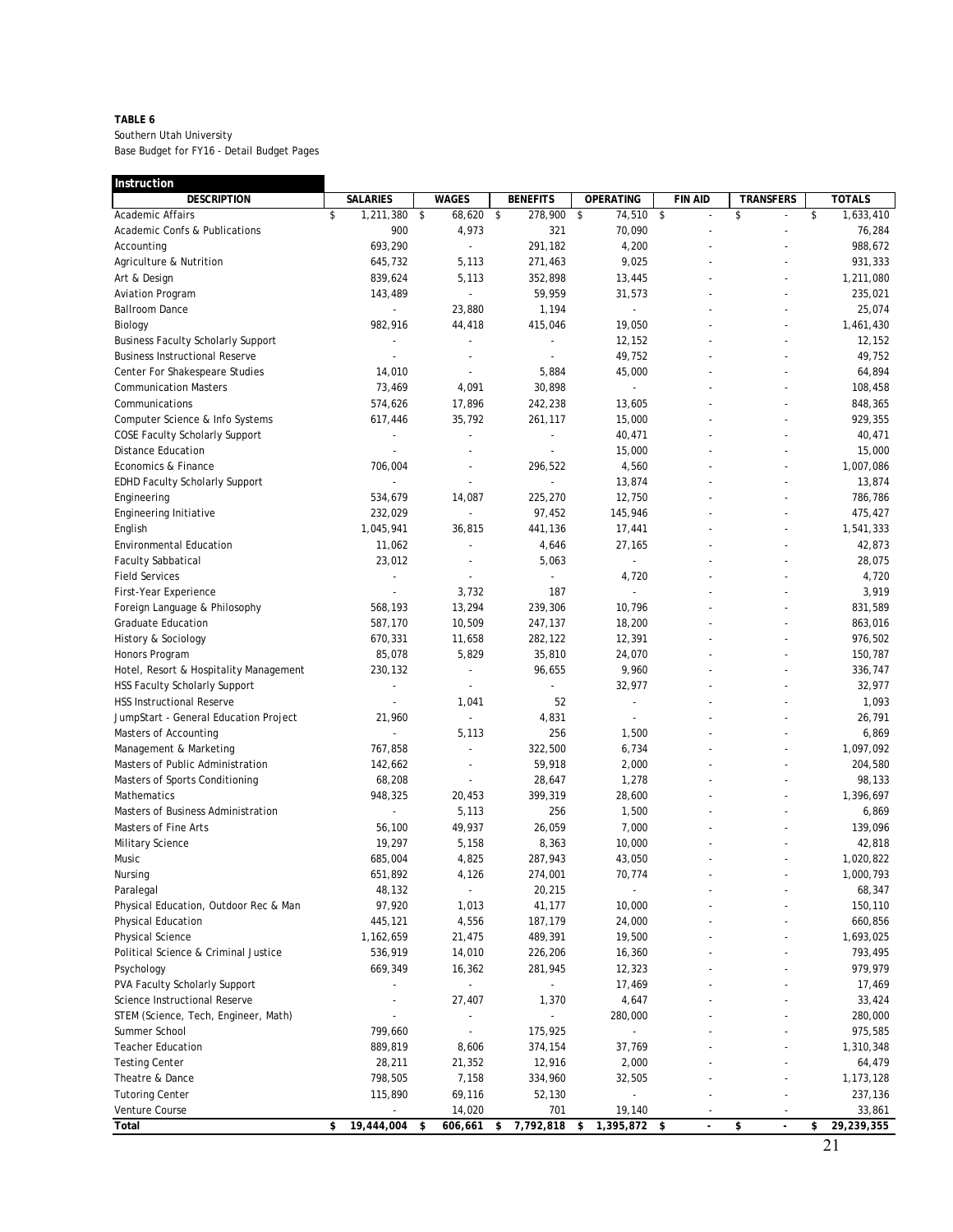#### **TABLE 7**

Southern Utah University Base Budget for FY16 - Detail Budget Pages

| Public Service                    |                          |                          |                          |                  |                          |                          |               |
|-----------------------------------|--------------------------|--------------------------|--------------------------|------------------|--------------------------|--------------------------|---------------|
| <b>DESCRIPTION</b>                | <b>SALARIES</b>          | <b>WAGES</b>             | <b>BENEFITS</b>          | <b>OPERATING</b> | FIN AID                  | TRANSFERS                | <b>TOTALS</b> |
| Event Waivers                     | $\overline{\phantom{a}}$ | $\sim$                   | $\overline{\phantom{a}}$ | 5.000            | ۰                        | $\sim$                   | 5,000         |
| Regional Services Partnerships    | $\sim$                   |                          |                          | 44,659           | -                        |                          | 44.659        |
| Rural Health Partnerships         | 78.791                   |                          | 33.092                   | 3.500            | $\overline{\phantom{a}}$ |                          | 115,383       |
| Science Fair                      |                          |                          |                          | 10,000           | -                        |                          | 10,000        |
| Small Business Development Center | 85,458                   |                          | 35,892                   |                  | -                        |                          | 121,350       |
|                                   | 164,249                  | $\overline{\phantom{a}}$ | 68,985                   | 63.159           | -                        | $\overline{\phantom{a}}$ | 296.393       |

**TABLE 8**

| Academic Support                      |                 |                                |                  |                  |                      |                  |                 |
|---------------------------------------|-----------------|--------------------------------|------------------|------------------|----------------------|------------------|-----------------|
| <b>DESCRIPTION</b>                    | <b>SALARIES</b> | <b>WAGES</b>                   | <b>BENEFITS</b>  | <b>OPERATING</b> | <b>FIN AID</b>       | <b>TRANSFERS</b> | <b>TOTALS</b>   |
| Academic & Career Advising            | \$<br>526,108   | \$<br>$\overline{\phantom{a}}$ | \$<br>220,965 \$ | 18,000           | \$<br>$\overline{a}$ | \$<br>L.         | \$<br>765,073   |
| <b>Academic Grants</b>                | 156,262         |                                | 65,630           | 15,000           |                      |                  | 236,892         |
| Ascap/Bmi                             |                 |                                | $\overline{a}$   | 67,261           |                      |                  | 67,261          |
| Associate Provost                     | 247,885         |                                | 103,806          | 51,573           |                      |                  | 403,264         |
| Associate Provost - Graduate Programs |                 | $\overline{a}$                 | L.               | 5,000            |                      |                  | 5,000           |
| <b>Braithwaite Gallery</b>            | 54,782          | 2,045                          | 23,111           | 4,000            |                      |                  | 83,938          |
| Business School - Dean                | 265,698         | 12,558                         | 111,609          | 25,222           |                      |                  | 415,087         |
| Campus Technical Support              |                 | $\overline{a}$                 |                  | 82,897           |                      |                  | 82,897          |
| Catalog                               |                 |                                |                  | 8,247            |                      |                  | 8,247           |
| <b>Community Engagement</b>           | 183,666         | 506                            | 76,139           | 16,849           |                      |                  | 277,160         |
| Continuing & Professional Studies     | 215,137         | 16,640                         | 90,884           | 31,334           |                      |                  | 353,995         |
| COSE - Dean                           | 268,112         | 23,211                         | 113,191          | 59,278           |                      |                  | 463,792         |
| Creative/Innovative Engagement        | 83,156          | 94,840                         | 37,748           | 14,680           |                      |                  | 230,424         |
| Early Alert Program                   |                 | 18,232                         | 912              | 4,000            |                      |                  | 23,144          |
| Education/Human Develop - Dean        | 175,593         | 3,499                          | 73,924           | 39,961           |                      |                  | 292,977         |
| <b>Faculty Center</b>                 | 6,173           |                                | 2,593            | 10,000           |                      |                  | 18,766          |
| <b>Faculty Development Support</b>    |                 |                                |                  | 25,000           |                      |                  | 25,000          |
| <b>Faculty Recruitment</b>            |                 |                                |                  | 40,292           |                      |                  | 40,292          |
| <b>Faculty Relocation</b>             |                 |                                |                  | 30,000           |                      |                  | 30,000          |
| <b>Faculty Senate</b>                 |                 |                                |                  | 2,182            |                      |                  | 2,182           |
| General Education - Assessment        | 74,160          |                                | 30,902           | 7,222            |                      |                  | 112,284         |
| Global Engagement                     | 113,037         | 32,067                         | 47,972           | 22,351           |                      |                  | 215,427         |
| <b>Honors Societies</b>               |                 |                                |                  | 2,000            |                      |                  | 2,000           |
| HSS College - Dean                    | 173,932         | 13,823                         | 73,437           | 26,805           |                      |                  | 287,997         |
| <b>Information Mediation</b>          | 55,785          | 10,287                         | 23,638           | 49,673           |                      |                  | 139,383         |
| Information Technology                | 428,179         | 26,031                         | 179,699          | 255,898          |                      |                  | 889,807         |
| Leadership Engagement                 | 10,189          | 7,088                          | 2,596            | 120              |                      |                  | 19,993          |
| Michael O. Leavitt Center             | 70,900          | 23,384                         | 30,641           | 19,938           |                      |                  | 144,863         |
| On-Line Course Development            | 20,377          | $\sim$                         | 4,483            |                  |                      |                  | 24,860          |
| Outdoor Engagement                    | 189,985         | 3,038                          | 78,946           | 22,945           |                      |                  | 294,914         |
| PVA College - Dean                    | 191,262         | 21,147                         | 81,387           | 20,234           |                      |                  | 314,030         |
| <b>Released Time</b>                  | 64,651          |                                | 14,223           |                  |                      |                  | 78,874          |
| Student Media                         | 239,961         |                                | 100,620          |                  |                      |                  | 340,581         |
| Undergraduate Research                |                 |                                | $\overline{a}$   | 27,400           |                      |                  | 27,400          |
| University College - Dean             | 242,977         | 27,953                         | 101,979          | 21,323           |                      |                  | 394,232         |
| Total                                 | \$<br>4,057,967 | \$<br>336,349                  | \$<br>1,691,034  | \$1,026,685      | \$<br>$\overline{a}$ | \$<br>÷,         | \$<br>7,112,035 |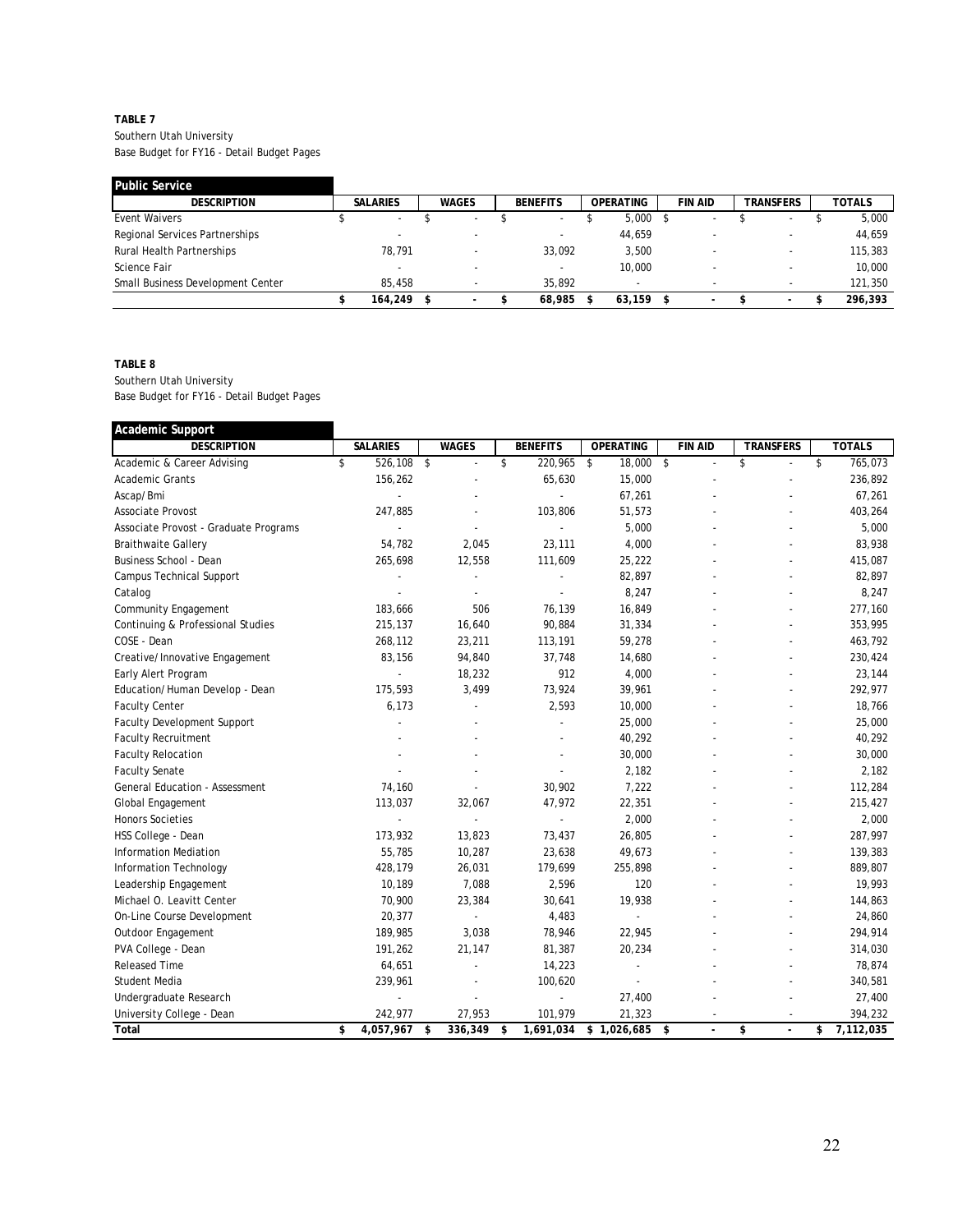#### **TABLE 9** Southern Utah University Base Budget for FY16 - Detail Budget Pages

| Library                           |                          |                          |                          |                  |                          |                          |               |
|-----------------------------------|--------------------------|--------------------------|--------------------------|------------------|--------------------------|--------------------------|---------------|
| <b>DESCRIPTION</b>                | <b>SALARIES</b>          | <b>WAGES</b>             | <b>BENEFITS</b>          | <b>OPERATING</b> | <b>FIN AID</b>           | <b>TRANSFERS</b>         | <b>TOTALS</b> |
| Academic Library Support          | $\overline{\phantom{a}}$ | $\overline{\phantom{a}}$ | $\overline{\phantom{a}}$ | 69,500           |                          | $\overline{\phantom{0}}$ | 69,500        |
| Library                           | 1,093,411                | 79.294                   | 461.815                  | 91,439           |                          |                          | 1,725,959     |
| Library - Masters                 | $\overline{\phantom{0}}$ |                          |                          | 64,500           | -                        |                          | 64,500        |
| Library - Serials/Databases       | $\overline{\phantom{0}}$ |                          |                          | 32,492           | -                        |                          | 32,492        |
| Library Faculty Scholarly Support | $\overline{\phantom{a}}$ | $\overline{\phantom{a}}$ |                          | 4.557            | <b>.</b>                 |                          | 4.557         |
| Total                             | .093.411                 | 79.294                   | 461.815 \$               | 262,488          | $\overline{\phantom{a}}$ |                          | .897.008      |

#### **TABLE 10**

Southern Utah University

Base Budget for FY16 - Detail Budget Pages

| <b>Student Services</b>            |                      |               |                 |     |                  |                                |                  |                 |
|------------------------------------|----------------------|---------------|-----------------|-----|------------------|--------------------------------|------------------|-----------------|
| <b>DESCRIPTION</b>                 | <b>SALARIES</b>      | <b>WAGES</b>  | <b>BENEFITS</b> |     | <b>OPERATING</b> | <b>FIN AID</b>                 | <b>TRANSFERS</b> | <b>TOTALS</b>   |
| ADA Hearing Impaired               | \$<br>$\blacksquare$ | \$<br>$\sim$  | \$<br>۰         | \$  | 43,200           | \$<br>$\overline{\phantom{a}}$ | \$               | \$<br>43,200    |
| ADA Program                        | 83.887               | 9,596         | 35.712          |     | 17.839           |                                |                  | 147,034         |
| <b>Admissions Office</b>           | 557,603              | 126,295       | 238,019         |     | 176,474          |                                |                  | 1,098,391       |
| <b>Aquatic Center</b>              | 35,862               | 7.166         | 15,420          |     |                  |                                |                  | 58,448          |
| Assistant VP for Student Affairs   | 95,450               | 14,918        | 40,682          |     | 23,796           |                                |                  | 174,846         |
| <b>Campus Recreation</b>           | 43,548               |               | 18,290          |     |                  |                                |                  | 61,838          |
| Career & Professional Development  | 168,776              |               | 70,886          |     | 2,818            |                                |                  | 242,480         |
| Center For Women & Family          |                      | 4,115         | 206             |     | 12,000           |                                |                  | 16,321          |
| Cheerleaders                       |                      | 17,574        | 879             |     |                  |                                |                  | 18,453          |
| Commencement                       |                      |               |                 |     | 9,249            |                                |                  | 9,249           |
| Counseling and Wellness Center     | 382,581              |               | 160.684         |     |                  |                                |                  | 543,265         |
| Drug & Alcohol Prevention          | 24,008               | 5,113         | 10,339          |     | 3,000            |                                |                  | 42,460          |
| <b>Emergency Management</b>        |                      |               |                 |     | 39,200           |                                |                  | 39,200          |
| <b>Financial Aid Office</b>        | 310,072              | 17,932        | 131,127         |     | 17,169           |                                |                  | 476,300         |
| Hispanic Center                    |                      | 20,453        | 1,023           |     | 5.000            |                                |                  | 26,476          |
| International Student Engagement   | 339,680              |               | 142,115         |     | 37,876           |                                |                  | 519,671         |
| Multicultural Center               | 45,000               | 3,231         | 19,062          |     | 33,587           |                                |                  | 100,880         |
| Registrar's Office                 | 249,658              |               | 104,856         |     | 18,683           |                                |                  | 373,197         |
| Residence Life (On campus housing) | 41,913               |               | 17,603          |     | 8.000            |                                |                  | 67,516          |
| Strategic Planning/Retention       |                      |               |                 |     | 50,200           |                                |                  | 50.200          |
| Student Involvement & Leadership   | 99,127               |               | 41,633          |     |                  |                                |                  | 140,760         |
| University Orientation             | 35,000               |               | 14,700          |     |                  |                                |                  | 49,700          |
| <b>Veterans Affairs</b>            | 37,000               |               | 15,540          |     |                  |                                |                  | 52,540          |
| VP for Student Affairs             | 461,793              | 7,099         | 194,308         |     | 41,427           |                                |                  | 704,627         |
| Total                              | \$<br>3,010,958      | \$<br>233,492 | \$<br>1,273,084 | -\$ | 539,518          | \$<br>$\overline{\phantom{0}}$ | \$               | \$<br>5,057,052 |

## **TABLE 11**

| <b>Athletics</b>        |                 |              |                 |                          |                          |                                |                 |
|-------------------------|-----------------|--------------|-----------------|--------------------------|--------------------------|--------------------------------|-----------------|
| <b>DESCRIPTION</b>      | <b>SALARIES</b> | <b>WAGES</b> | <b>BENEFITS</b> | <b>OPERATING</b>         | <b>FIN AID</b>           | <b>TRANSFERS</b>               | <b>TOTALS</b>   |
| Athletic Administration | 539,807         | \$           | 223,720         | \$                       |                          |                                | 763,527         |
| Football                | 441,552         |              | 183,922         | ٠                        | ٠                        |                                | 625,474         |
| Golf                    | 35,427          |              | 14,879          | ٠                        | $\overline{\phantom{a}}$ |                                | 50,306          |
| Gymnastics              | 133,376         | ٠            | 55,712          | $\overline{\phantom{a}}$ | $\overline{\phantom{a}}$ | $\overline{\phantom{a}}$       | 189,088         |
| Men's Basketball        | 206,501         |              | 85,506          | ٠                        | $\overline{\phantom{a}}$ | $\overline{\phantom{a}}$       | 292,007         |
| Soccer                  | 84,820          |              | 35,074          | ٠                        | ٠                        | ٠                              | 119,894         |
| Softball                | 82,000          |              | 33,828          | ٠                        | ٠                        |                                | 115,828         |
| Sports Information      | 45,900          | ۰            | 18,972          | $\overline{\phantom{a}}$ | $\overline{\phantom{a}}$ | $\overline{\phantom{a}}$       | 64,872          |
| Sports Medicine         | 128,071         |              | 53,055          | ٠                        | ٠                        | ٠                              | 181,126         |
| Tennis                  | 41,999          |              | 17,640          | $\overline{\phantom{a}}$ | ٠                        | $\overline{\phantom{a}}$       | 59,639          |
| Track & Cross Country   | 140,449         |              | 58,193          | ٠                        | $\overline{\phantom{a}}$ | $\overline{\phantom{a}}$       | 198,642         |
| Volleyball              | 118,254         | ٠            | 49,116          | $\overline{\phantom{a}}$ | $\overline{\phantom{a}}$ | $\overline{\phantom{a}}$       | 167,370         |
| Women's Basketball      | 157,700         |              | 65,316          | $\overline{\phantom{a}}$ | $\overline{\phantom{a}}$ |                                | 223,016         |
| Total                   | 2,155,856<br>\$ | \$           | 894,933<br>\$   | -\$                      |                          | \$<br>$\overline{\phantom{0}}$ | 3,050,789<br>\$ |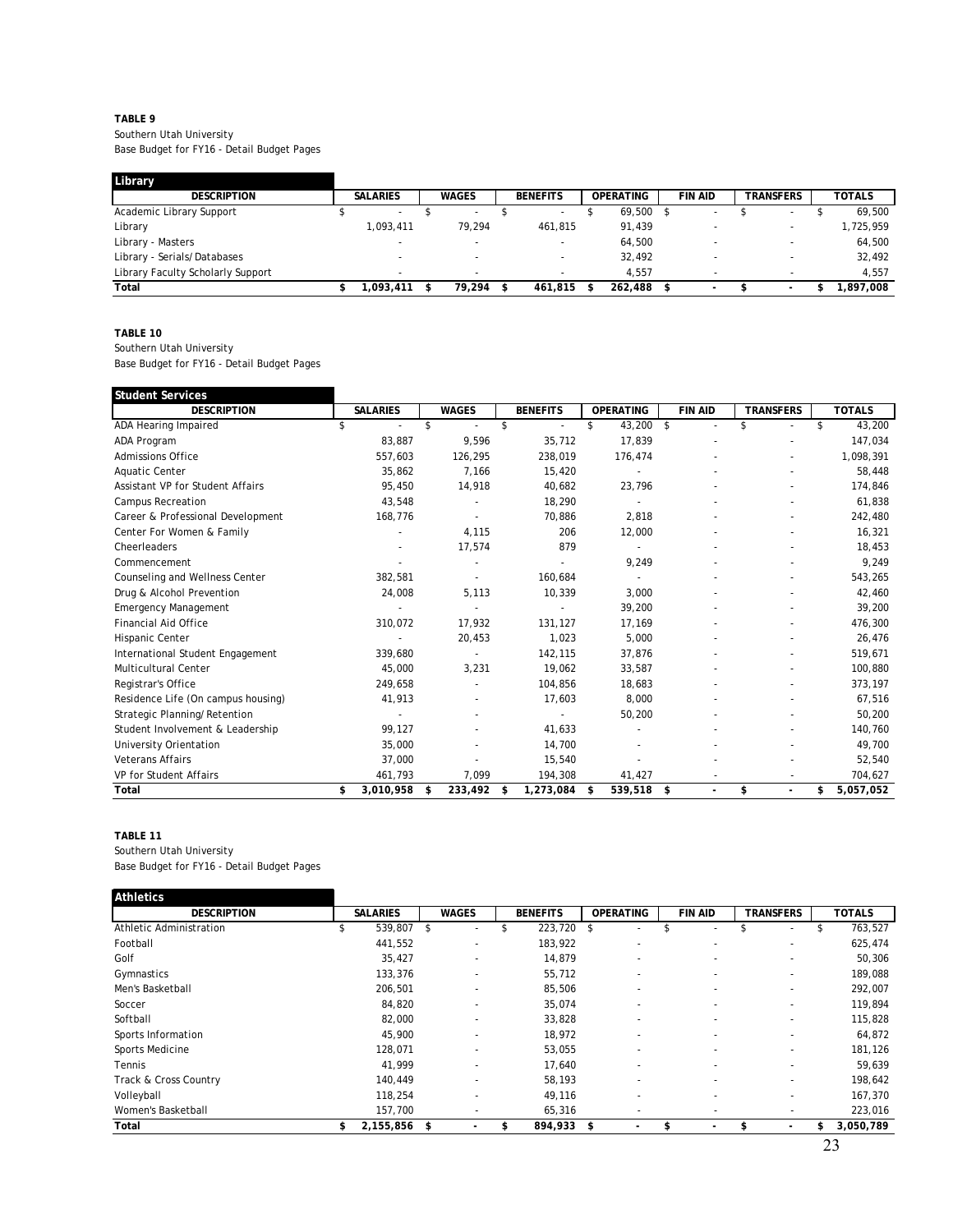### **TABLE 12**

| <b>DESCRIPTION</b><br><b>SALARIES</b><br><b>WAGES</b><br><b>OPERATING</b><br><b>FIN AID</b><br><b>TRANSFERS</b><br>\$<br>797,112 \$<br>54,711<br>$\sqrt{2}$<br>334,463<br>144,642 \$<br>\$<br>\$<br>1,330,928<br><b>Administrative Systems</b><br>\$<br>309,005<br>15,440<br>130,554<br>35,000<br>489,999<br>Alumni Relations<br>$\sim$<br>$\overline{\phantom{a}}$<br>12,379<br>45,719<br>59,500<br>Asst VP Finance - Treasurer<br>107,381<br>224,979<br>37,000<br>37,000<br><b>Benefits Consulting</b><br>$\overline{\phantom{a}}$<br>$\overline{\phantom{a}}$<br><b>Board Of Trustees</b><br>5,094<br>1,121<br>24,495<br>30,710<br>$\overline{\phantom{a}}$<br>50,634<br>285,139<br><b>Brand Strategy</b><br>117,900<br>28,435<br>88,170<br><b>Budget Office</b><br>176,530<br>12,150<br>74,750<br>7,392<br>270,822<br>Bursar/Cashier<br>125,684<br>52,787<br>60,000<br>238,471<br>$\overline{\phantom{a}}$<br>48,961<br>48,961<br>Campus Accreditation<br>$\overline{\phantom{a}}$<br>L.<br>12,563<br>12,563<br>Campus Mandates<br>÷,<br>Centrum Ticket Office<br>47,416<br>8,815<br>20,253<br>76,484<br>$\blacksquare$<br>Contingency<br>927,477<br>927,477<br>Controller<br>736,511<br>43,987<br>311,534<br>58,085<br>1,150,117<br><b>E&amp;G Benefit Pool</b><br>948,715<br>948,715<br>÷,<br>$\overline{\phantom{a}}$<br>823,135<br><b>E&amp;G Transfers (Athletics)</b><br>823,135<br>E&G Transfers (Comm Outreach Ctr)<br>217,000<br>217,000<br>E&G Transfers (Early Retirement)<br>442,469<br>442,469<br>E&G Transfers (Shakespeare)<br>10,000<br>10,000<br>Employee Background Checks<br>10,000<br>10,000<br>7,018<br>2,948<br>1,757<br>11,723<br><b>Enrollment Management</b><br><b>Faculty Athletic Rep</b><br>1,000<br>1,000<br>10,000<br>10,000<br><b>Football Pregame Activities</b><br>20,000<br>20,000<br>Founders Day<br><b>Governmental Relations</b><br>8,659<br>8,659<br>45,197<br>14,000<br>19,520<br>4,772<br><b>Guest Services</b><br>83,489<br>17,500<br>17,500<br>H.R. - People Admin Software<br>$\overline{a}$<br>÷,<br>$\overline{\phantom{a}}$<br>20,000<br>20,000<br>Holiday Gala<br>$\overline{a}$<br>Human Resources Office<br>265,037<br>15,789<br>111,697<br>18,822<br>411,345<br><b>Information Services</b><br>277,993<br>1,744<br>116,538<br>3,421<br>399,696<br><b>Institutional Events</b><br>30,000<br>30,000<br>$\overline{a}$<br>L.<br>276,586<br>10,000<br>116,360<br>21,078<br>424,024<br>Institutional Research<br>Internal Audit Office<br>133,401<br>16,221<br>56,839<br>11,000<br>217,461<br>900<br>72<br>344<br>1,316<br>Legal Counsel<br>$\overline{a}$<br>333,022<br>333,022<br>Liability & Fire Insurance<br>$\overline{a}$<br>$\overline{\phantom{a}}$<br>7,973<br>Motor Pool<br>17,755<br>7,294<br>33,022<br>Ĭ.<br>Other Funds Reimbursed<br>(165, 773)<br>(165, 773)<br>$\overline{\phantom{a}}$<br>٠<br>÷,<br>7,346<br>367<br>7,713<br>Pep Band Support<br>$\overline{\phantom{a}}$<br>11,249<br>27,458<br>102,743<br>Post Office Operations<br>64,036<br>$\overline{\phantom{a}}$<br>43,078<br>Presidential Reserve<br>43,078<br>626,523<br>President's Office<br>324,259<br>27,051<br>135,004<br>140,209<br>74,502<br>74,502<br>Property Management<br>$\overline{\phantom{a}}$<br>$\overline{a}$<br>Provost's Office<br>14,837<br>105,431<br>451,292<br>249,988<br>81,036<br>97,754<br>23,119<br>520,358<br>Public Safety<br>278,877<br>120,608<br>13,883<br>58,925<br>6,438<br>217,892<br>Purchasing<br>138,646<br>Receiving<br>22,695<br>1,135<br>3,500<br>27,330<br><b>Regional Services</b><br>117,740<br>49,145<br>25,148<br>192,033<br>$\overline{\phantom{a}}$<br>26,309<br>31,497<br>130,562<br>Safety & Risk Management<br>62,100<br>10,656<br>979<br><b>Staff Association</b><br>4,450<br>5,740<br>11,169<br>Staff Development<br>30,000<br>30,000<br>$\overline{a}$<br>11,988<br>5,035<br>40,648<br>57,671<br>Strategic Initiatives<br>Student Center Rent<br>119,522<br>119,522<br>Title IX Office<br>89,605<br>127,239<br>37,634<br>8,426<br>8,426<br>Tournaments & Recognition<br>$\overline{\phantom{a}}$<br>÷,<br>177,027<br>8,236<br>34,979<br>294,393<br>University Relations Web<br>74,151<br>VP of Advancement<br>43,376<br>636,388<br>266,820<br>109,014<br>1,055,598<br>VP Finance & Administration<br>220,637<br>41,104<br>30,277<br>386,435<br>94,417<br>5,000<br>87,560<br>Wellness Program<br>46,338<br>15,712<br>20,510<br>Total<br>5,868,599 \$<br>536,858<br>3,420,928<br>$$2,684,503$ \$<br>\$1,492,604<br>\$14,003,492<br>\$<br>-\$<br>$\overline{\phantom{a}}$ | <b>Institutional Support</b> |  |                 |  |               |
|-------------------------------------------------------------------------------------------------------------------------------------------------------------------------------------------------------------------------------------------------------------------------------------------------------------------------------------------------------------------------------------------------------------------------------------------------------------------------------------------------------------------------------------------------------------------------------------------------------------------------------------------------------------------------------------------------------------------------------------------------------------------------------------------------------------------------------------------------------------------------------------------------------------------------------------------------------------------------------------------------------------------------------------------------------------------------------------------------------------------------------------------------------------------------------------------------------------------------------------------------------------------------------------------------------------------------------------------------------------------------------------------------------------------------------------------------------------------------------------------------------------------------------------------------------------------------------------------------------------------------------------------------------------------------------------------------------------------------------------------------------------------------------------------------------------------------------------------------------------------------------------------------------------------------------------------------------------------------------------------------------------------------------------------------------------------------------------------------------------------------------------------------------------------------------------------------------------------------------------------------------------------------------------------------------------------------------------------------------------------------------------------------------------------------------------------------------------------------------------------------------------------------------------------------------------------------------------------------------------------------------------------------------------------------------------------------------------------------------------------------------------------------------------------------------------------------------------------------------------------------------------------------------------------------------------------------------------------------------------------------------------------------------------------------------------------------------------------------------------------------------------------------------------------------------------------------------------------------------------------------------------------------------------------------------------------------------------------------------------------------------------------------------------------------------------------------------------------------------------------------------------------------------------------------------------------------------------------------------------------------------------------------------------------------------------------------------------------------------------------------------------------------------------------------------------------------------------------------------------------------------------------------------------------------------------------------------------------------------------------------------------------------------------------------------------------------------------------------------------------------------------------------------------------------------------------------------------------------------------------------------------------------------------------------------------------------------------------------------------------------------------------------------------------------------------------------------------------------------------------------------------------------------------------------------------|------------------------------|--|-----------------|--|---------------|
|                                                                                                                                                                                                                                                                                                                                                                                                                                                                                                                                                                                                                                                                                                                                                                                                                                                                                                                                                                                                                                                                                                                                                                                                                                                                                                                                                                                                                                                                                                                                                                                                                                                                                                                                                                                                                                                                                                                                                                                                                                                                                                                                                                                                                                                                                                                                                                                                                                                                                                                                                                                                                                                                                                                                                                                                                                                                                                                                                                                                                                                                                                                                                                                                                                                                                                                                                                                                                                                                                                                                                                                                                                                                                                                                                                                                                                                                                                                                                                                                                                                                                                                                                                                                                                                                                                                                                                                                                                                                                                                                                             |                              |  | <b>BENEFITS</b> |  | <b>TOTALS</b> |
|                                                                                                                                                                                                                                                                                                                                                                                                                                                                                                                                                                                                                                                                                                                                                                                                                                                                                                                                                                                                                                                                                                                                                                                                                                                                                                                                                                                                                                                                                                                                                                                                                                                                                                                                                                                                                                                                                                                                                                                                                                                                                                                                                                                                                                                                                                                                                                                                                                                                                                                                                                                                                                                                                                                                                                                                                                                                                                                                                                                                                                                                                                                                                                                                                                                                                                                                                                                                                                                                                                                                                                                                                                                                                                                                                                                                                                                                                                                                                                                                                                                                                                                                                                                                                                                                                                                                                                                                                                                                                                                                                             |                              |  |                 |  |               |
|                                                                                                                                                                                                                                                                                                                                                                                                                                                                                                                                                                                                                                                                                                                                                                                                                                                                                                                                                                                                                                                                                                                                                                                                                                                                                                                                                                                                                                                                                                                                                                                                                                                                                                                                                                                                                                                                                                                                                                                                                                                                                                                                                                                                                                                                                                                                                                                                                                                                                                                                                                                                                                                                                                                                                                                                                                                                                                                                                                                                                                                                                                                                                                                                                                                                                                                                                                                                                                                                                                                                                                                                                                                                                                                                                                                                                                                                                                                                                                                                                                                                                                                                                                                                                                                                                                                                                                                                                                                                                                                                                             |                              |  |                 |  |               |
|                                                                                                                                                                                                                                                                                                                                                                                                                                                                                                                                                                                                                                                                                                                                                                                                                                                                                                                                                                                                                                                                                                                                                                                                                                                                                                                                                                                                                                                                                                                                                                                                                                                                                                                                                                                                                                                                                                                                                                                                                                                                                                                                                                                                                                                                                                                                                                                                                                                                                                                                                                                                                                                                                                                                                                                                                                                                                                                                                                                                                                                                                                                                                                                                                                                                                                                                                                                                                                                                                                                                                                                                                                                                                                                                                                                                                                                                                                                                                                                                                                                                                                                                                                                                                                                                                                                                                                                                                                                                                                                                                             |                              |  |                 |  |               |
|                                                                                                                                                                                                                                                                                                                                                                                                                                                                                                                                                                                                                                                                                                                                                                                                                                                                                                                                                                                                                                                                                                                                                                                                                                                                                                                                                                                                                                                                                                                                                                                                                                                                                                                                                                                                                                                                                                                                                                                                                                                                                                                                                                                                                                                                                                                                                                                                                                                                                                                                                                                                                                                                                                                                                                                                                                                                                                                                                                                                                                                                                                                                                                                                                                                                                                                                                                                                                                                                                                                                                                                                                                                                                                                                                                                                                                                                                                                                                                                                                                                                                                                                                                                                                                                                                                                                                                                                                                                                                                                                                             |                              |  |                 |  |               |
|                                                                                                                                                                                                                                                                                                                                                                                                                                                                                                                                                                                                                                                                                                                                                                                                                                                                                                                                                                                                                                                                                                                                                                                                                                                                                                                                                                                                                                                                                                                                                                                                                                                                                                                                                                                                                                                                                                                                                                                                                                                                                                                                                                                                                                                                                                                                                                                                                                                                                                                                                                                                                                                                                                                                                                                                                                                                                                                                                                                                                                                                                                                                                                                                                                                                                                                                                                                                                                                                                                                                                                                                                                                                                                                                                                                                                                                                                                                                                                                                                                                                                                                                                                                                                                                                                                                                                                                                                                                                                                                                                             |                              |  |                 |  |               |
|                                                                                                                                                                                                                                                                                                                                                                                                                                                                                                                                                                                                                                                                                                                                                                                                                                                                                                                                                                                                                                                                                                                                                                                                                                                                                                                                                                                                                                                                                                                                                                                                                                                                                                                                                                                                                                                                                                                                                                                                                                                                                                                                                                                                                                                                                                                                                                                                                                                                                                                                                                                                                                                                                                                                                                                                                                                                                                                                                                                                                                                                                                                                                                                                                                                                                                                                                                                                                                                                                                                                                                                                                                                                                                                                                                                                                                                                                                                                                                                                                                                                                                                                                                                                                                                                                                                                                                                                                                                                                                                                                             |                              |  |                 |  |               |
|                                                                                                                                                                                                                                                                                                                                                                                                                                                                                                                                                                                                                                                                                                                                                                                                                                                                                                                                                                                                                                                                                                                                                                                                                                                                                                                                                                                                                                                                                                                                                                                                                                                                                                                                                                                                                                                                                                                                                                                                                                                                                                                                                                                                                                                                                                                                                                                                                                                                                                                                                                                                                                                                                                                                                                                                                                                                                                                                                                                                                                                                                                                                                                                                                                                                                                                                                                                                                                                                                                                                                                                                                                                                                                                                                                                                                                                                                                                                                                                                                                                                                                                                                                                                                                                                                                                                                                                                                                                                                                                                                             |                              |  |                 |  |               |
|                                                                                                                                                                                                                                                                                                                                                                                                                                                                                                                                                                                                                                                                                                                                                                                                                                                                                                                                                                                                                                                                                                                                                                                                                                                                                                                                                                                                                                                                                                                                                                                                                                                                                                                                                                                                                                                                                                                                                                                                                                                                                                                                                                                                                                                                                                                                                                                                                                                                                                                                                                                                                                                                                                                                                                                                                                                                                                                                                                                                                                                                                                                                                                                                                                                                                                                                                                                                                                                                                                                                                                                                                                                                                                                                                                                                                                                                                                                                                                                                                                                                                                                                                                                                                                                                                                                                                                                                                                                                                                                                                             |                              |  |                 |  |               |
|                                                                                                                                                                                                                                                                                                                                                                                                                                                                                                                                                                                                                                                                                                                                                                                                                                                                                                                                                                                                                                                                                                                                                                                                                                                                                                                                                                                                                                                                                                                                                                                                                                                                                                                                                                                                                                                                                                                                                                                                                                                                                                                                                                                                                                                                                                                                                                                                                                                                                                                                                                                                                                                                                                                                                                                                                                                                                                                                                                                                                                                                                                                                                                                                                                                                                                                                                                                                                                                                                                                                                                                                                                                                                                                                                                                                                                                                                                                                                                                                                                                                                                                                                                                                                                                                                                                                                                                                                                                                                                                                                             |                              |  |                 |  |               |
|                                                                                                                                                                                                                                                                                                                                                                                                                                                                                                                                                                                                                                                                                                                                                                                                                                                                                                                                                                                                                                                                                                                                                                                                                                                                                                                                                                                                                                                                                                                                                                                                                                                                                                                                                                                                                                                                                                                                                                                                                                                                                                                                                                                                                                                                                                                                                                                                                                                                                                                                                                                                                                                                                                                                                                                                                                                                                                                                                                                                                                                                                                                                                                                                                                                                                                                                                                                                                                                                                                                                                                                                                                                                                                                                                                                                                                                                                                                                                                                                                                                                                                                                                                                                                                                                                                                                                                                                                                                                                                                                                             |                              |  |                 |  |               |
|                                                                                                                                                                                                                                                                                                                                                                                                                                                                                                                                                                                                                                                                                                                                                                                                                                                                                                                                                                                                                                                                                                                                                                                                                                                                                                                                                                                                                                                                                                                                                                                                                                                                                                                                                                                                                                                                                                                                                                                                                                                                                                                                                                                                                                                                                                                                                                                                                                                                                                                                                                                                                                                                                                                                                                                                                                                                                                                                                                                                                                                                                                                                                                                                                                                                                                                                                                                                                                                                                                                                                                                                                                                                                                                                                                                                                                                                                                                                                                                                                                                                                                                                                                                                                                                                                                                                                                                                                                                                                                                                                             |                              |  |                 |  |               |
|                                                                                                                                                                                                                                                                                                                                                                                                                                                                                                                                                                                                                                                                                                                                                                                                                                                                                                                                                                                                                                                                                                                                                                                                                                                                                                                                                                                                                                                                                                                                                                                                                                                                                                                                                                                                                                                                                                                                                                                                                                                                                                                                                                                                                                                                                                                                                                                                                                                                                                                                                                                                                                                                                                                                                                                                                                                                                                                                                                                                                                                                                                                                                                                                                                                                                                                                                                                                                                                                                                                                                                                                                                                                                                                                                                                                                                                                                                                                                                                                                                                                                                                                                                                                                                                                                                                                                                                                                                                                                                                                                             |                              |  |                 |  |               |
|                                                                                                                                                                                                                                                                                                                                                                                                                                                                                                                                                                                                                                                                                                                                                                                                                                                                                                                                                                                                                                                                                                                                                                                                                                                                                                                                                                                                                                                                                                                                                                                                                                                                                                                                                                                                                                                                                                                                                                                                                                                                                                                                                                                                                                                                                                                                                                                                                                                                                                                                                                                                                                                                                                                                                                                                                                                                                                                                                                                                                                                                                                                                                                                                                                                                                                                                                                                                                                                                                                                                                                                                                                                                                                                                                                                                                                                                                                                                                                                                                                                                                                                                                                                                                                                                                                                                                                                                                                                                                                                                                             |                              |  |                 |  |               |
|                                                                                                                                                                                                                                                                                                                                                                                                                                                                                                                                                                                                                                                                                                                                                                                                                                                                                                                                                                                                                                                                                                                                                                                                                                                                                                                                                                                                                                                                                                                                                                                                                                                                                                                                                                                                                                                                                                                                                                                                                                                                                                                                                                                                                                                                                                                                                                                                                                                                                                                                                                                                                                                                                                                                                                                                                                                                                                                                                                                                                                                                                                                                                                                                                                                                                                                                                                                                                                                                                                                                                                                                                                                                                                                                                                                                                                                                                                                                                                                                                                                                                                                                                                                                                                                                                                                                                                                                                                                                                                                                                             |                              |  |                 |  |               |
|                                                                                                                                                                                                                                                                                                                                                                                                                                                                                                                                                                                                                                                                                                                                                                                                                                                                                                                                                                                                                                                                                                                                                                                                                                                                                                                                                                                                                                                                                                                                                                                                                                                                                                                                                                                                                                                                                                                                                                                                                                                                                                                                                                                                                                                                                                                                                                                                                                                                                                                                                                                                                                                                                                                                                                                                                                                                                                                                                                                                                                                                                                                                                                                                                                                                                                                                                                                                                                                                                                                                                                                                                                                                                                                                                                                                                                                                                                                                                                                                                                                                                                                                                                                                                                                                                                                                                                                                                                                                                                                                                             |                              |  |                 |  |               |
|                                                                                                                                                                                                                                                                                                                                                                                                                                                                                                                                                                                                                                                                                                                                                                                                                                                                                                                                                                                                                                                                                                                                                                                                                                                                                                                                                                                                                                                                                                                                                                                                                                                                                                                                                                                                                                                                                                                                                                                                                                                                                                                                                                                                                                                                                                                                                                                                                                                                                                                                                                                                                                                                                                                                                                                                                                                                                                                                                                                                                                                                                                                                                                                                                                                                                                                                                                                                                                                                                                                                                                                                                                                                                                                                                                                                                                                                                                                                                                                                                                                                                                                                                                                                                                                                                                                                                                                                                                                                                                                                                             |                              |  |                 |  |               |
|                                                                                                                                                                                                                                                                                                                                                                                                                                                                                                                                                                                                                                                                                                                                                                                                                                                                                                                                                                                                                                                                                                                                                                                                                                                                                                                                                                                                                                                                                                                                                                                                                                                                                                                                                                                                                                                                                                                                                                                                                                                                                                                                                                                                                                                                                                                                                                                                                                                                                                                                                                                                                                                                                                                                                                                                                                                                                                                                                                                                                                                                                                                                                                                                                                                                                                                                                                                                                                                                                                                                                                                                                                                                                                                                                                                                                                                                                                                                                                                                                                                                                                                                                                                                                                                                                                                                                                                                                                                                                                                                                             |                              |  |                 |  |               |
|                                                                                                                                                                                                                                                                                                                                                                                                                                                                                                                                                                                                                                                                                                                                                                                                                                                                                                                                                                                                                                                                                                                                                                                                                                                                                                                                                                                                                                                                                                                                                                                                                                                                                                                                                                                                                                                                                                                                                                                                                                                                                                                                                                                                                                                                                                                                                                                                                                                                                                                                                                                                                                                                                                                                                                                                                                                                                                                                                                                                                                                                                                                                                                                                                                                                                                                                                                                                                                                                                                                                                                                                                                                                                                                                                                                                                                                                                                                                                                                                                                                                                                                                                                                                                                                                                                                                                                                                                                                                                                                                                             |                              |  |                 |  |               |
|                                                                                                                                                                                                                                                                                                                                                                                                                                                                                                                                                                                                                                                                                                                                                                                                                                                                                                                                                                                                                                                                                                                                                                                                                                                                                                                                                                                                                                                                                                                                                                                                                                                                                                                                                                                                                                                                                                                                                                                                                                                                                                                                                                                                                                                                                                                                                                                                                                                                                                                                                                                                                                                                                                                                                                                                                                                                                                                                                                                                                                                                                                                                                                                                                                                                                                                                                                                                                                                                                                                                                                                                                                                                                                                                                                                                                                                                                                                                                                                                                                                                                                                                                                                                                                                                                                                                                                                                                                                                                                                                                             |                              |  |                 |  |               |
|                                                                                                                                                                                                                                                                                                                                                                                                                                                                                                                                                                                                                                                                                                                                                                                                                                                                                                                                                                                                                                                                                                                                                                                                                                                                                                                                                                                                                                                                                                                                                                                                                                                                                                                                                                                                                                                                                                                                                                                                                                                                                                                                                                                                                                                                                                                                                                                                                                                                                                                                                                                                                                                                                                                                                                                                                                                                                                                                                                                                                                                                                                                                                                                                                                                                                                                                                                                                                                                                                                                                                                                                                                                                                                                                                                                                                                                                                                                                                                                                                                                                                                                                                                                                                                                                                                                                                                                                                                                                                                                                                             |                              |  |                 |  |               |
|                                                                                                                                                                                                                                                                                                                                                                                                                                                                                                                                                                                                                                                                                                                                                                                                                                                                                                                                                                                                                                                                                                                                                                                                                                                                                                                                                                                                                                                                                                                                                                                                                                                                                                                                                                                                                                                                                                                                                                                                                                                                                                                                                                                                                                                                                                                                                                                                                                                                                                                                                                                                                                                                                                                                                                                                                                                                                                                                                                                                                                                                                                                                                                                                                                                                                                                                                                                                                                                                                                                                                                                                                                                                                                                                                                                                                                                                                                                                                                                                                                                                                                                                                                                                                                                                                                                                                                                                                                                                                                                                                             |                              |  |                 |  |               |
|                                                                                                                                                                                                                                                                                                                                                                                                                                                                                                                                                                                                                                                                                                                                                                                                                                                                                                                                                                                                                                                                                                                                                                                                                                                                                                                                                                                                                                                                                                                                                                                                                                                                                                                                                                                                                                                                                                                                                                                                                                                                                                                                                                                                                                                                                                                                                                                                                                                                                                                                                                                                                                                                                                                                                                                                                                                                                                                                                                                                                                                                                                                                                                                                                                                                                                                                                                                                                                                                                                                                                                                                                                                                                                                                                                                                                                                                                                                                                                                                                                                                                                                                                                                                                                                                                                                                                                                                                                                                                                                                                             |                              |  |                 |  |               |
|                                                                                                                                                                                                                                                                                                                                                                                                                                                                                                                                                                                                                                                                                                                                                                                                                                                                                                                                                                                                                                                                                                                                                                                                                                                                                                                                                                                                                                                                                                                                                                                                                                                                                                                                                                                                                                                                                                                                                                                                                                                                                                                                                                                                                                                                                                                                                                                                                                                                                                                                                                                                                                                                                                                                                                                                                                                                                                                                                                                                                                                                                                                                                                                                                                                                                                                                                                                                                                                                                                                                                                                                                                                                                                                                                                                                                                                                                                                                                                                                                                                                                                                                                                                                                                                                                                                                                                                                                                                                                                                                                             |                              |  |                 |  |               |
|                                                                                                                                                                                                                                                                                                                                                                                                                                                                                                                                                                                                                                                                                                                                                                                                                                                                                                                                                                                                                                                                                                                                                                                                                                                                                                                                                                                                                                                                                                                                                                                                                                                                                                                                                                                                                                                                                                                                                                                                                                                                                                                                                                                                                                                                                                                                                                                                                                                                                                                                                                                                                                                                                                                                                                                                                                                                                                                                                                                                                                                                                                                                                                                                                                                                                                                                                                                                                                                                                                                                                                                                                                                                                                                                                                                                                                                                                                                                                                                                                                                                                                                                                                                                                                                                                                                                                                                                                                                                                                                                                             |                              |  |                 |  |               |
|                                                                                                                                                                                                                                                                                                                                                                                                                                                                                                                                                                                                                                                                                                                                                                                                                                                                                                                                                                                                                                                                                                                                                                                                                                                                                                                                                                                                                                                                                                                                                                                                                                                                                                                                                                                                                                                                                                                                                                                                                                                                                                                                                                                                                                                                                                                                                                                                                                                                                                                                                                                                                                                                                                                                                                                                                                                                                                                                                                                                                                                                                                                                                                                                                                                                                                                                                                                                                                                                                                                                                                                                                                                                                                                                                                                                                                                                                                                                                                                                                                                                                                                                                                                                                                                                                                                                                                                                                                                                                                                                                             |                              |  |                 |  |               |
|                                                                                                                                                                                                                                                                                                                                                                                                                                                                                                                                                                                                                                                                                                                                                                                                                                                                                                                                                                                                                                                                                                                                                                                                                                                                                                                                                                                                                                                                                                                                                                                                                                                                                                                                                                                                                                                                                                                                                                                                                                                                                                                                                                                                                                                                                                                                                                                                                                                                                                                                                                                                                                                                                                                                                                                                                                                                                                                                                                                                                                                                                                                                                                                                                                                                                                                                                                                                                                                                                                                                                                                                                                                                                                                                                                                                                                                                                                                                                                                                                                                                                                                                                                                                                                                                                                                                                                                                                                                                                                                                                             |                              |  |                 |  |               |
|                                                                                                                                                                                                                                                                                                                                                                                                                                                                                                                                                                                                                                                                                                                                                                                                                                                                                                                                                                                                                                                                                                                                                                                                                                                                                                                                                                                                                                                                                                                                                                                                                                                                                                                                                                                                                                                                                                                                                                                                                                                                                                                                                                                                                                                                                                                                                                                                                                                                                                                                                                                                                                                                                                                                                                                                                                                                                                                                                                                                                                                                                                                                                                                                                                                                                                                                                                                                                                                                                                                                                                                                                                                                                                                                                                                                                                                                                                                                                                                                                                                                                                                                                                                                                                                                                                                                                                                                                                                                                                                                                             |                              |  |                 |  |               |
|                                                                                                                                                                                                                                                                                                                                                                                                                                                                                                                                                                                                                                                                                                                                                                                                                                                                                                                                                                                                                                                                                                                                                                                                                                                                                                                                                                                                                                                                                                                                                                                                                                                                                                                                                                                                                                                                                                                                                                                                                                                                                                                                                                                                                                                                                                                                                                                                                                                                                                                                                                                                                                                                                                                                                                                                                                                                                                                                                                                                                                                                                                                                                                                                                                                                                                                                                                                                                                                                                                                                                                                                                                                                                                                                                                                                                                                                                                                                                                                                                                                                                                                                                                                                                                                                                                                                                                                                                                                                                                                                                             |                              |  |                 |  |               |
|                                                                                                                                                                                                                                                                                                                                                                                                                                                                                                                                                                                                                                                                                                                                                                                                                                                                                                                                                                                                                                                                                                                                                                                                                                                                                                                                                                                                                                                                                                                                                                                                                                                                                                                                                                                                                                                                                                                                                                                                                                                                                                                                                                                                                                                                                                                                                                                                                                                                                                                                                                                                                                                                                                                                                                                                                                                                                                                                                                                                                                                                                                                                                                                                                                                                                                                                                                                                                                                                                                                                                                                                                                                                                                                                                                                                                                                                                                                                                                                                                                                                                                                                                                                                                                                                                                                                                                                                                                                                                                                                                             |                              |  |                 |  |               |
|                                                                                                                                                                                                                                                                                                                                                                                                                                                                                                                                                                                                                                                                                                                                                                                                                                                                                                                                                                                                                                                                                                                                                                                                                                                                                                                                                                                                                                                                                                                                                                                                                                                                                                                                                                                                                                                                                                                                                                                                                                                                                                                                                                                                                                                                                                                                                                                                                                                                                                                                                                                                                                                                                                                                                                                                                                                                                                                                                                                                                                                                                                                                                                                                                                                                                                                                                                                                                                                                                                                                                                                                                                                                                                                                                                                                                                                                                                                                                                                                                                                                                                                                                                                                                                                                                                                                                                                                                                                                                                                                                             |                              |  |                 |  |               |
|                                                                                                                                                                                                                                                                                                                                                                                                                                                                                                                                                                                                                                                                                                                                                                                                                                                                                                                                                                                                                                                                                                                                                                                                                                                                                                                                                                                                                                                                                                                                                                                                                                                                                                                                                                                                                                                                                                                                                                                                                                                                                                                                                                                                                                                                                                                                                                                                                                                                                                                                                                                                                                                                                                                                                                                                                                                                                                                                                                                                                                                                                                                                                                                                                                                                                                                                                                                                                                                                                                                                                                                                                                                                                                                                                                                                                                                                                                                                                                                                                                                                                                                                                                                                                                                                                                                                                                                                                                                                                                                                                             |                              |  |                 |  |               |
|                                                                                                                                                                                                                                                                                                                                                                                                                                                                                                                                                                                                                                                                                                                                                                                                                                                                                                                                                                                                                                                                                                                                                                                                                                                                                                                                                                                                                                                                                                                                                                                                                                                                                                                                                                                                                                                                                                                                                                                                                                                                                                                                                                                                                                                                                                                                                                                                                                                                                                                                                                                                                                                                                                                                                                                                                                                                                                                                                                                                                                                                                                                                                                                                                                                                                                                                                                                                                                                                                                                                                                                                                                                                                                                                                                                                                                                                                                                                                                                                                                                                                                                                                                                                                                                                                                                                                                                                                                                                                                                                                             |                              |  |                 |  |               |
|                                                                                                                                                                                                                                                                                                                                                                                                                                                                                                                                                                                                                                                                                                                                                                                                                                                                                                                                                                                                                                                                                                                                                                                                                                                                                                                                                                                                                                                                                                                                                                                                                                                                                                                                                                                                                                                                                                                                                                                                                                                                                                                                                                                                                                                                                                                                                                                                                                                                                                                                                                                                                                                                                                                                                                                                                                                                                                                                                                                                                                                                                                                                                                                                                                                                                                                                                                                                                                                                                                                                                                                                                                                                                                                                                                                                                                                                                                                                                                                                                                                                                                                                                                                                                                                                                                                                                                                                                                                                                                                                                             |                              |  |                 |  |               |
|                                                                                                                                                                                                                                                                                                                                                                                                                                                                                                                                                                                                                                                                                                                                                                                                                                                                                                                                                                                                                                                                                                                                                                                                                                                                                                                                                                                                                                                                                                                                                                                                                                                                                                                                                                                                                                                                                                                                                                                                                                                                                                                                                                                                                                                                                                                                                                                                                                                                                                                                                                                                                                                                                                                                                                                                                                                                                                                                                                                                                                                                                                                                                                                                                                                                                                                                                                                                                                                                                                                                                                                                                                                                                                                                                                                                                                                                                                                                                                                                                                                                                                                                                                                                                                                                                                                                                                                                                                                                                                                                                             |                              |  |                 |  |               |
|                                                                                                                                                                                                                                                                                                                                                                                                                                                                                                                                                                                                                                                                                                                                                                                                                                                                                                                                                                                                                                                                                                                                                                                                                                                                                                                                                                                                                                                                                                                                                                                                                                                                                                                                                                                                                                                                                                                                                                                                                                                                                                                                                                                                                                                                                                                                                                                                                                                                                                                                                                                                                                                                                                                                                                                                                                                                                                                                                                                                                                                                                                                                                                                                                                                                                                                                                                                                                                                                                                                                                                                                                                                                                                                                                                                                                                                                                                                                                                                                                                                                                                                                                                                                                                                                                                                                                                                                                                                                                                                                                             |                              |  |                 |  |               |
|                                                                                                                                                                                                                                                                                                                                                                                                                                                                                                                                                                                                                                                                                                                                                                                                                                                                                                                                                                                                                                                                                                                                                                                                                                                                                                                                                                                                                                                                                                                                                                                                                                                                                                                                                                                                                                                                                                                                                                                                                                                                                                                                                                                                                                                                                                                                                                                                                                                                                                                                                                                                                                                                                                                                                                                                                                                                                                                                                                                                                                                                                                                                                                                                                                                                                                                                                                                                                                                                                                                                                                                                                                                                                                                                                                                                                                                                                                                                                                                                                                                                                                                                                                                                                                                                                                                                                                                                                                                                                                                                                             |                              |  |                 |  |               |
|                                                                                                                                                                                                                                                                                                                                                                                                                                                                                                                                                                                                                                                                                                                                                                                                                                                                                                                                                                                                                                                                                                                                                                                                                                                                                                                                                                                                                                                                                                                                                                                                                                                                                                                                                                                                                                                                                                                                                                                                                                                                                                                                                                                                                                                                                                                                                                                                                                                                                                                                                                                                                                                                                                                                                                                                                                                                                                                                                                                                                                                                                                                                                                                                                                                                                                                                                                                                                                                                                                                                                                                                                                                                                                                                                                                                                                                                                                                                                                                                                                                                                                                                                                                                                                                                                                                                                                                                                                                                                                                                                             |                              |  |                 |  |               |
|                                                                                                                                                                                                                                                                                                                                                                                                                                                                                                                                                                                                                                                                                                                                                                                                                                                                                                                                                                                                                                                                                                                                                                                                                                                                                                                                                                                                                                                                                                                                                                                                                                                                                                                                                                                                                                                                                                                                                                                                                                                                                                                                                                                                                                                                                                                                                                                                                                                                                                                                                                                                                                                                                                                                                                                                                                                                                                                                                                                                                                                                                                                                                                                                                                                                                                                                                                                                                                                                                                                                                                                                                                                                                                                                                                                                                                                                                                                                                                                                                                                                                                                                                                                                                                                                                                                                                                                                                                                                                                                                                             |                              |  |                 |  |               |
|                                                                                                                                                                                                                                                                                                                                                                                                                                                                                                                                                                                                                                                                                                                                                                                                                                                                                                                                                                                                                                                                                                                                                                                                                                                                                                                                                                                                                                                                                                                                                                                                                                                                                                                                                                                                                                                                                                                                                                                                                                                                                                                                                                                                                                                                                                                                                                                                                                                                                                                                                                                                                                                                                                                                                                                                                                                                                                                                                                                                                                                                                                                                                                                                                                                                                                                                                                                                                                                                                                                                                                                                                                                                                                                                                                                                                                                                                                                                                                                                                                                                                                                                                                                                                                                                                                                                                                                                                                                                                                                                                             |                              |  |                 |  |               |
|                                                                                                                                                                                                                                                                                                                                                                                                                                                                                                                                                                                                                                                                                                                                                                                                                                                                                                                                                                                                                                                                                                                                                                                                                                                                                                                                                                                                                                                                                                                                                                                                                                                                                                                                                                                                                                                                                                                                                                                                                                                                                                                                                                                                                                                                                                                                                                                                                                                                                                                                                                                                                                                                                                                                                                                                                                                                                                                                                                                                                                                                                                                                                                                                                                                                                                                                                                                                                                                                                                                                                                                                                                                                                                                                                                                                                                                                                                                                                                                                                                                                                                                                                                                                                                                                                                                                                                                                                                                                                                                                                             |                              |  |                 |  |               |
|                                                                                                                                                                                                                                                                                                                                                                                                                                                                                                                                                                                                                                                                                                                                                                                                                                                                                                                                                                                                                                                                                                                                                                                                                                                                                                                                                                                                                                                                                                                                                                                                                                                                                                                                                                                                                                                                                                                                                                                                                                                                                                                                                                                                                                                                                                                                                                                                                                                                                                                                                                                                                                                                                                                                                                                                                                                                                                                                                                                                                                                                                                                                                                                                                                                                                                                                                                                                                                                                                                                                                                                                                                                                                                                                                                                                                                                                                                                                                                                                                                                                                                                                                                                                                                                                                                                                                                                                                                                                                                                                                             |                              |  |                 |  |               |
|                                                                                                                                                                                                                                                                                                                                                                                                                                                                                                                                                                                                                                                                                                                                                                                                                                                                                                                                                                                                                                                                                                                                                                                                                                                                                                                                                                                                                                                                                                                                                                                                                                                                                                                                                                                                                                                                                                                                                                                                                                                                                                                                                                                                                                                                                                                                                                                                                                                                                                                                                                                                                                                                                                                                                                                                                                                                                                                                                                                                                                                                                                                                                                                                                                                                                                                                                                                                                                                                                                                                                                                                                                                                                                                                                                                                                                                                                                                                                                                                                                                                                                                                                                                                                                                                                                                                                                                                                                                                                                                                                             |                              |  |                 |  |               |
|                                                                                                                                                                                                                                                                                                                                                                                                                                                                                                                                                                                                                                                                                                                                                                                                                                                                                                                                                                                                                                                                                                                                                                                                                                                                                                                                                                                                                                                                                                                                                                                                                                                                                                                                                                                                                                                                                                                                                                                                                                                                                                                                                                                                                                                                                                                                                                                                                                                                                                                                                                                                                                                                                                                                                                                                                                                                                                                                                                                                                                                                                                                                                                                                                                                                                                                                                                                                                                                                                                                                                                                                                                                                                                                                                                                                                                                                                                                                                                                                                                                                                                                                                                                                                                                                                                                                                                                                                                                                                                                                                             |                              |  |                 |  |               |
|                                                                                                                                                                                                                                                                                                                                                                                                                                                                                                                                                                                                                                                                                                                                                                                                                                                                                                                                                                                                                                                                                                                                                                                                                                                                                                                                                                                                                                                                                                                                                                                                                                                                                                                                                                                                                                                                                                                                                                                                                                                                                                                                                                                                                                                                                                                                                                                                                                                                                                                                                                                                                                                                                                                                                                                                                                                                                                                                                                                                                                                                                                                                                                                                                                                                                                                                                                                                                                                                                                                                                                                                                                                                                                                                                                                                                                                                                                                                                                                                                                                                                                                                                                                                                                                                                                                                                                                                                                                                                                                                                             |                              |  |                 |  |               |
|                                                                                                                                                                                                                                                                                                                                                                                                                                                                                                                                                                                                                                                                                                                                                                                                                                                                                                                                                                                                                                                                                                                                                                                                                                                                                                                                                                                                                                                                                                                                                                                                                                                                                                                                                                                                                                                                                                                                                                                                                                                                                                                                                                                                                                                                                                                                                                                                                                                                                                                                                                                                                                                                                                                                                                                                                                                                                                                                                                                                                                                                                                                                                                                                                                                                                                                                                                                                                                                                                                                                                                                                                                                                                                                                                                                                                                                                                                                                                                                                                                                                                                                                                                                                                                                                                                                                                                                                                                                                                                                                                             |                              |  |                 |  |               |
|                                                                                                                                                                                                                                                                                                                                                                                                                                                                                                                                                                                                                                                                                                                                                                                                                                                                                                                                                                                                                                                                                                                                                                                                                                                                                                                                                                                                                                                                                                                                                                                                                                                                                                                                                                                                                                                                                                                                                                                                                                                                                                                                                                                                                                                                                                                                                                                                                                                                                                                                                                                                                                                                                                                                                                                                                                                                                                                                                                                                                                                                                                                                                                                                                                                                                                                                                                                                                                                                                                                                                                                                                                                                                                                                                                                                                                                                                                                                                                                                                                                                                                                                                                                                                                                                                                                                                                                                                                                                                                                                                             |                              |  |                 |  |               |
|                                                                                                                                                                                                                                                                                                                                                                                                                                                                                                                                                                                                                                                                                                                                                                                                                                                                                                                                                                                                                                                                                                                                                                                                                                                                                                                                                                                                                                                                                                                                                                                                                                                                                                                                                                                                                                                                                                                                                                                                                                                                                                                                                                                                                                                                                                                                                                                                                                                                                                                                                                                                                                                                                                                                                                                                                                                                                                                                                                                                                                                                                                                                                                                                                                                                                                                                                                                                                                                                                                                                                                                                                                                                                                                                                                                                                                                                                                                                                                                                                                                                                                                                                                                                                                                                                                                                                                                                                                                                                                                                                             |                              |  |                 |  |               |
|                                                                                                                                                                                                                                                                                                                                                                                                                                                                                                                                                                                                                                                                                                                                                                                                                                                                                                                                                                                                                                                                                                                                                                                                                                                                                                                                                                                                                                                                                                                                                                                                                                                                                                                                                                                                                                                                                                                                                                                                                                                                                                                                                                                                                                                                                                                                                                                                                                                                                                                                                                                                                                                                                                                                                                                                                                                                                                                                                                                                                                                                                                                                                                                                                                                                                                                                                                                                                                                                                                                                                                                                                                                                                                                                                                                                                                                                                                                                                                                                                                                                                                                                                                                                                                                                                                                                                                                                                                                                                                                                                             |                              |  |                 |  |               |
|                                                                                                                                                                                                                                                                                                                                                                                                                                                                                                                                                                                                                                                                                                                                                                                                                                                                                                                                                                                                                                                                                                                                                                                                                                                                                                                                                                                                                                                                                                                                                                                                                                                                                                                                                                                                                                                                                                                                                                                                                                                                                                                                                                                                                                                                                                                                                                                                                                                                                                                                                                                                                                                                                                                                                                                                                                                                                                                                                                                                                                                                                                                                                                                                                                                                                                                                                                                                                                                                                                                                                                                                                                                                                                                                                                                                                                                                                                                                                                                                                                                                                                                                                                                                                                                                                                                                                                                                                                                                                                                                                             |                              |  |                 |  |               |
|                                                                                                                                                                                                                                                                                                                                                                                                                                                                                                                                                                                                                                                                                                                                                                                                                                                                                                                                                                                                                                                                                                                                                                                                                                                                                                                                                                                                                                                                                                                                                                                                                                                                                                                                                                                                                                                                                                                                                                                                                                                                                                                                                                                                                                                                                                                                                                                                                                                                                                                                                                                                                                                                                                                                                                                                                                                                                                                                                                                                                                                                                                                                                                                                                                                                                                                                                                                                                                                                                                                                                                                                                                                                                                                                                                                                                                                                                                                                                                                                                                                                                                                                                                                                                                                                                                                                                                                                                                                                                                                                                             |                              |  |                 |  |               |
|                                                                                                                                                                                                                                                                                                                                                                                                                                                                                                                                                                                                                                                                                                                                                                                                                                                                                                                                                                                                                                                                                                                                                                                                                                                                                                                                                                                                                                                                                                                                                                                                                                                                                                                                                                                                                                                                                                                                                                                                                                                                                                                                                                                                                                                                                                                                                                                                                                                                                                                                                                                                                                                                                                                                                                                                                                                                                                                                                                                                                                                                                                                                                                                                                                                                                                                                                                                                                                                                                                                                                                                                                                                                                                                                                                                                                                                                                                                                                                                                                                                                                                                                                                                                                                                                                                                                                                                                                                                                                                                                                             |                              |  |                 |  |               |
|                                                                                                                                                                                                                                                                                                                                                                                                                                                                                                                                                                                                                                                                                                                                                                                                                                                                                                                                                                                                                                                                                                                                                                                                                                                                                                                                                                                                                                                                                                                                                                                                                                                                                                                                                                                                                                                                                                                                                                                                                                                                                                                                                                                                                                                                                                                                                                                                                                                                                                                                                                                                                                                                                                                                                                                                                                                                                                                                                                                                                                                                                                                                                                                                                                                                                                                                                                                                                                                                                                                                                                                                                                                                                                                                                                                                                                                                                                                                                                                                                                                                                                                                                                                                                                                                                                                                                                                                                                                                                                                                                             |                              |  |                 |  |               |
|                                                                                                                                                                                                                                                                                                                                                                                                                                                                                                                                                                                                                                                                                                                                                                                                                                                                                                                                                                                                                                                                                                                                                                                                                                                                                                                                                                                                                                                                                                                                                                                                                                                                                                                                                                                                                                                                                                                                                                                                                                                                                                                                                                                                                                                                                                                                                                                                                                                                                                                                                                                                                                                                                                                                                                                                                                                                                                                                                                                                                                                                                                                                                                                                                                                                                                                                                                                                                                                                                                                                                                                                                                                                                                                                                                                                                                                                                                                                                                                                                                                                                                                                                                                                                                                                                                                                                                                                                                                                                                                                                             |                              |  |                 |  |               |
|                                                                                                                                                                                                                                                                                                                                                                                                                                                                                                                                                                                                                                                                                                                                                                                                                                                                                                                                                                                                                                                                                                                                                                                                                                                                                                                                                                                                                                                                                                                                                                                                                                                                                                                                                                                                                                                                                                                                                                                                                                                                                                                                                                                                                                                                                                                                                                                                                                                                                                                                                                                                                                                                                                                                                                                                                                                                                                                                                                                                                                                                                                                                                                                                                                                                                                                                                                                                                                                                                                                                                                                                                                                                                                                                                                                                                                                                                                                                                                                                                                                                                                                                                                                                                                                                                                                                                                                                                                                                                                                                                             |                              |  |                 |  |               |
|                                                                                                                                                                                                                                                                                                                                                                                                                                                                                                                                                                                                                                                                                                                                                                                                                                                                                                                                                                                                                                                                                                                                                                                                                                                                                                                                                                                                                                                                                                                                                                                                                                                                                                                                                                                                                                                                                                                                                                                                                                                                                                                                                                                                                                                                                                                                                                                                                                                                                                                                                                                                                                                                                                                                                                                                                                                                                                                                                                                                                                                                                                                                                                                                                                                                                                                                                                                                                                                                                                                                                                                                                                                                                                                                                                                                                                                                                                                                                                                                                                                                                                                                                                                                                                                                                                                                                                                                                                                                                                                                                             |                              |  |                 |  |               |
|                                                                                                                                                                                                                                                                                                                                                                                                                                                                                                                                                                                                                                                                                                                                                                                                                                                                                                                                                                                                                                                                                                                                                                                                                                                                                                                                                                                                                                                                                                                                                                                                                                                                                                                                                                                                                                                                                                                                                                                                                                                                                                                                                                                                                                                                                                                                                                                                                                                                                                                                                                                                                                                                                                                                                                                                                                                                                                                                                                                                                                                                                                                                                                                                                                                                                                                                                                                                                                                                                                                                                                                                                                                                                                                                                                                                                                                                                                                                                                                                                                                                                                                                                                                                                                                                                                                                                                                                                                                                                                                                                             |                              |  |                 |  |               |
|                                                                                                                                                                                                                                                                                                                                                                                                                                                                                                                                                                                                                                                                                                                                                                                                                                                                                                                                                                                                                                                                                                                                                                                                                                                                                                                                                                                                                                                                                                                                                                                                                                                                                                                                                                                                                                                                                                                                                                                                                                                                                                                                                                                                                                                                                                                                                                                                                                                                                                                                                                                                                                                                                                                                                                                                                                                                                                                                                                                                                                                                                                                                                                                                                                                                                                                                                                                                                                                                                                                                                                                                                                                                                                                                                                                                                                                                                                                                                                                                                                                                                                                                                                                                                                                                                                                                                                                                                                                                                                                                                             |                              |  |                 |  |               |
|                                                                                                                                                                                                                                                                                                                                                                                                                                                                                                                                                                                                                                                                                                                                                                                                                                                                                                                                                                                                                                                                                                                                                                                                                                                                                                                                                                                                                                                                                                                                                                                                                                                                                                                                                                                                                                                                                                                                                                                                                                                                                                                                                                                                                                                                                                                                                                                                                                                                                                                                                                                                                                                                                                                                                                                                                                                                                                                                                                                                                                                                                                                                                                                                                                                                                                                                                                                                                                                                                                                                                                                                                                                                                                                                                                                                                                                                                                                                                                                                                                                                                                                                                                                                                                                                                                                                                                                                                                                                                                                                                             |                              |  |                 |  |               |
|                                                                                                                                                                                                                                                                                                                                                                                                                                                                                                                                                                                                                                                                                                                                                                                                                                                                                                                                                                                                                                                                                                                                                                                                                                                                                                                                                                                                                                                                                                                                                                                                                                                                                                                                                                                                                                                                                                                                                                                                                                                                                                                                                                                                                                                                                                                                                                                                                                                                                                                                                                                                                                                                                                                                                                                                                                                                                                                                                                                                                                                                                                                                                                                                                                                                                                                                                                                                                                                                                                                                                                                                                                                                                                                                                                                                                                                                                                                                                                                                                                                                                                                                                                                                                                                                                                                                                                                                                                                                                                                                                             |                              |  |                 |  |               |
|                                                                                                                                                                                                                                                                                                                                                                                                                                                                                                                                                                                                                                                                                                                                                                                                                                                                                                                                                                                                                                                                                                                                                                                                                                                                                                                                                                                                                                                                                                                                                                                                                                                                                                                                                                                                                                                                                                                                                                                                                                                                                                                                                                                                                                                                                                                                                                                                                                                                                                                                                                                                                                                                                                                                                                                                                                                                                                                                                                                                                                                                                                                                                                                                                                                                                                                                                                                                                                                                                                                                                                                                                                                                                                                                                                                                                                                                                                                                                                                                                                                                                                                                                                                                                                                                                                                                                                                                                                                                                                                                                             |                              |  |                 |  |               |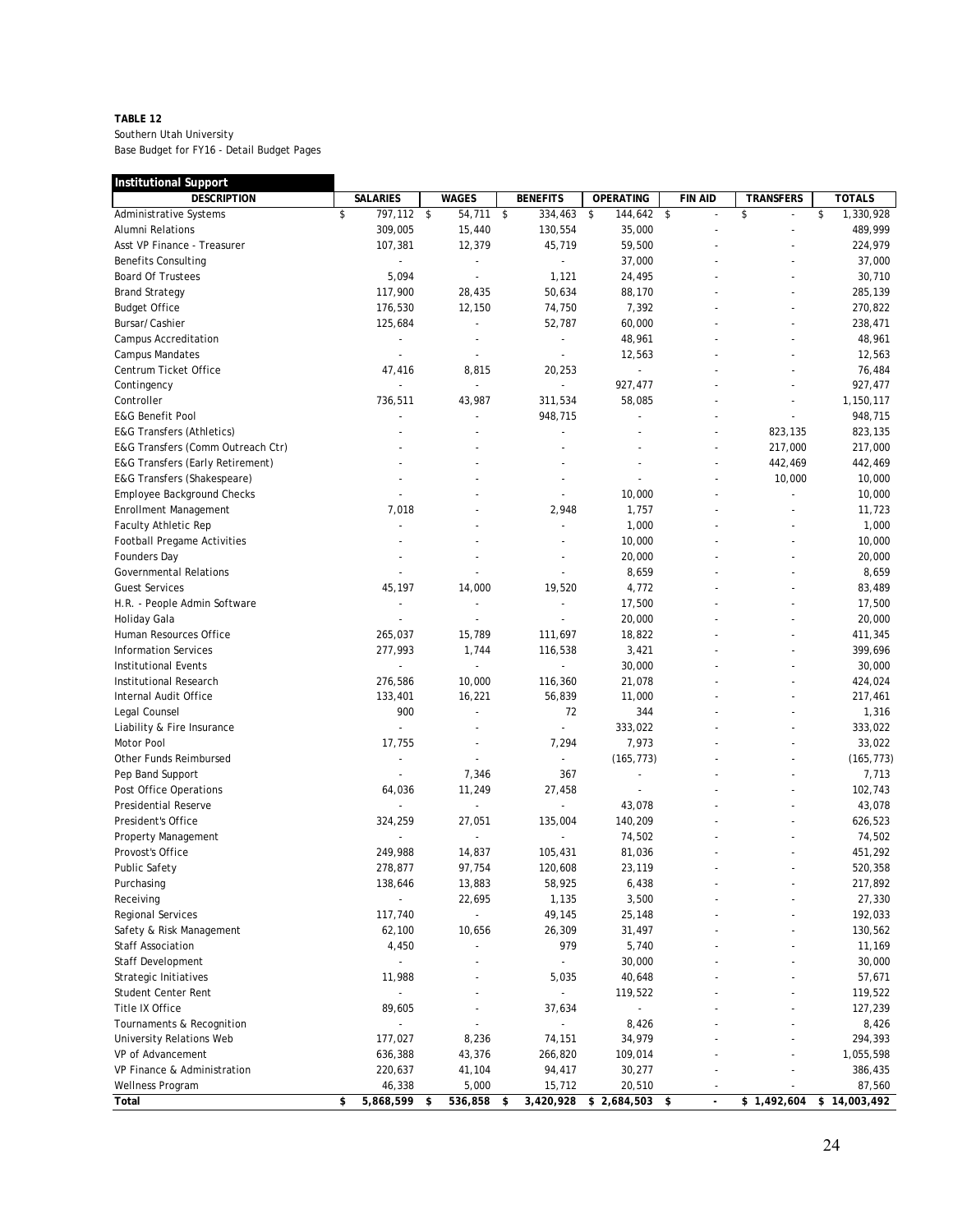#### **TABLE 13** Southern Utah University Base Budget for FY16 - Detail Budget Pages

| Operating & Maint, Plant/Facilities  |                 |              |                          |                      |                          |                      |                 |
|--------------------------------------|-----------------|--------------|--------------------------|----------------------|--------------------------|----------------------|-----------------|
| <b>DESCRIPTION</b>                   | <b>SALARIES</b> | <b>WAGES</b> | <b>BENEFITS</b>          | <b>OPERATING</b>     | <b>FIN AID</b>           | <b>TRANSFERS</b>     | <b>TOTALS</b>   |
| Auxiliary Reimburse (General)        | \$              | \$           | \$                       | \$<br>$(60, 400)$ \$ |                          |                      | \$<br>(60, 400) |
| Auxiliary Reimburse (SSC Allocation) | (319, 527)      | (196, 287)   | (144, 016)               | 659,830              |                          |                      |                 |
| Auxiliary Reimburse (SSC O&M)        |                 |              |                          | (1, 171, 687)        |                          |                      | (1, 171, 687)   |
| Campus Development                   |                 |              |                          | 18,405               |                          |                      | 18,405          |
| Code & Maintenance Contracts         |                 |              |                          | 180,288              |                          |                      | 180,288         |
| Consultants                          |                 |              |                          | 20,000               |                          |                      | 20,000          |
| <b>Custodial Services</b>            | 446,693         | 596,138      | 215,154                  | 222,832              |                          |                      | 1,480,817       |
| <b>Energy Conservation</b>           |                 |              |                          | 20,000               |                          |                      | 20,000          |
| Facilities Management Business Ops   | 42,425          | 40,500       | 19,680                   | 11,236               |                          |                      | 113,841         |
| Facilities Management Internships    |                 | 34,087       | 1,704                    |                      |                          |                      | 35,791          |
| <b>Facilities Services</b>           | 112,669         | 314,863      | 62,575                   | 180,611              |                          |                      | 670,718         |
| Fire Systems Maintenance             |                 |              |                          | 11,670               |                          |                      | 11,670          |
| <b>Grounds Crew</b>                  | 340,651         | 165,248      | 149,887                  | 156,943              |                          |                      | 812,729         |
| <b>Heat Plant Operations</b>         | 171,515         | 70,875       | 74,927                   | 54,800               |                          |                      | 372,117         |
| Institutional Residence Maintenance  |                 |              |                          | 21,300               |                          |                      | 21,300          |
| Physical Plant Administration        | 136,277         | 29,869       | 58,153                   | 106,695              |                          |                      | 330,994         |
| Repairs & Renovation                 | 631,194         | 241,798      | 274,927                  | 218,414              |                          |                      | 1,366,333       |
| Special Projects/Initiatives         |                 |              |                          | 92,027               |                          |                      | 92,027          |
| Util Services - Fuel & Power         |                 |              | $\overline{\phantom{a}}$ | 2,171,838            |                          |                      | 2,171,838       |
| Util Services - Garbage              |                 |              |                          | 50,000               |                          |                      | 50,000          |
| Util Services - Sewer & Water        |                 |              |                          | 200,000              |                          |                      | 200,000         |
| <b>Utility Services</b>              | 632,294         | 27,475       | 264,673                  | 216,390              |                          |                      | 1,140,832       |
| Total                                | \$<br>2,194,191 | \$1,324,566  | \$<br>977,665            | $$3,381,192$ \$      | $\overline{\phantom{a}}$ | \$<br>$\blacksquare$ | \$<br>7,877,614 |

#### **TABLE 14**

Southern Utah University

Base Budget for FY16 - Detail Budget Pages

| Financial Aid                     |                 |                          |                          |                          |                |                          |               |
|-----------------------------------|-----------------|--------------------------|--------------------------|--------------------------|----------------|--------------------------|---------------|
| <b>DESCRIPTION</b>                | <b>SALARIES</b> | <b>WAGES</b>             | <b>BENEFITS</b>          | <b>OPERATING</b>         | <b>FIN AID</b> | <b>TRANSFERS</b>         | <b>TOTALS</b> |
| Edge Scholarships                 | $\sim$          | 66.667                   | 3.333                    | $\overline{\phantom{a}}$ | 120,000        | $\overline{\phantom{a}}$ | 190,000       |
| Housing Scholarships (Honors)     | -               | -                        |                          | $\overline{\phantom{a}}$ | 40,000         |                          | 40.000        |
| Special Scholarships (Academics)  | -               |                          | -                        | $\overline{\phantom{0}}$ | 579.043        | ۰                        | 579,043       |
| Special Scholarships (Athletics)  |                 |                          |                          | $\blacksquare$           | 210.119        |                          | 210.119       |
| Special Scholarships (Need-Based) | -               | $\overline{\phantom{0}}$ | $\overline{\phantom{a}}$ | $\overline{\phantom{a}}$ | 276.500        |                          | 276.500       |
| Total                             | . .             | 66.667                   | 3,333                    |                          | .225.662       |                          | ,295,662      |

| <b>Grand Total</b> | 37,989,235 | 3,183,887<br>$\rightarrow$<br>୷ | 16,584,595<br>-\$ | 9,353,417 | $225,662$ \$ | 1,492,604       | \$69.829.400 |
|--------------------|------------|---------------------------------|-------------------|-----------|--------------|-----------------|--------------|
|                    | 54%        | $5\%$                           | 24%               | 13%       | 2%           | $\Omega$<br>270 | 100%         |
|                    |            |                                 |                   |           |              |                 |              |
|                    |            | 83%                             |                   |           |              |                 |              |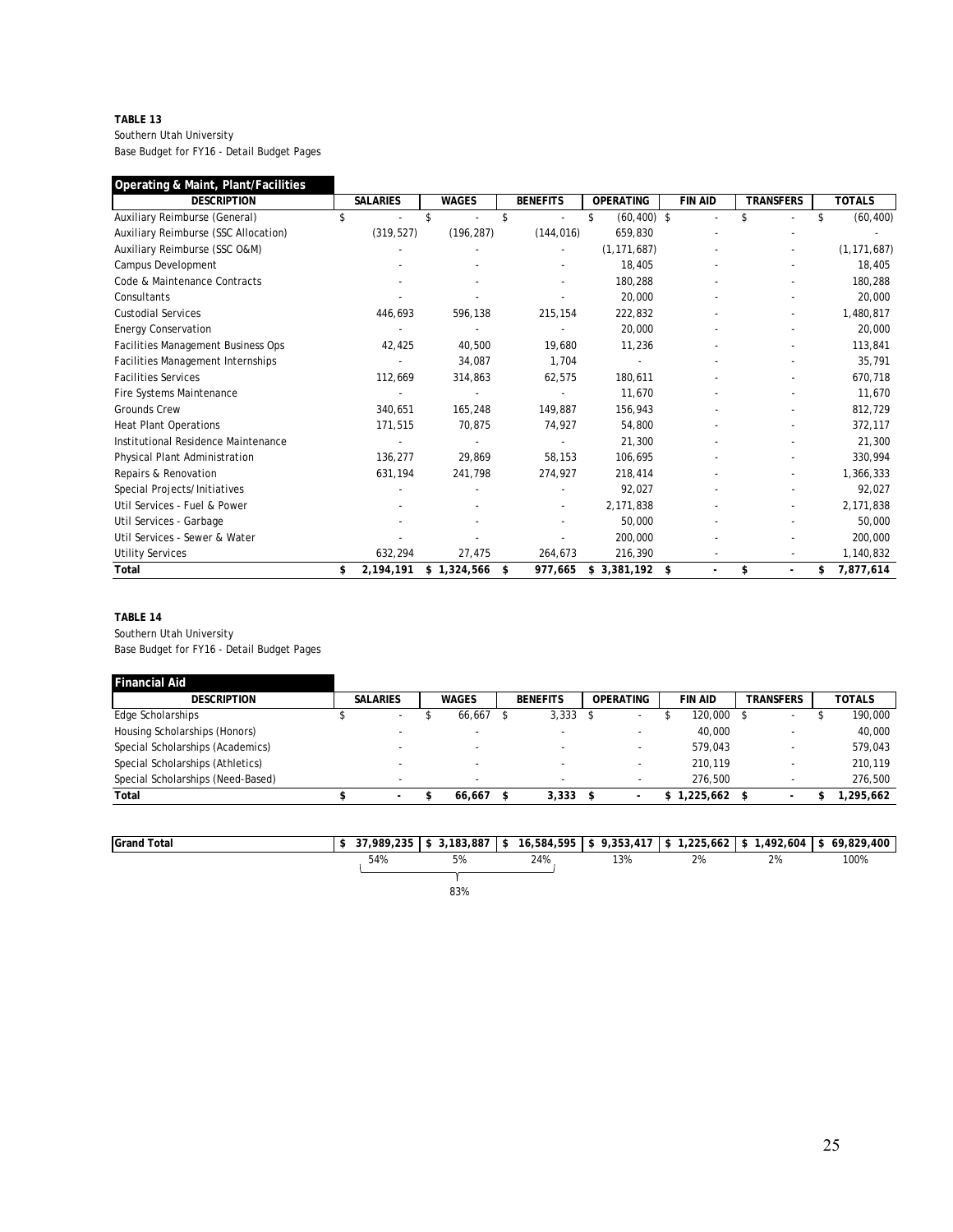## **APPENDIX**

## **Budget Office Vision Statement:**

The Budget Office is dedicated to supporting the mission of Southern Utah University, a dynamic teaching and learning community inspired by its unique natural surroundings. SUU engages students in a personalized and rigorous experiential education, empowering them to be productive citizens, socially responsible leaders, high achievers and lifelong learners.

## **Budget Office Mission Statement:**

The Budget Office works with all segments of the university to deliver personalized budgetary, financial, operational, and systems advice. Budget Office personnel provide accurate and timely monitoring, tracking, projection, and reporting of funds available to the university, maximizing the effectiveness and efficiency of educational and administrative operations.

## **SUU and the Utah System of Higher Education**

Southern Utah University is one of eight member institutions of the Utah System of Higher Education (USHE). A large portion of funding for USHE institutions comes from appropriations provided by the State of Utah. Appropriations for USHE institutions are determined by the legislative branch of state government, with input and counsel from the Utah Governor's Office and the Utah State Board of Regents. With the exception of several specific line items, this funding comes to each USHE institution as a lump sum general appropriation. The individual institutions are then charged to allocate these funds in ways that maximize progress towards attainment of their unique missions.

In addition to state tax dollars, another large funding source for SUU is tuition and fee revenue collected from students attending the university. Each USHE institution is allowed to fully retain tuition and fee revenue generated from student enrollment. Tuition rates are determined through a process that includes public hearings on individual campuses, approval by institutional Boards of Trustees, and state-wide approval by the Board of Regents. Other fees have different public approval processes, depending on the fee type; most fees require approval from one or both of the governing boards.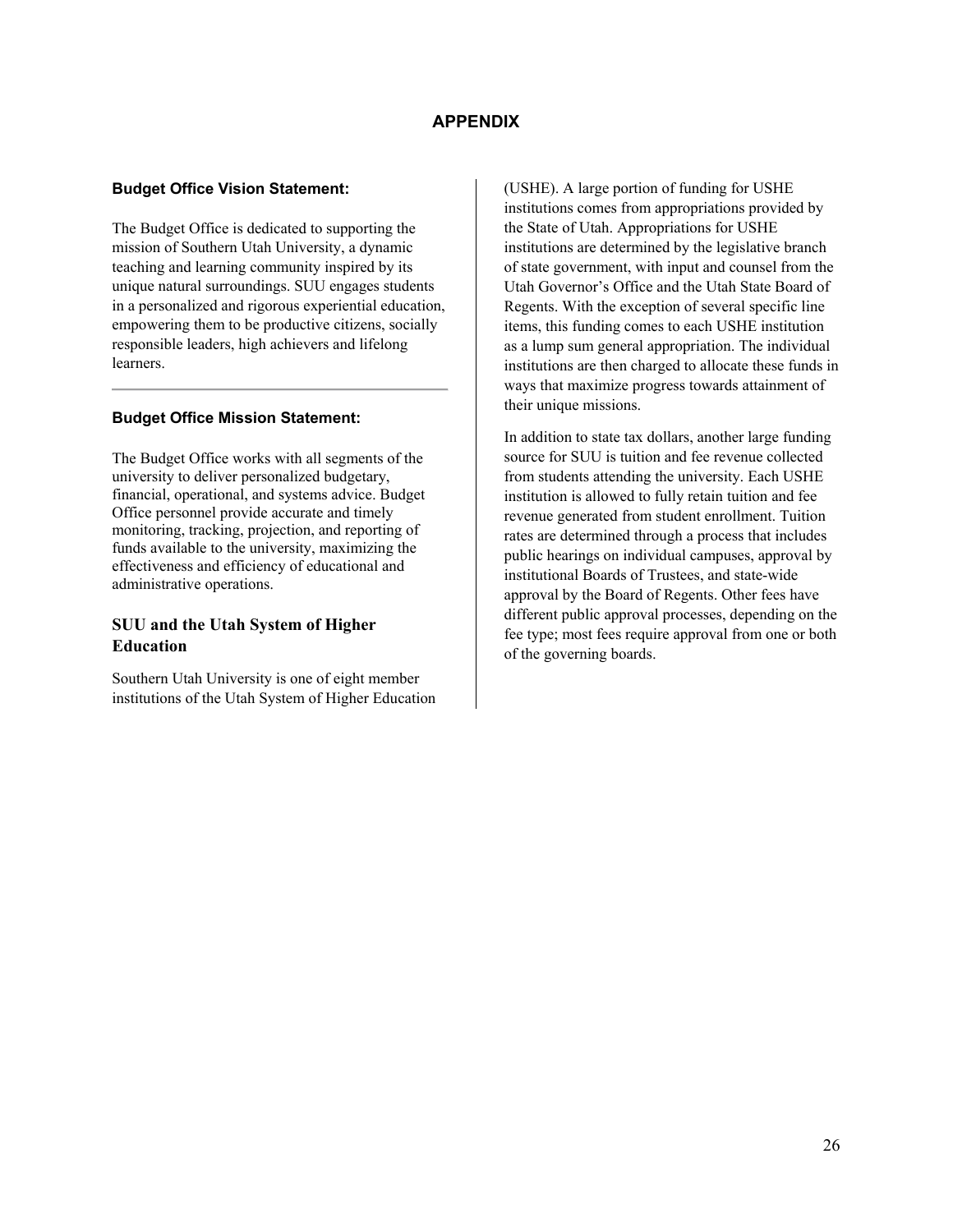## **The Appropriated Budget Process within the Utah System of Higher Education**

Passage of appropriations bills at the conclusion of each legislative session is the culmination of months of preparation and deliberation. In addition to the governor and legislature, funding for higher education involves cooperation among the Utah System of Higher Education (USHE), the State Board of Regents (SBR), the Office of the Commissioner of Higher Education (OCHE), the Governor's Office of Management and Budget (GOMB), and the Office of the Legislative Fiscal Analyst (LFA).

| Item:<br>Dates: | <b>Guidelines and Hearings</b><br>June-July                       | OCHE provides guidelines and parameters for use in preparing institutional<br>budget requests. Institutional presidents meet with executive staff and<br>departmental budget managers to compile and prioritize institutional budget                                                                                                                                                                                                                                                                                                        |
|-----------------|-------------------------------------------------------------------|---------------------------------------------------------------------------------------------------------------------------------------------------------------------------------------------------------------------------------------------------------------------------------------------------------------------------------------------------------------------------------------------------------------------------------------------------------------------------------------------------------------------------------------------|
|                 |                                                                   | requests for consideration and possible integration into the upcoming USHE<br>system-wide budget request.                                                                                                                                                                                                                                                                                                                                                                                                                                   |
| Item:<br>Dates: | <b>Institutional Requests</b><br>August                           | OCHE collects and analyzes the institutional requests. OCHE prepares<br>consolidated base budget recommendations for SBR consideration.                                                                                                                                                                                                                                                                                                                                                                                                     |
| Item:<br>Dates: | <b>Budget Hearings/Adoption</b><br>September-October              | SBR holds hearings with the institutions to determine budget needs to be<br>forwarded to the governor and legislature for consideration. SBR adopts its<br>budget request and includes relevant documentation.                                                                                                                                                                                                                                                                                                                              |
| Item:<br>Dates: | <b>Budget Preparation</b><br>November-December                    | GOMB, with input and review from the State Tax Commission and the LFA,<br>prepares up-to-date revenue projections to be used in finalizing the governor's<br>budget recommendations.                                                                                                                                                                                                                                                                                                                                                        |
| Item:<br>Dates: | <b>Budget Presentation</b><br>December                            | The Governor's Office publicly releases the governor's budget<br>recommendations.                                                                                                                                                                                                                                                                                                                                                                                                                                                           |
| Item:<br>Dates: | <b>Fiscal Analyst Review</b><br>December-January                  | The LFA analyzes the governor's and Regents' recommendations,<br>independently projects revenue (with review by GOMB), and prepares<br>operational and capital budget recommendations for consideration by the<br>legislature.                                                                                                                                                                                                                                                                                                              |
| Item:<br>Dates: | <b>Legislative Deliberations</b><br>January-March                 | The Legislative Executive Appropriations Committee (EAC) has subcommittees<br>which hold hearings on the budget recommendations; the Higher Education<br>Appropriations Subcommittee looks specifically at the SBR request and the<br>governor's recommendations for higher education. The subcommittees gather<br>relevant testimony before sending their recommendations to the EAC. The EAC<br>prepares appropriations bills to be considered by the full legislature. Bills passed<br>by the legislature are forwarded to the governor. |
| Item:<br>Dates: | <b>Governor's Signature</b><br>March-April                        | The governor signs or vetoes the enrolled appropriations bills. The state<br>constitution allows the governor line item veto authority. The legislature may<br>override a veto with a 2/3 vote of the House and Senate.                                                                                                                                                                                                                                                                                                                     |
| Item:<br>Dates: | <b>Budget Implementation and</b><br><b>Approval</b><br>April-June | SBR approves institutional budgets for the upcoming year in summary form.<br>These budgets incorporate any changes to state funding appropriated for USHE<br>institutions, along with further adjustments resulting from tuition and enrollment<br>changes.                                                                                                                                                                                                                                                                                 |

At the onset of this annual process, a campus budget request may include many institution-specific items. However, as the process continues, many individual college and university requests are trimmed or consolidated. Requests begin to lose their institutional identity as they are compiled into increasingly summarized documents and as the OCHE develops common themes to the request that it will ultimately pass forward. Only those themes with significant support across the entire system of higher education are generally forwarded to the State Board of Regents. Typical system-wide themes include employee compensation, facilities operation and maintenance, performance-based initiatives, enrollment growth, and library and technology programs. Institutional efforts to fund unique needs generally must occur from allocation of tuition and fee revenue.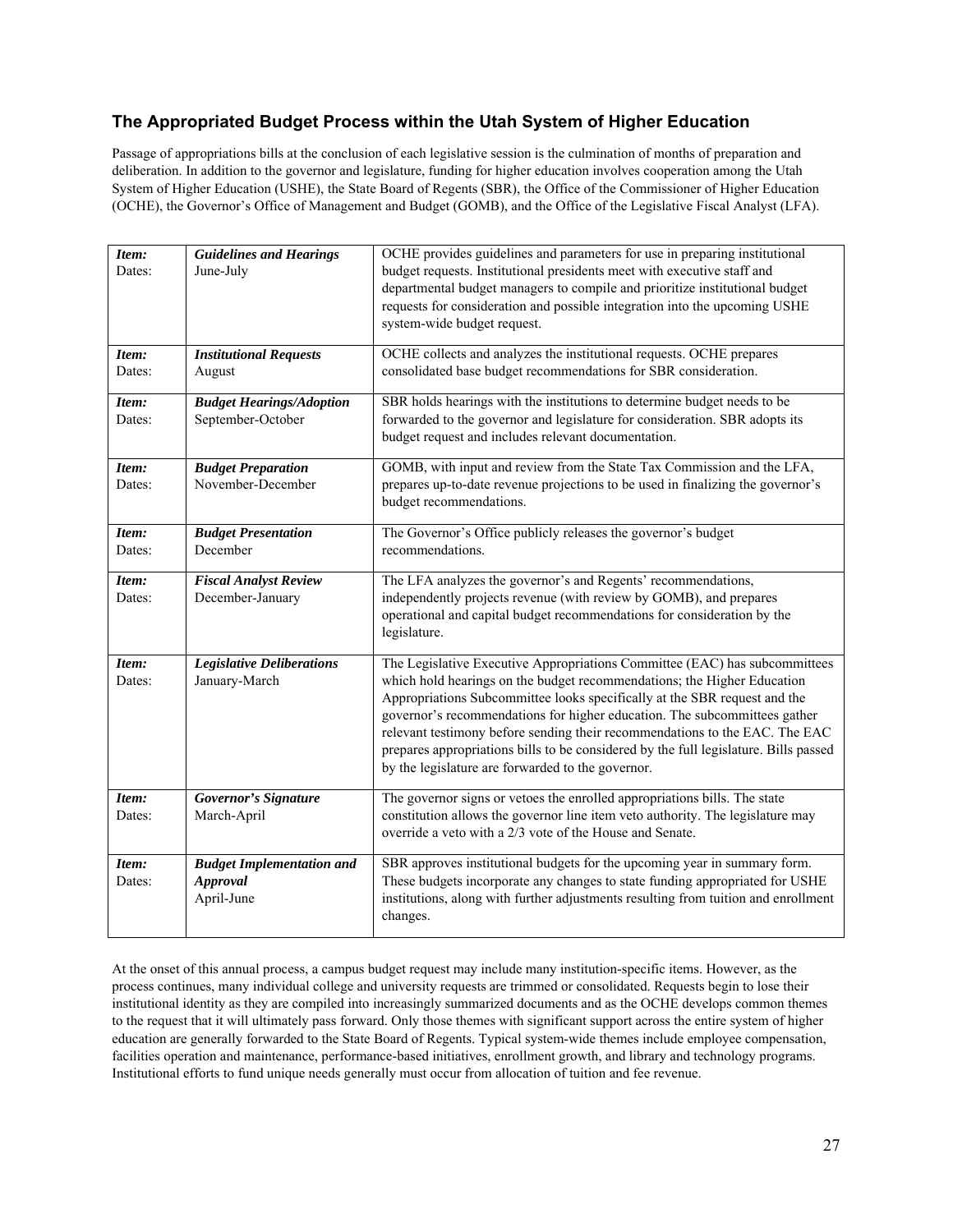# **Statutory and Constitutional Responsibilities for the Utah System of Higher Education Operating Budget Request Process**

# **Board of Regents**

#### **UCA 53B-7-101**

"The board shall recommend a combined appropriation for the operating budgets of higher education institutions for inclusion in a state appropriations act…

"The appropriations recommended by the board shall be made with the dual objective of: (i) justifying for higher educational institutions appropriations consistent with their needs, and consistent with the financial ability of the state; and (ii) determining an equitable distribution of funds among the respective institutions in accordance with the aims and objectives of the statewide master plan for higher education.…

"The board shall request a hearing with the governor on the recommended appropriations. After the governor delivers his budget message to the Legislature, the board shall request hearings on the recommended appropriations with the appropriate committees of the Legislature.

"The board shall recommend to each session of the Legislature the minimum tuitions, resident and nonresident, for each institution which it considers necessary to implement the budget recommendations."

# **Governor**

#### **UCA 63J-1-201**

"The governor shall, within the first three days of the annual general session of the Legislature, submit to the presiding officer of each house of the Legislature a proposed budget for the ensuing fiscal year…

"The proposed budget shall include…a plan of proposed changes to appropriations and estimated revenues for the next fiscal year that is based upon the current fiscal year tax laws and rates….

"For the purpose of preparing and reporting the proposed budget, the governor shall require from the proper state officials, including all public and higher education officials...to provide itemized estimates of changes in revenues and appropriations…

"The governor may require…other information under these guidelines and at times as the governor may direct….

"The governor may require representatives of public and higher education, state departments and institutions, and other institutions or individuals applying for state appropriations to attend budget meetings..."

# **Fiscal Analyst**

#### **UCA 36-12-13**

"The powers, functions, and duties of the Office of the Legislative Fiscal Analyst under the supervision of the fiscal analyst are…to analyze in detail the executive budget before the convening of each legislative session and make recommendations to the Legislature on each item or program appearing in the executive budget…."

# **Legislature**

#### **Utah Constitution XIII-5-1**

"The Legislature shall provide by statute for an annual tax sufficient, with other revenues, to defray the estimated ordinary expenses of the state for each fiscal year…"

Articles VI and VII also identify the distinct powers granted to the executive and legislative branches, respectively, and provide for the legislature to pass bills including appropriation bills.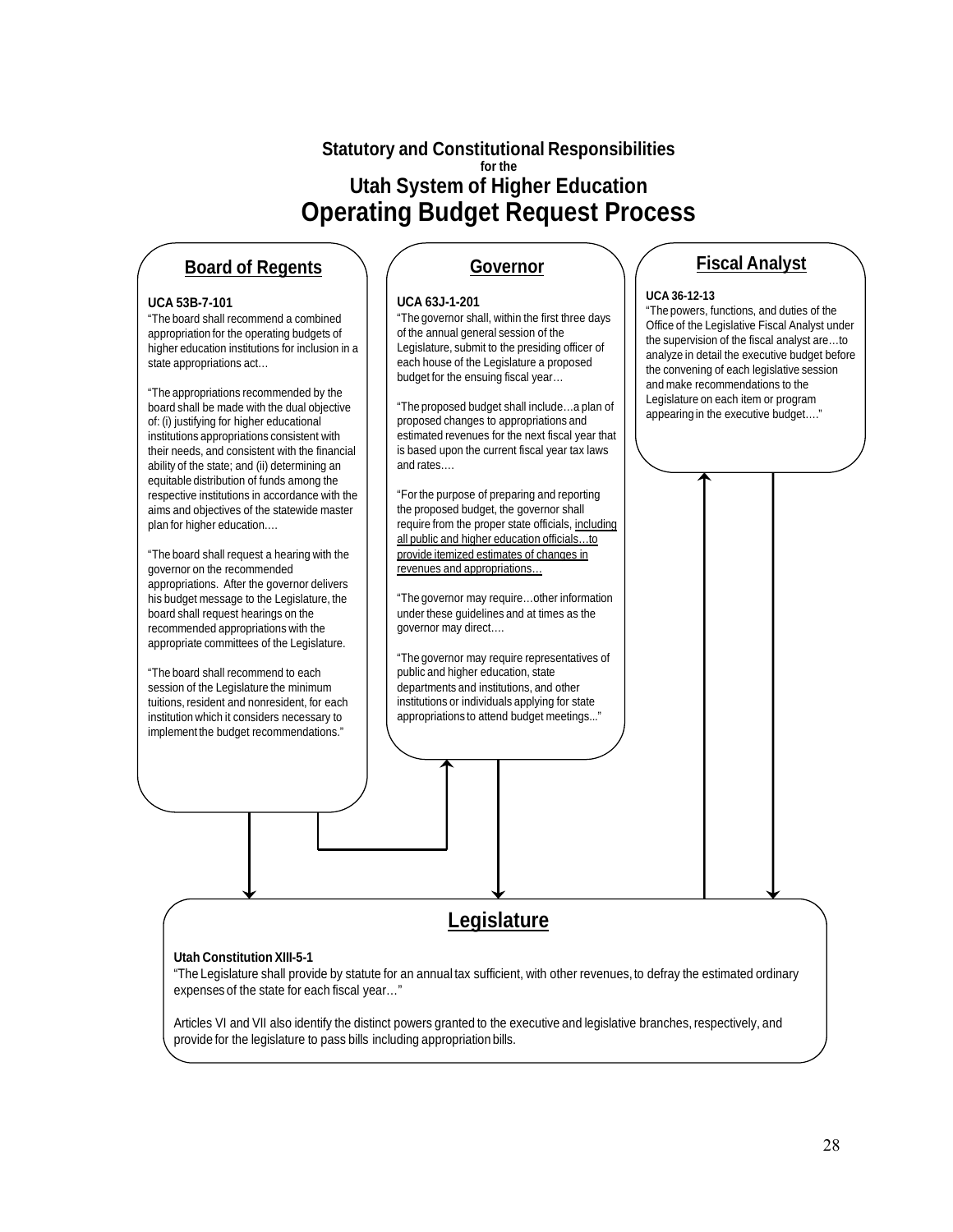## **SUU Budget Procedures**

SUU's primary fiscal year begins on July  $1<sup>st</sup>$  and ends on the following June  $30<sup>th</sup>$ . Many component units within SUU – such as the Utah Shakespearean Festival, the Utah Summer Games, and the Head Start program – have different fiscal years that better match their own operational activities.

Several standard categories are utilized in the preparation and recording of institutional budgets:

- **Salaries** The costs associated with employment of contracted personnel. Includes full-time faculty, adjunct faculty, executives, professional staff and classified staff.
- **Hourly** Labor costs not otherwise recorded in the salary category (primarily student employment).
- **Employee Benefits** The benefit costs associated with institutional employees. Items include medical and dental insurance, retirement benefits, payroll taxes, life insurance, etc.
- **Current Expense** The costs of general operational activities and supplies.
- **Travel Expense** The costs associated with business-related trips.
- **Capital Outlay** Equipment purchases exceeding \$5,000 and other capital acquisitions.

Education & General (E&G) accounts are funded from state appropriations and tuition, and are the primary operating accounts for the core activities of the institution. Non-E&G accounts represent selfsupporting operations within the institution. For these accounts, revenue sources other than state appropriations and tuition must support the activities. Examples of such revenue sources might include fines and fees, rental income, ticket sales, or royalty payments. Non-E&G activities require the inclusion of additional revenue categories in the budget development and transaction reporting process.

Both E&G and non-E&G budgets are the responsibility of specifically assigned departments. In addition, the Budget Office ensures that budgets are within approved guidelines and that financial transactions stay within the authorized budget.

## **Grant and Contract Budgets**

The budget process for grants and contracts is scrutinized by primarily external entities. Approval of grant and contract budgets does not usually involve the legislative or executive branches of state government. However, other (often federal) agencies typically oversee the approval process. The institutional Board of Trustees may also be involved.

## **Auxiliary Enterprise Budgets**

Auxiliary enterprises are self-supporting activities which provide specific services to students, faculty, staff, and guests of the institution. Examples of auxiliary enterprises include housing, bookstore, and food service operations. Fees for goods and services provided are set at a level sufficient to cover all direct and indirect costs, including renewal and replacement costs. Oversight of these activities rests with the institutional Board of Trustees.

## **Other Budgets**

In addition to operating budgets, there exist nonoperating budgets for facilities remodeling, renovation, and new construction. The two primary sources for these projects are capital improvement funds (for renovations) and capital development funds (for new construction). While capital development funding is somewhat sporadic, institutions can regularly count on a fairly consistent level of capital improvement funds. Besides state appropriations, capital development funding can come from institutional allocations, public debt issuance (revenue bonds), and gifts received by the institution. Any revenue bonding is issued under the auspices of the USHE, and is subject to a rigorous proposal and oversight process involving governing boards and the political arena.